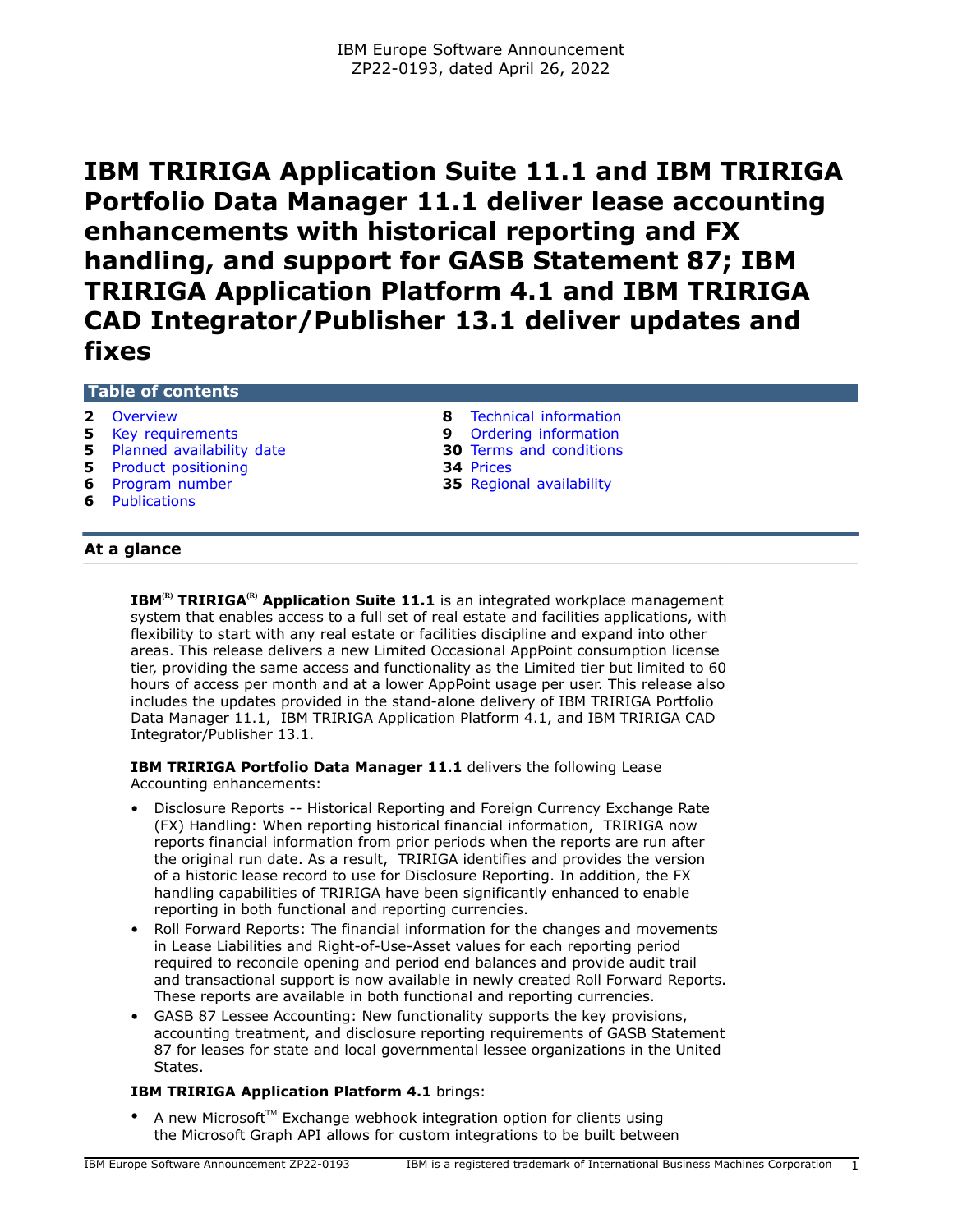TRIRIGA and Microsoft Exchange that enable TRIRIGA to receive notifications when changes are made to Microsoft 365 resources, such as meeting rooms, managed through the Graph API. A new form allows for creating and managing subscriptions, and a new workflow event type enables receiving and processing notifications.

- New REST API endpoints for queries and reports that enable easier development of integrations for TRIRIGA.
- Other minor enhancements and fixes.

# **TRIRIGA CAD Integrator/Publisher 13.1** delivers:

• Minor enhancements and fixes

### <span id="page-1-0"></span>**Overview**

# **IBM TRIRIGA Application Suite 11.1**

IBM TRIRIGA Application Suite offers an integrated workplace management system that enables access to a full set of real estate and facilities applications, with flexibility to start with any real estate or facilities discipline and expand into other areas. This flexibility uses a simplified, suite-based licensing structure and does not require additional provisioning as additional applications are adopted. Deployment flexibility, through Red Hat<sup>(R)</sup> OpenShift<sup>(R)</sup> and hybrid cloud, enables diverse options for streamlined provisioning and administration of TRIRIGA Application Suite with multiple cloud providers.

TRIRIGA helps organizations manage and optimize their workplace experience, facility resource scheduling, facility strategic planning, transaction management, lease accounting, capital project management, space management, facility maintenance management, facility sustainability management, and asset disposition. This helps organizations control costs, optimize performance, and improve underperforming properties. TRIRIGA Application Suite, powered by the TRIRIGA Application Platform running on Red Hat OpenShift, streamlines installation and administration, while enhancing the user experience with shared data, workflow, and user experience.

TRIRIGA Application Suite delivers a single integrated workplace management system that offers:

- Increased visibility into underperforming facilities, resources, and process
- Improved control of facility occupancy and operating costs
- Engaging workplace services for building occupants
- Automated activities that are designed to increase efficiency and organizational effectiveness of real estate, facility management, and environmental sustainability functions within midsized and large-sized commercial and public enterprises

TRIRIGA Application Suite includes the following:

- TRIRIGA Space delivers an integrated data repository for space management with tools, reports, and automation to perform moves and audits, track utilization, and make strategic space management decisions. It also facilitates space coordination for workplace reservation management. Computer-aided design (CAD) and building information modeling (BIM) integration enables powerful loading and synchronization of floor plan and asset data from drawings and models with TRIRIGA.
- TRIRIGA Reserve supports resource scheduling and coordination of room and desk reservations for workplace occupants by optimizing availability, guiding selection, and eliminating conflicts.
- TRIRIGA Lease Administration streamlines property management activities and eliminates overpayments or penalties through automated tracking of payment streams and invoice validation against contract terms.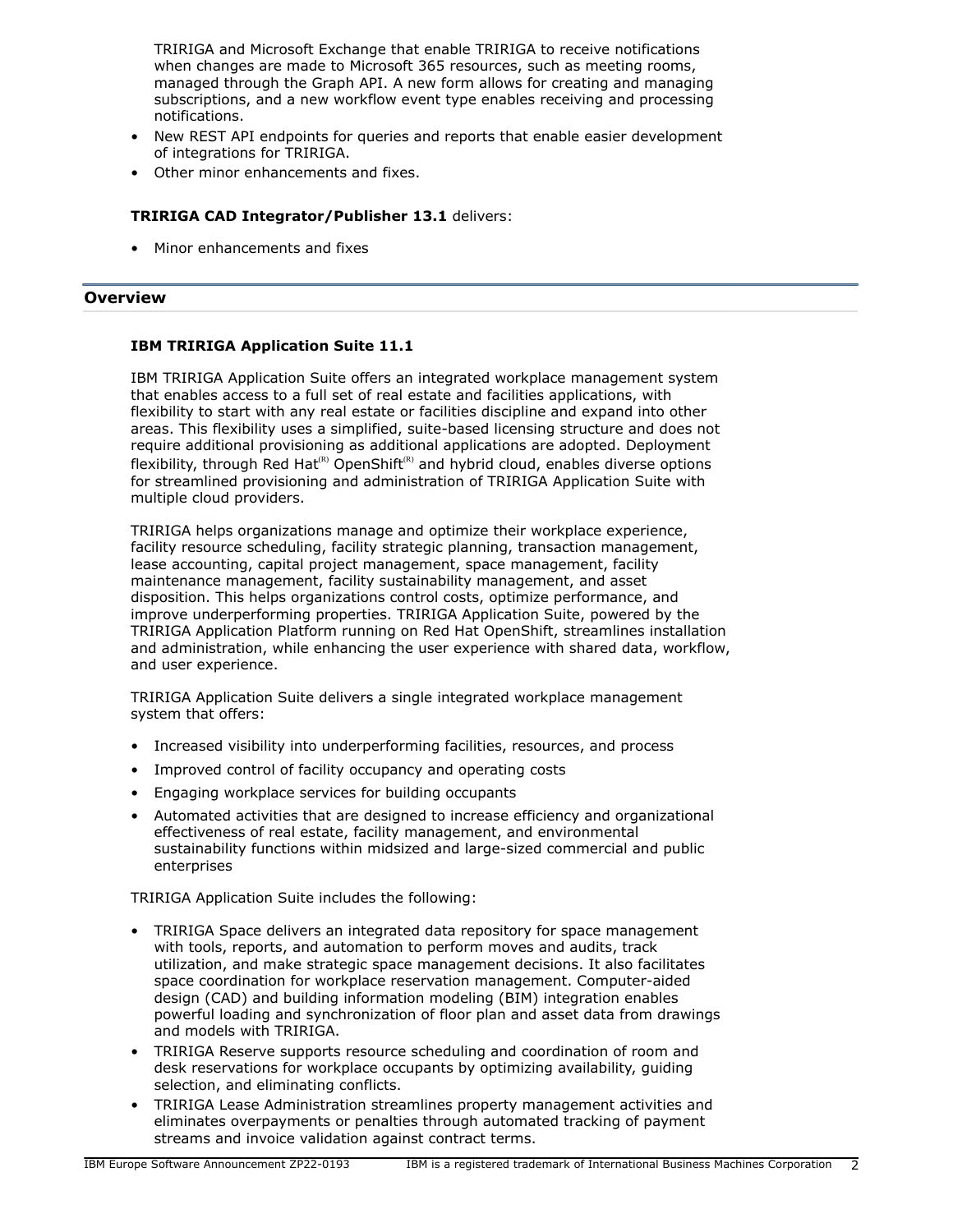- TRIRIGA Lease Accounting helps meet US and international standards and assists in achieving compliance for lease accounting and reporting requirements by providing integrated lease lifecycle data management, accounting treatment and calculations, journal entries, and disclosure reporting.
- TRIRIGA Transactions provides decision support for organizations to manage lease renewals, new leases, and real estate purchases and disposals. It provides visibility of current performance and scenario modeling to help in making datadriven decisions with confidence.
- TRIRIGA Facility Condition analyzes the existing and projected future condition of facilities and the building systems and assets within those facilities.
- TRIRIGA Services optimizes the performance of service fulfillment by automating service management processes, from the capture of service requests to the routing of service calls.
- TRIRIGA Maintenance establishes preventative and break-fix maintenance processes to improve efficiency and reduce operating costs.
- TRIRIGA Projects improves project cycle time, eliminates budget overruns, removes resource bottlenecks, and analyzes project risks for better planning decisions.
- TRIRIGA Facility Sustainability delivers tools and metrics to identify and evaluate opportunities to reduce energy use and the overall carbon footprint of real estate portfolios.
- TRIRIGA Metrics supports the alignment of workplace assets and operations with business strategy and enables analysis of performance objectives by tracking key performance metrics. It enables actions to increase the value of workplace assets and lower the cost of facility operations.
- TRIRIGA Configure provides tools to build or configure TRIRIGA applications, including creating or modifying queries, navigation, business objects, forms, and workflows.

While TRIRIGA also continues to be offered in its classic perpetual licensing model, the new simplified, suite-based licensing structure provides a single point of access to all the components within TRIRIGA suite.

TRIRIGA applications are built on the TRIRIGA Application Platform, an innovative, multitier web platform that is designed to give users increased flexibility, accessibility, and scalability. This platform uses a highly scalable architecture, a metadata model that enables you to extend and enhance TRIRIGA's products or create modules that integrate with the predefined logic and processes into a featurerich, workflow-driven system without coding.

# **IBM TRIRIGA Application Suite Managed Service**

TRIRIGA Application Suite Managed Service continues to provide hosting and management of TRIRIGA Application Suite on IBM Cloud $<sup>(R)</sup>$  with the support of IBM</sup> operational experts. The solution offers the following features and benefits:

- Access to a managed service for deployment of clients' TRIRIGA Application Suite on IBM Cloud through Red Hat OpenShift. Entitlement and licenses to TRIRIGA Application Suite software must be purchased separately.
- Scalability that enables users to add memory and data storage on demand.
- A managed service that includes installation, configuration, platform upgrades, application operations, database management, infrastructure, and network management, including Red Hat OpenShift application installation.
- Support from experienced IBM service and operational specialists.
- Potential for increased productivity with a focus on business decisions and innovation rather than just system maintenance.
- On-demand benefits that remove barriers to heavy deployment requirements and upfront investment. Organizations can start with only the components they need and pay for only the components they use.
- Cost, operational, and labor-saving benefits of shifting the burden of security and compliance to IBM support specialists.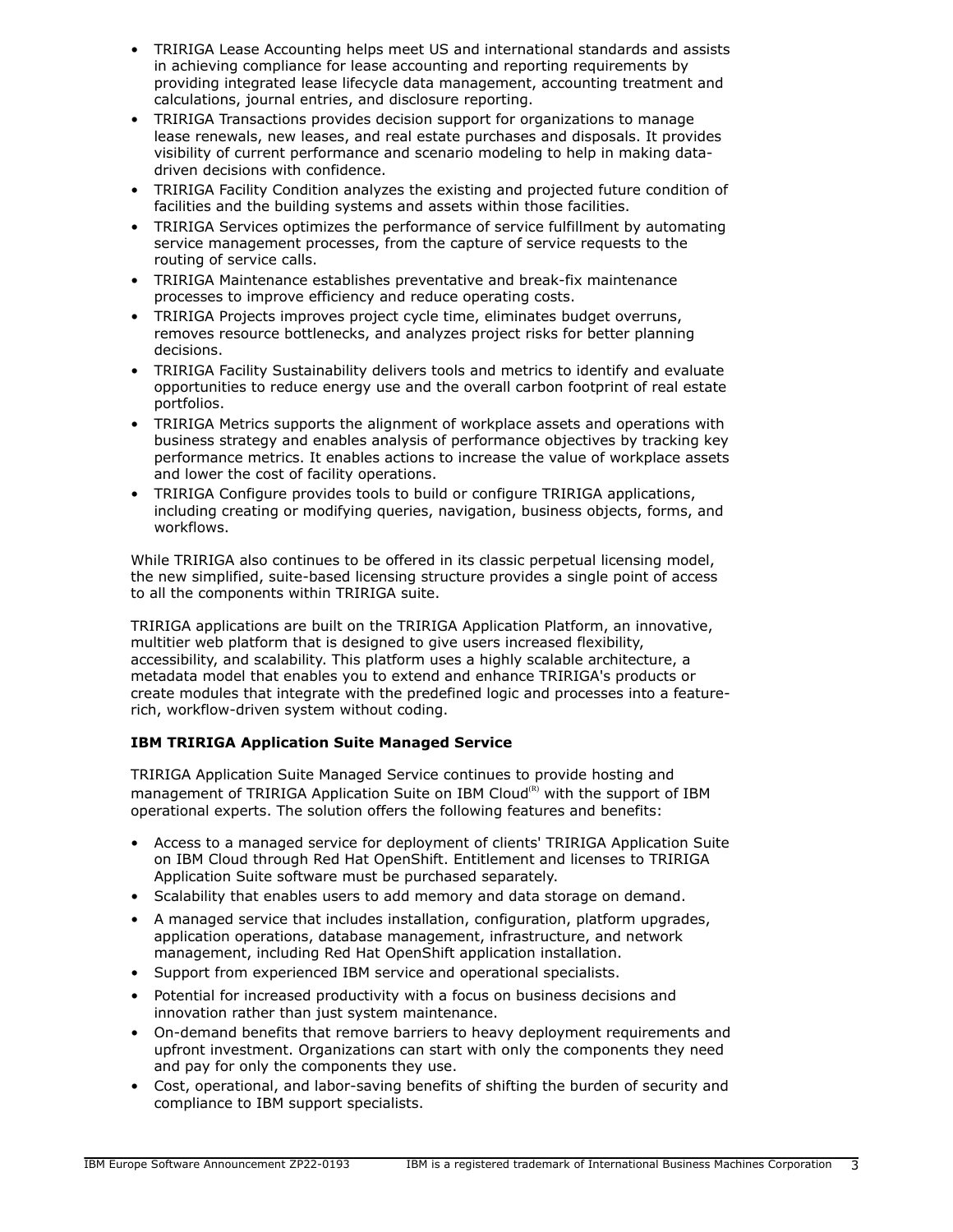When combined with TRIRIGA Application Suite software licenses (offered separately), TRIRIGA Application Suite Managed Service delivers an integrated workplace management system (IWMS) that integrates functional models across real estate, capital projects, facilities, workplace operations, portfolio data, and facility sustainability management within a single technology platform to assist engineers, operators, and managers in making the best decisions and taking the best actions.

# **New in TRIRIGA Portfolio Data Manager 11.1**

Disclosure Reports -- Historical Reporting and Foreign Currency Exchange Rate (FX) Handling

- New BIRT disclosure reports have been developed to ensure that the reported financial information from previously reported periods do not change when the report for that period is run subsequently. The journal entry process now runs in both the lease currency and the functional currency using a new currency conversion feature. In addition to converting the Journal Entries at established FX rates, calculation logic accounts for FX gain/loss on the Lease Liability and the Accrued Interest Balance due to changes in the month end FX rates.
- Functional Accounts have been added to collect and summarize the journal entries into Lease Summary Balances (LSBs). A snapshot of the LSB for each Functional Account is created when the journal entries are processed, and the period closed. This snapshot record feeds the Disclosure Reports and the newly created Roll Forward Reports. A separate set of LSBs is created and stored for local reporting. When a historic disclosure is required to be run, it sources data from the appropriate LSBs.

### Roll Forward Reports

- New Right-of-Use Asset Roll Forward and Lease Liability Reports have been delivered. The new reports provide summary and detail schedules of the period opening and closing balances with all the movements that occurred during the period. The reports consist of breakouts of the Gross Asset Value and the Accumulated Amortization accounts for the Right-of-Use-Asset and for the Liability and the Accrued Interest accounts for the Lease Liability. The reports support confirmation that everything is being recorded and accounted for correctly.
	- The inputs to the reports are pulled from the LSBs and are available in both the functional and the reporting currency.
	- Period ending balances for each component are reconciled and checked against the balances displayed on the accounting schedules in both the accounting and the local reporting tabs.
	- Reconciliation in the functional currency will include FX gains and losses associated with the lease liability. TRIRIGA calculates these values in accordance with the US and international accounting standards.
	- The reconciliation in the reporting currency includes Cumulative Translation Adjustments associated with Balance Sheet and Lease Expense accounts resulting from movements in month end rates and average rates.
- An additional Non-Cash Supplemental report replaces the Lease Initial Recording Report, using data from the Lease Summary Reports.

# GASB 87 Lessee Accounting

- New functionality supports the key provisions, accounting treatment, and disclosure reporting requirements of GASB Statement 87 for leases for state or local government organizations in the US. The new functionality covers Terminology, Lease Classification, Determining and Reassessing Lease Term, Transitioning existing Capital and Operating Leases, Initial Recognition and Subsequent Accounting, Remeasurements and Reassessments, Impairments, Index Adjustments, Terminations and Expirations, and Disclosure Reporting.
- In a governmental lessee, the lease accountant can apply the required accounting treatment in TRIRIGA: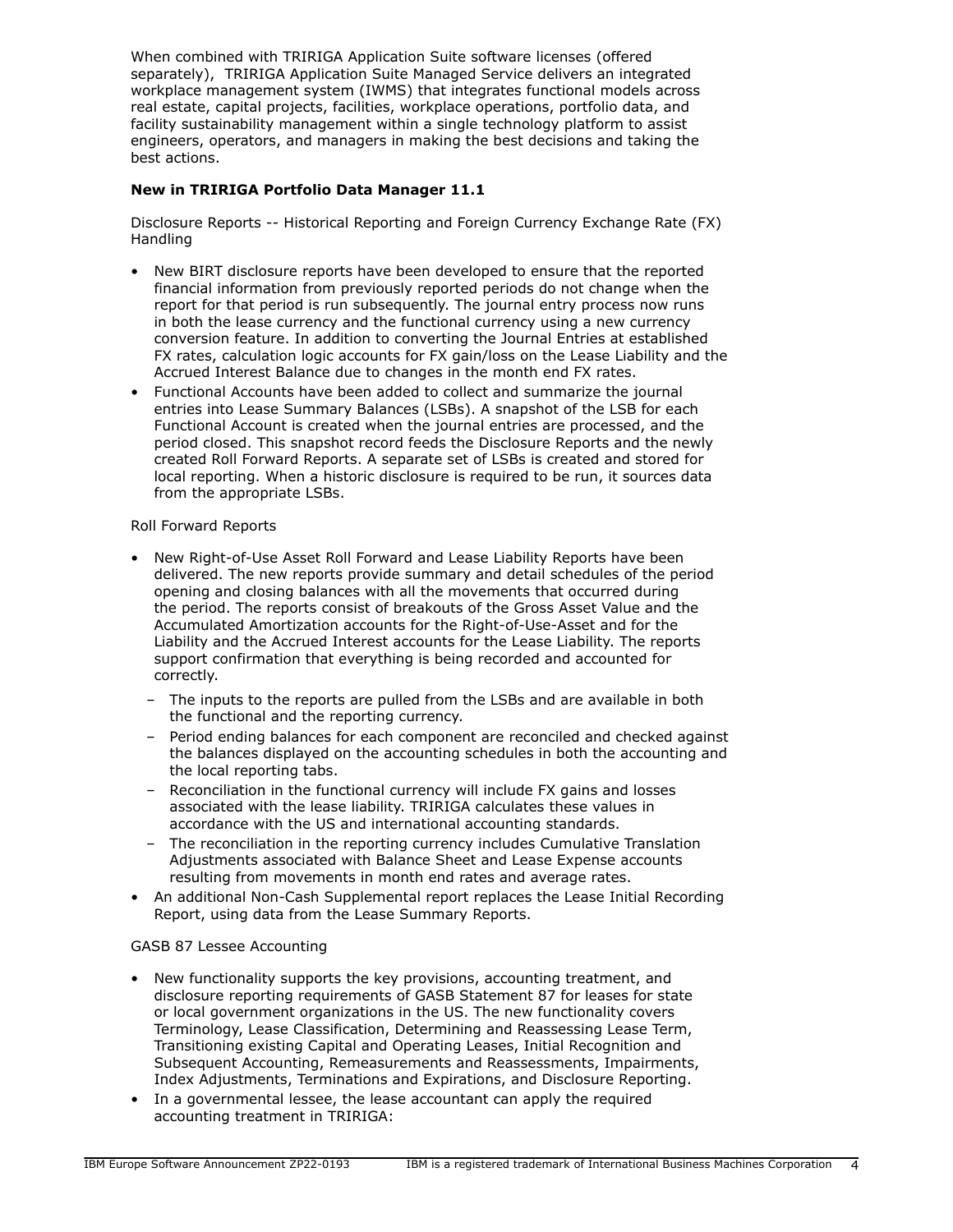- At the commencement of the lease term, the lessee recognizes a lease liability and an intangible right-to-use lease asset (lease asset). The lease liability will be measured at the present value of payments expected to be made during the lease term.
- Lease payments will result in reduction of the lease liability and recognition of interest expense.
- The lease asset will be measured as the sum of the initial measurement of the lease liability, initial direct costs, and lease payments made prior to commencement, less any lease incentives.
- The lease asset will be amortized over the shorter of the lease terms or the useful life of the underlying asset.
- As regards transition to GASB 87, the statement requires that leases are recognized and measured using the facts and circumstances that existed at the beginning of the period of implementation. If applied to earlier periods, leases are recognized and measured using the facts and circumstances that existed at the beginning of the earliest period restated.
- The cumulative effect, if any, of applying this statement are reported as a restatement of beginning net position (or fund balance or fund net position, as applicable) for the earliest period restated.

# **New in TRIRIGA Application Platform 4.1**

- A new Microsoft Exchange webhook integration option for clients using the Microsoft Graph API allows for custom integrations to be built between TRIRIGA and Microsoft Exchange that enable TRIRIGA to receive notifications when changes are made to Microsoft 365 resources, such as meeting rooms, managed through the Graph API. A new form allows for creating and managing subscriptions, and a new workflow event type enables receiving and processing notifications.
- New REST API endpoints for queries and reports that enable easier development of integrations for TRIRIGA.
- Other minor enhancements and fixes.

# **New in TRIRIGA CAD Integrator/Publisher 13.1**

• Minor enhancements and fixes

# <span id="page-4-0"></span>**Key requirements**

For current system requirements, including the complete list of supported platforms, see the [Compatibility Matrix for IBM TRIRIGA Products](https://www.ibm.com/support/pages/node/1283650) website.

# <span id="page-4-1"></span>**Planned availability date**

June 3, 2022

Availability within a country is subject to local legal requirements.

# <span id="page-4-2"></span>**Product positioning**

IBM TRIRIGA Application Suite is an integrated workplace management system that consists of a suite of business applications that include prebuilt performance metrics, business controls, and process automation to help simplify and accelerate the management of real estate and facility assets across a business real estate lifecycle. The solution helps organizations manage and optimize their workplace experience, facility strategic planning, transaction management, lease accounting, capital project management, space management, facility maintenance management, facility sustainability management, and asset disposition.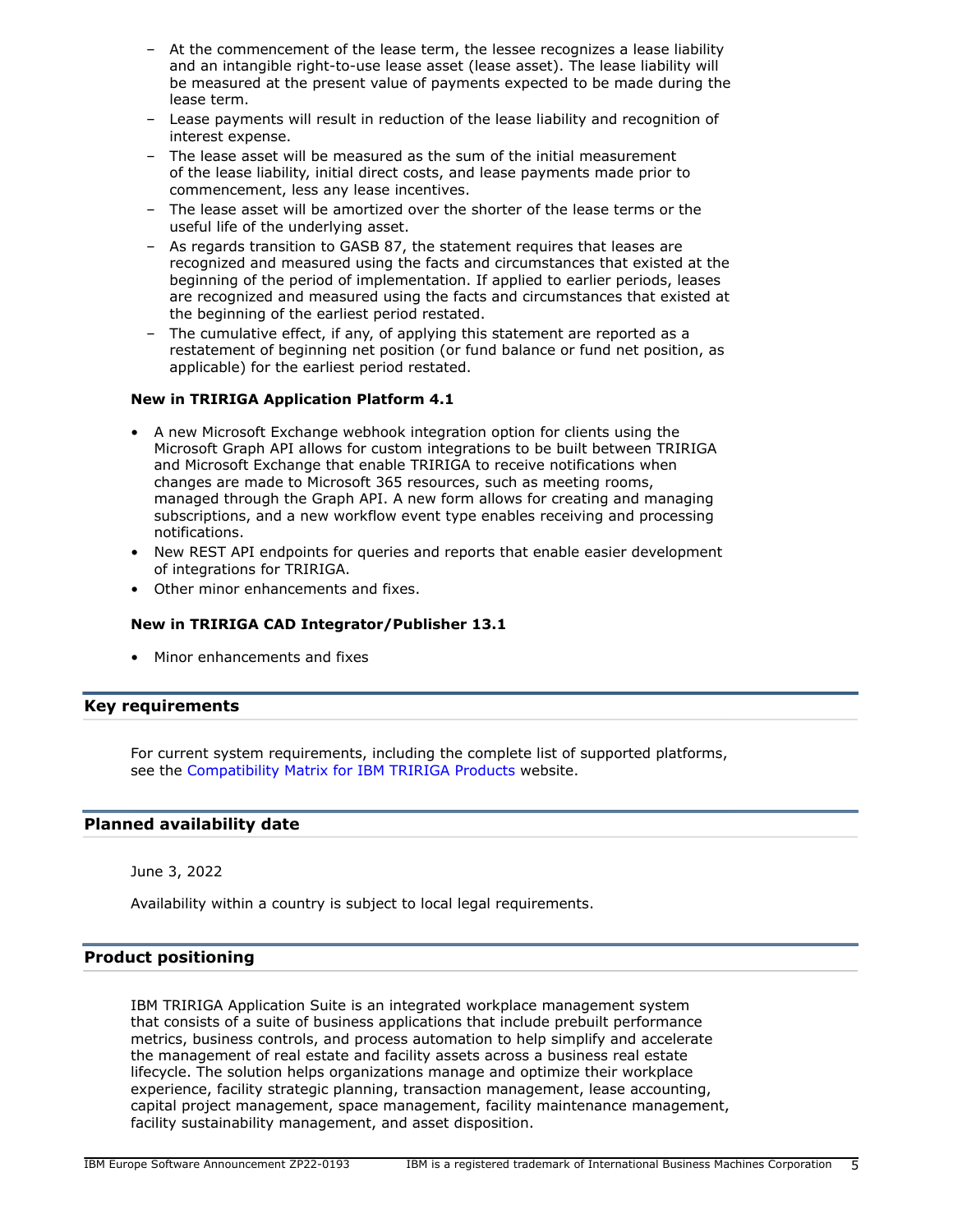For IBM TRIRIGA Portfolio Data Manager, each product within the IBM TRIRIGA integrated workplace management suite can be acquired independently or combined, depending on an organization's specific needs. The following components are available within the TRIRIGA integrated workplace management suite, and these capabilities also are delivered as a cloud service through the IBM Facilities and Real Estate Management offering:

- IBM TRIRIGA Facilities Manager manages space planning and facility utilization.
- IBM TRIRIGA Real Estate Manager manages lease accounting and occupancy costs.
- IBM TRIRIGA Reservation Manager enables reservation of rooms, hoteling space, and other facility resources.
- IBM TRIRIGA Workplace Operations Manager manages facility maintenance activities and service delivery.
- IBM TRIRIGA Capital Projects Manager manages capital project planning and project schedules.
- IBM TRIRIGA Real Estate Environmental Sustainability Manager delivers tools and metrics to identify and evaluate opportunities to reduce energy use and the overall carbon footprint of real estate portfolios.

These applications consist of a logically related collection of prebuilt data structures, user interfaces, and workflows, all configured with the web-based, design-time components of the TRIRIGA Application Platform and configurable by IBM Global Business Services<sup>(R)</sup>, IBM Business Partners, and organizations without changes to source code.

# <span id="page-5-0"></span>**Program number**

| Program number | <b>Version/Release</b> | Program name                                            |
|----------------|------------------------|---------------------------------------------------------|
| 5900-AHQ       | 11.1                   | IBM TRIRIGA Application<br>Suite                        |
| 5900-AGJ       | Cloud Service          | <b>IBM TRIRIGA Application</b><br>Suite Managed Service |
| 5725-F25       | 11.1                   | IBM TRIRIGA Portfolio<br>Data Manager                   |
| 5725-F26       | 4.1                    | <b>IBM TRIRIGA Application</b><br>Platform              |
| 5725-F45       | 13.1                   | IBM TRIRIGA Integrator/<br>Publisher                    |

### **Education support**

IBM training provides education to support many IBM offerings. Descriptions of courses for IT professionals and managers can be found on the [IBM Training and](http://www.ibm.com/services/learning/) [Skills](http://www.ibm.com/services/learning/) website.

Contact your IBM representative for course information.

### **Offering Information**

Product information is available on the [IBM Offering Information](http://www.ibm.com/common/ssi) website.

More information is also available on the [Passport Advantage](http://www.ibm.com/software/passportadvantage) $<sup>(R)</sup>$  and Passport</sup> [Advantage Express](http://www.ibm.com/software/passportadvantage) website.

# <span id="page-5-1"></span>**Publications**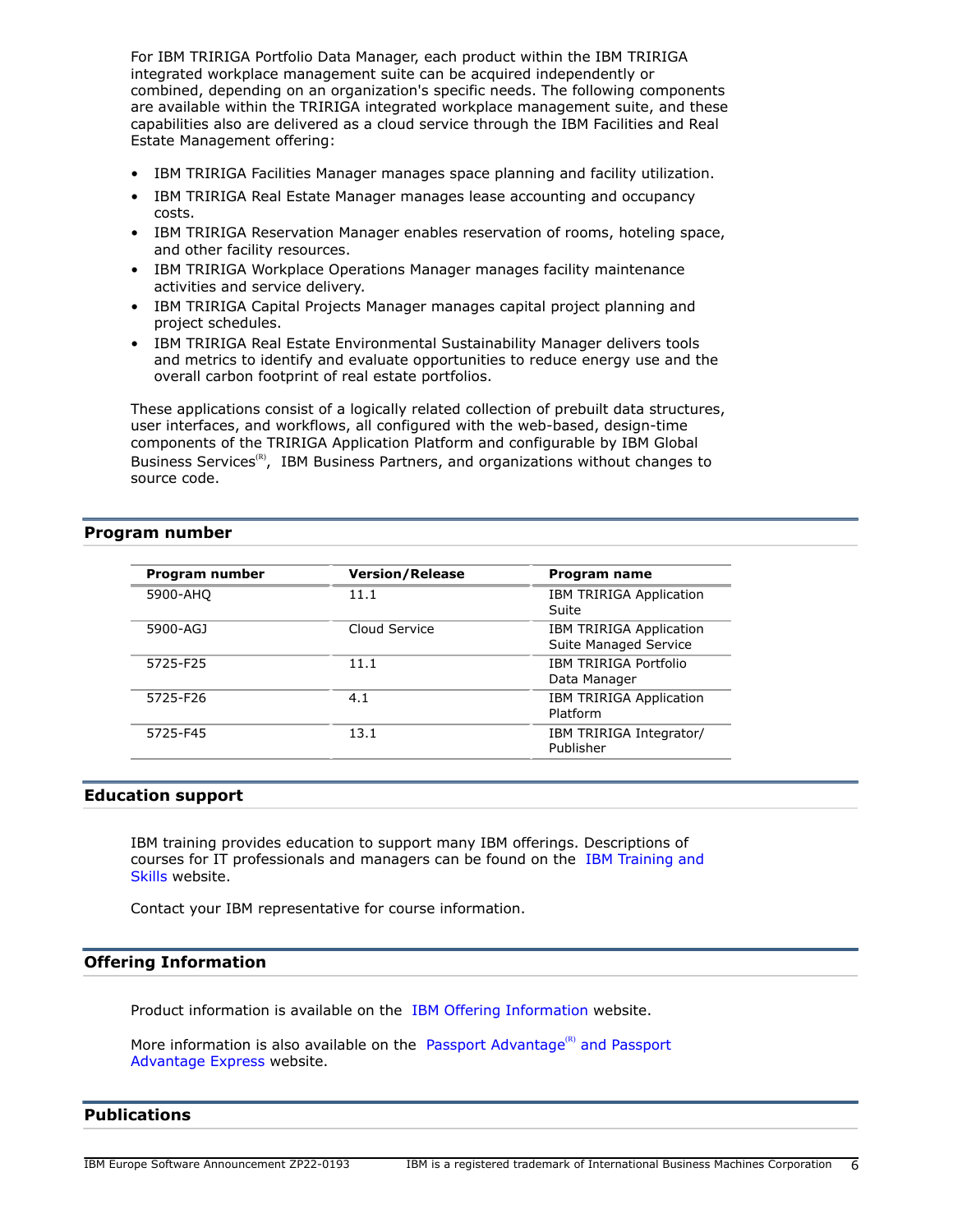No publications are shipped with these programs.

English and national language product manuals may be downloaded from the following websites:

- **[IBM TRIRIGA Application Suite](https://www.ibm.com/docs/en/tas)**
- [IBM TRIRIGA](https://www.ibm.com/docs/en/tririga)
- [IBM TRIRIGA Application Platform](https://www.ibm.com/docs/en/tap)

# **Services**

### **IBM Systems Lab Services**

Systems Lab Services offers infrastructure services to help build hybrid cloud and enterprise IT solutions. From servers to storage systems and software, Systems Lab Services can help deploy the building blocks of a next-generation IT infrastructure to empower a client's business. Systems Lab Services consultants can perform infrastructure services for clients online or onsite, offering deep technical expertise, valuable tools, and successful methodologies. Systems Lab Services is designed to help clients solve business challenges, gain new skills, and apply best practices.

Systems Lab Services offers a wide range of infrastructure services for IBM Power $R$ ) servers, IBM Storage systems, IBM  $Z^{(R)}$ , and IBM LinuxONE. Systems Lab Services has a global presence and can deploy experienced consultants online or onsite around the world.

For assistance, contact Systems Lab Services at ibmsls@us.ibm.com.

To learn more, see the [IBM Systems Lab Services](https://www.ibm.com/it-infrastructure/services/lab-services) website.

### **IBM ConsultingTM**

As transformation continues across every industry, businesses need a single partner to map their enterprise-wide business strategy and technology infrastructure. IBM Consulting is the business partner to help accelerate change across an organization. IBM specialists can help businesses succeed through finding collaborative ways of working that forge connections across people, technologies, and partner ecosystems. IBM Consulting brings together the business expertise and an ecosystem of technologies that help solve some of the biggest problems faced by organizations. With methods that get results faster, an integrated approach that is grounded in an open and flexible hybrid cloud architecture, and incorporating technology from IBM Research<sup>(R)</sup> and IBM Watson<sup>(R)</sup> AI, IBM Consulting enables businesses to lead change with confidence and deliver continuous improvement across a business and its bottom line.

For additional information, see the [IBM Consulting](https://www.ibm.com/consulting) website.

### **IBM Technology Support Services (TSS)**

Get preventive maintenance, onsite and remote support, and gain actionable insights into critical business applications and IT systems. Speed developer innovation with support for over 240 open-source packages. Leverage powerful IBM analytics and AI-enabled tools to enable client teams to manage IT problems before they become emergencies.

TSS offers extensive IT maintenance and support services that cover more than one niche of a client's environment. TSS covers products from IBM and OEMs, including servers, storage, network, appliances, and software, to help clients ensure high availability across their data center and hybrid cloud environment.

For details on available services, see the [Technology support for hybrid cloud](https://www.ibm.com/services/technology-support) [environments](https://www.ibm.com/services/technology-support) website.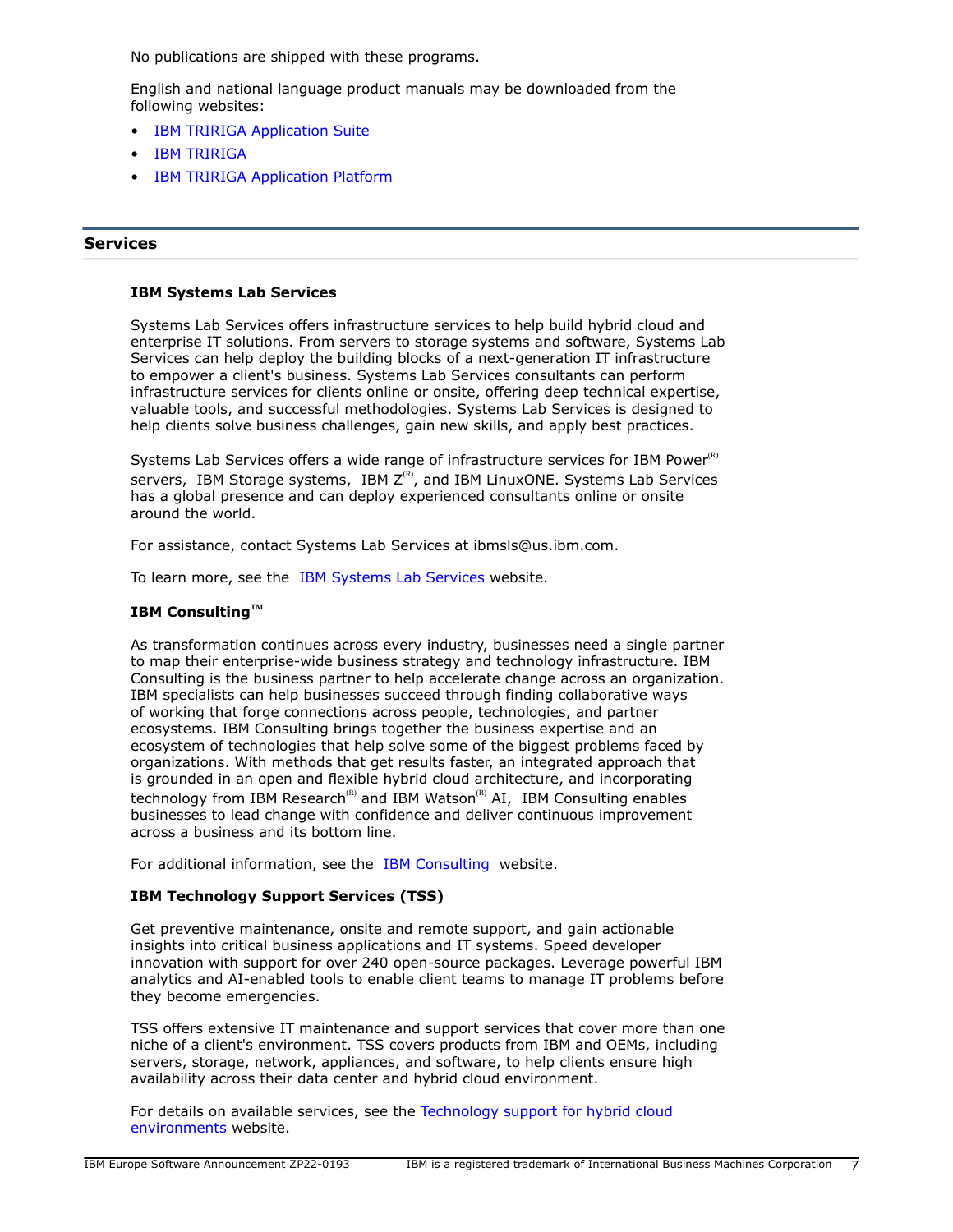### **IBM Expert Labs**

Expert Labs can help clients accelerate their projects and optimize value by leveraging their deep technical skills and knowledge. With more than 20 years of industry experience, these specialists know how to overcome the biggest challenges to deliver business results that can have an immediate impact.

Expert Labs' deep alignment with IBM product development allows for a strategic advantage as they are often the first in line to get access to new products, features, and early visibility into roadmaps. This connection with the development enables them to deliver First of a Kind implementations to address unique needs or expand a client's business with a flexible approach that works best for their organization.

For additional information, see the [IBM Expert Labs](https://www.ibm.com/products/expertlabs) website.

# **IBM Security(R) Expert Labs**

With extensive consultative expertise on IBM Security software solutions, Security Expert Labs helps clients and partners modernize the security of their applications, data, and workforce. With an extensive portfolio of consulting and learning services, Expert Labs provides project-based and premier support service subscriptions.

These services can help clients deploy and integrate IBM Security software, extend their team resources, and help guide and accelerate successful hybrid cloud solutions, including critical strategies such as zero trust. Remote and on-premises software deployment assistance is available for IBM Cloud Pak $R<sup>(R)</sup>$  for Security, IBM Security QRadar<sup>(R)</sup>/QRoC, IBM Security SOAR/Resilient<sup>(R)</sup>, IBM i2<sup>(R)</sup>, IBM Security Verify, IBM Security Guardium<sup>(R)</sup>, and IBM Security MaaS360<sup>(R)</sup>.

For more information, contact Security Expert Labs at sel@us.ibm.com.

For additional information, see the [IBM Security Expert Labs](https://www.ibm.com/security/security-expert-labs) website.

# <span id="page-7-0"></span>**Technical information**

### **Specified operating environment**

### *Hardware requirements*

For system requirements, including the complete list of supported platforms, see the [Compatibility Matrix for IBM TRIRIGA Products](https://www.ibm.com/support/pages/node/1283650) website (available at general availability).

### *Software requirements*

For system requirements, including the complete list of supported platforms, see the [Compatibility Matrix for IBM TRIRIGA Products](https://www.ibm.com/support/pages/node/1283650) website (available at general availability).

### *IBM Support*

[IBM Support](https://www.ibm.com/support) is your gateway to technical support tools and resources that are designed to help you save time and simplify support. IBM Support can help you find answers to questions, download fixes, troubleshoot, submit and track problem cases, and build skills. Learn and stay informed about the transformation of IBM Support, including new tools, new processes, and new capabilities, by going to the [IBM Support Insider](https://www.ibm.com/support/insider).

### *Additional IBM support*

### **IBM Client Engineering for Systems**

Client Engineering for Systems is a framework for accelerating digital transformation. It helps you generate innovative ideas and equips you with the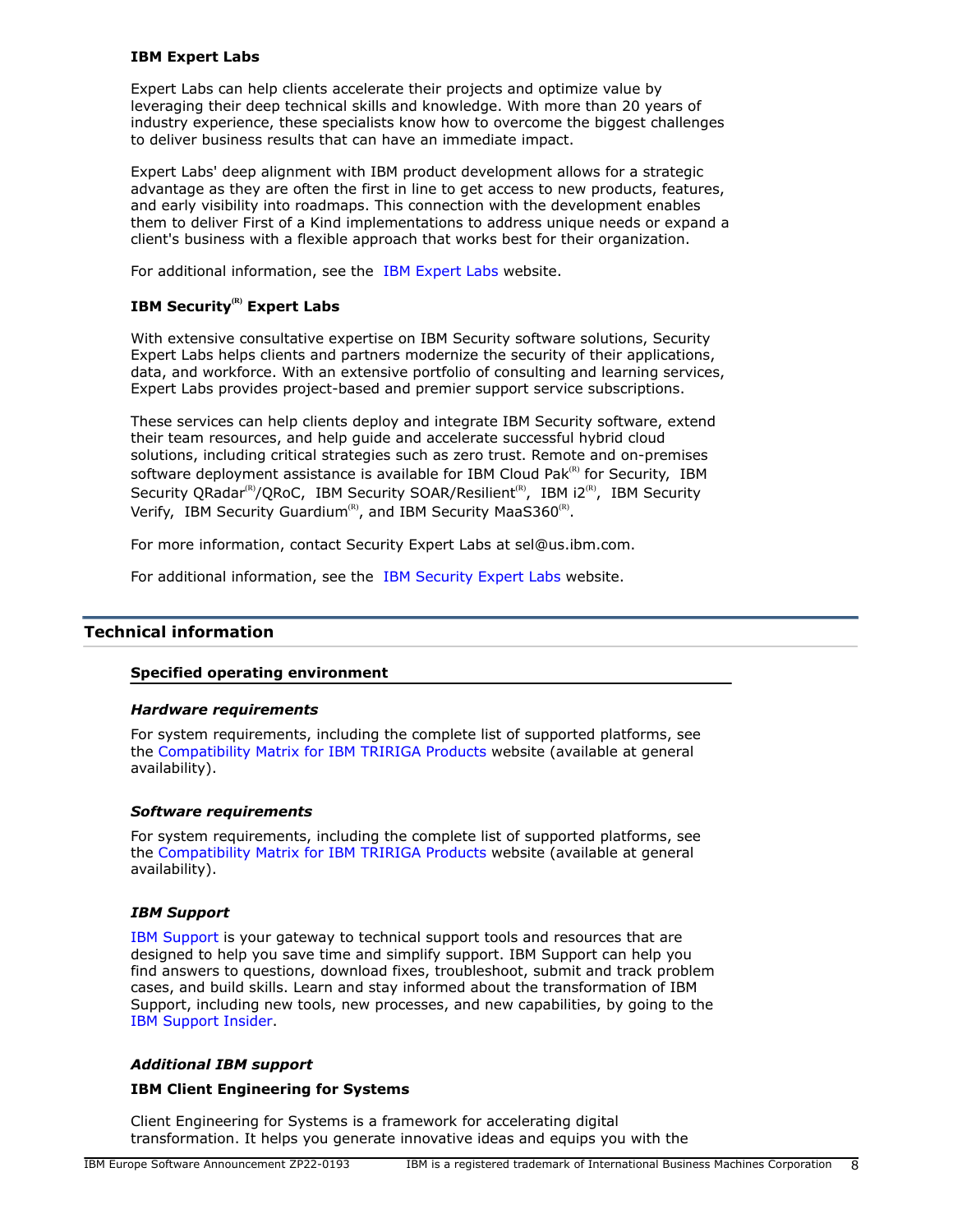practices, technologies, and expertise to turn those ideas into business value in weeks. When you work with Client Engineering for Systems, you bring pain points into focus. You empower your team to take manageable risks, adopt leading technologies, speed up solution development, and measure the value of everything you do. Client Engineering for Systems has experts and services to address a broad array of use cases, including capabilities for business transformation, hybrid cloud, analytics and AI, infrastructure systems, security, and more. Contact Client Engineering for Systems at sysgarage@ibm.com.

### **Planning information**

### *Packaging*

These programs are delivered through the internet as an electronic download. There is no physical media.

### **Security, auditability, and control**

The TRIRIGA product family uses the security and auditability features of IBM WebSphere<sup>(R)</sup> Application Server.

The client is responsible for evaluation, selection, and implementation of security features, administrative procedures, and appropriate controls in application systems and communication facilities.

# <span id="page-8-0"></span>**Ordering information**

For ordering information, consult your IBM representative or IBM Business Partner, or go to the [Passport Advantage](https://www.ibm.com/software/passportadvantage/) website.

These programs are available only through Passport Advantage.

These products may only be sold directly by IBM or by IBM Business Partners.

To locate IBM Business Partners in your geography, see the [Find a Business Partner](http://www.ibm.com/partnerworld/wps/bplocator/) page.

### **Previously announced part numbers**

As a convenience, the following programs list currently available part numbers:

IBM TRIRIGA Application Suite (5900-AHQ)

| <b>Part description</b>                                                                                                           | <b>Part number</b> |
|-----------------------------------------------------------------------------------------------------------------------------------|--------------------|
| IBM TRIRIGA Application Suite per<br>AppPoint License + Software Subscription<br>& Support 12 Months                              | D07ZCZX            |
| IBM TRIRIGA Application Suite AppPoint<br>Annual SW Subscription & Support<br>Renewal                                             | F077B7X            |
| IBM TRIRIGA Application Suite per<br>AppPoint Software Subscription & Support<br>Reinstatement 12 Months                          | D07ZGZX            |
| IBM TRIRIGA Application Suite per<br>AppPoint Monthly License                                                                     | D077D7X            |
| IBM TRIRIGA Application Suite per<br>AppPoint Subscription License                                                                | D07ZFZX            |
| IBM TRIRIGA Application Suite per<br>AppPoint Subscription License Upgrade                                                        | D07ZEZX            |
| IBM TRIRIGA Application Suite per<br>AppPoint from Eligible Programs Trade Up<br>License + SW Subscription & Support 12<br>Months | D07ZAZX            |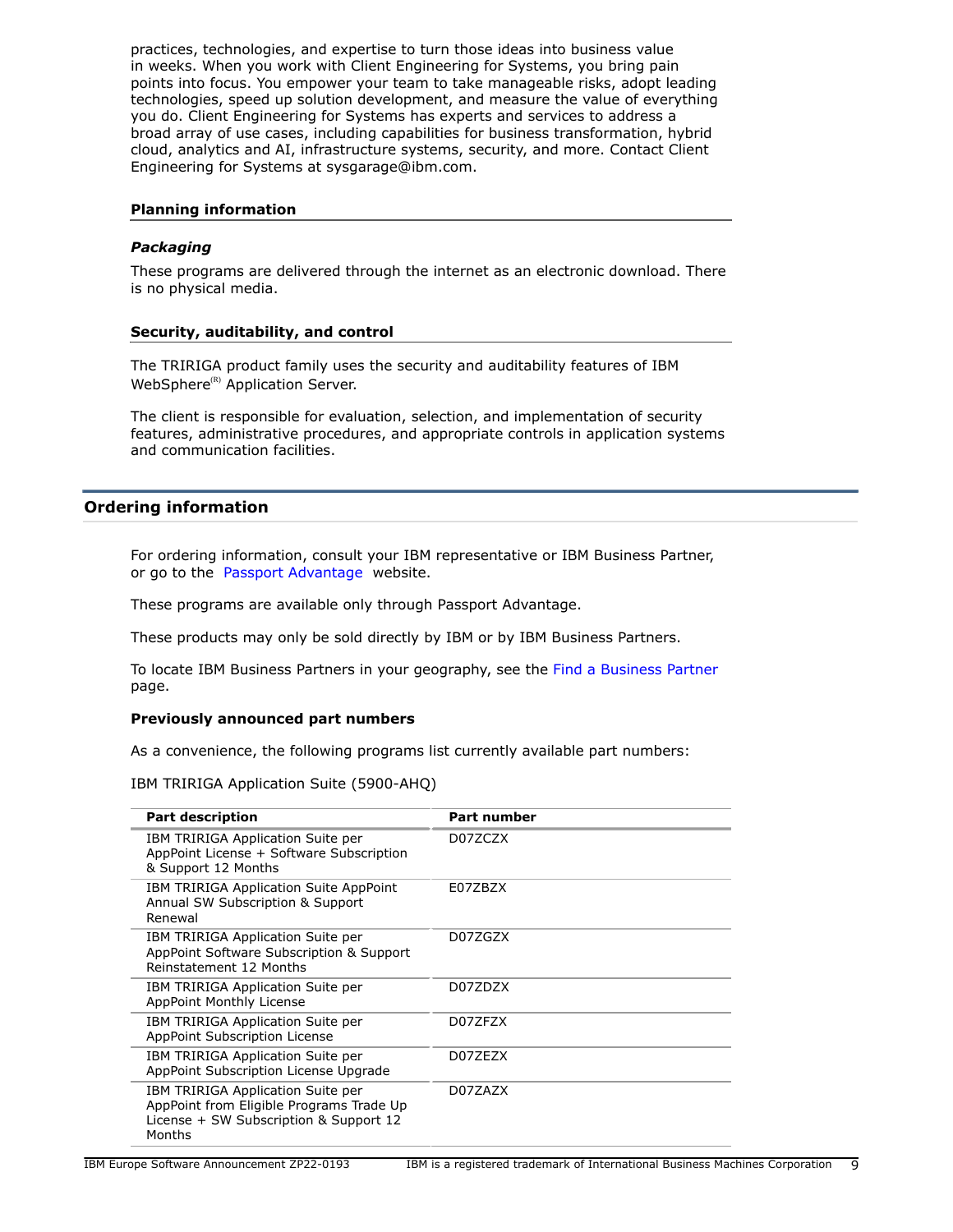| <b>Part description</b>                                                           | Part number |
|-----------------------------------------------------------------------------------|-------------|
| IBM TRIRIGA Application Suite Managed<br>Service Virtual Processor Core per Month | D05URZX     |
| IBM TRIRIGA Application Suite Managed<br>Service Data Gigabyte per Month          | D05USZX     |
| IBM TRIRIGA Application Suite Managed<br>Service Capacity Unit per Month          | D05UTZX     |

# IBM TRIRIGA Portfolio Data Manager (5725-F25)

| <b>Part description</b>                                                                                                          | <b>Part number</b>               |
|----------------------------------------------------------------------------------------------------------------------------------|----------------------------------|
| IBM TRIRIGA Field Services per Authorized<br>User SW Subscription & Support 12<br>Months                                         | D <sub>20</sub> DTLL             |
| IBM TRIRIGA Field Services per Authorized<br>User SW Subscription & Support<br>Reinstatement 12 Months                           | D <sub>20</sub> DULL             |
| IBM TRIRIGA Field Services per Authorized<br><b>User Monthly License</b>                                                         | D <sub>20</sub> E4LL             |
| IBM TRIRIGA Field Services per Authorized<br>User Annual SW Subscription & Support<br>Renewal                                    | <b>EOPJPLL</b>                   |
| IBM TRIRIGA Field Services per<br>Concurrent User SW Subscription &<br>Support 12 Months                                         | D <sub>20</sub> E <sub>0LL</sub> |
| IBM TRIRIGA Field Services per<br>Concurrent User SW Subscription &<br>Support Reinstatement 12 Months                           | D20E1LL                          |
| IBM TRIRIGA Field Services per<br>Concurrent User Monthly License                                                                | D20E6LL                          |
| IBM TRIRIGA Field Services per<br>Concurrent User Annual SW Subscription &<br>Support Renewal                                    | EOPJRLL                          |
| IBM TRIRIGA Capital Projects Hub<br>Per Concurrent User License + SW<br>Subscription & Support 12 Months                         | D28ZILL                          |
| IBM TRIRIGA Capital Projects Hub Per<br>Concurrent User SW Subscription &<br>Support Reinstatement 12 Months                     | D <sub>28</sub> ZJLL             |
| IBM TRIRIGA Capital Projects Hub Per<br>Concurrent User Monthly License                                                          | D28ZMLL                          |
| IBM TRIRIGA Capital Projects Hub Per<br>Concurrent User Annual SW Subscription &<br>Support Renewal 12 Months                    | E0R60LL                          |
| IBM TRIRIGA Connector for Esri ArcGIS<br>Indoors - 25,000 SQ FT Per Item License<br>+ SW Subscription & Support 12 Months        | D29P3LL                          |
| IBM TRIRIGA Connector for Esri ArcGIS<br>Indoors - 25,000 SQ FT Per Item SW<br>Subscription & Support Reinstatement 12<br>Months | D29P4LL                          |
| IBM TRIRIGA Connector for Esri ArcGIS<br>Indoors - 25,000 SQ FT Per Item Monthly<br>License                                      | D29P5LL                          |
| IBM TRIRIGA Connector for Esri ArcGIS<br>Indoors - 25,000 SQ FT Per Item Annual<br>SW Subscription & Support Renewal             | <b>EORCBLL</b>                   |
| IBM TRIRIGA Connector for Esri ArcGIS<br>Indoors - 2,350 SQM Per Item License +<br>SW Subscription & Support 12 Months           | D29P9LL                          |
| IBM TRIRIGA Connector for Esri ArcGIS<br>Indoors - 2,350 SQM Per Item SW<br>Subscription & Support Reinstatement 12<br>Months    | D29PALL                          |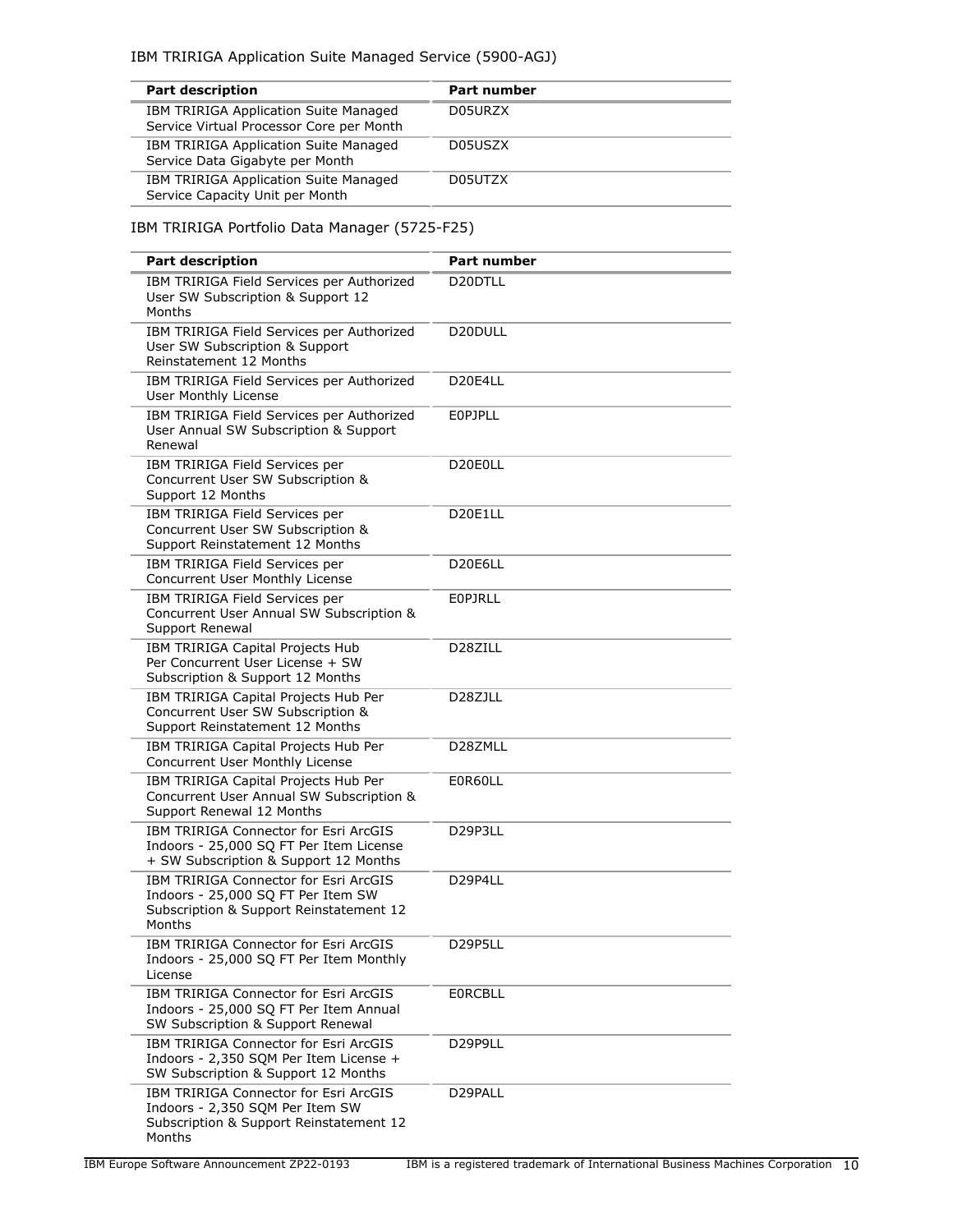| <b>Part description</b>                                                                                                                                                   | Part number                      |
|---------------------------------------------------------------------------------------------------------------------------------------------------------------------------|----------------------------------|
| IBM TRIRIGA Connector for Esri ArcGIS<br>Indoors - 2,350 SQM Per Item Monthly<br>License                                                                                  | D29PBLL                          |
| IBM TRIRIGA Connector for Esri ArcGIS<br>Indoors - 2,350 SQM Per Item Annual<br>SW Subscription & Support Renewal 12<br>Months                                            | <b>EORCDLL</b>                   |
| IBM TRIRIGA Capital Projects Manager<br>Concurrent User License + SW<br>Subscription & Support 12 Months                                                                  | D0N70LL                          |
| IBM TRIRIGA Capital Projects Manager<br>Concurrent User SW Subscription &<br>Support Reinstatement 12 Months                                                              | D0N71LL                          |
| IBM TRIRIGA Capital Projects Manager<br>Concurrent User Monthly License                                                                                                   | D18WJLL                          |
| IBM TRIRIGA Capital Projects Manager<br>Concurrent User Annual SW Subscription &<br>Support Renewal                                                                       | E0D9TLL                          |
| IBM TRIRIGA Facility Assessment<br>Concurrent User License + SW<br>Subscription & Support 12 Months                                                                       | D0N63LL                          |
| IBM TRIRIGA Facility Assessment<br>Concurrent User SW Subscription &<br>Support Reinstatement 12 Months                                                                   | D0N64LL                          |
| IBM TRIRIGA Facility Assessment<br>Concurrent User Monthly License                                                                                                        | D18WULL                          |
| IBM TRIRIGA Facility Assessment<br>Concurrent User Annual SW Subscription &<br>Support Renewal                                                                            | E0D9CLL                          |
| IBM TRIRIGA Facilities Manager<br>Concurrent User License + SW<br>Subscription & Support 12 Months                                                                        | D0N6NLL                          |
| IBM TRIRIGA Facilities Manager<br>Concurrent User SW Subscription &<br>Support Reinstatement 12 Months                                                                    | D0N6PLL                          |
| IBM TRIRIGA Facilities Manager<br>Concurrent User Monthly License                                                                                                         | D18W7LL                          |
| IBM TRIRIGA Facilities Manager<br>Concurrent User Annual SW Subscription &<br>Support Renewal                                                                             | E0D9MLL                          |
| IBM TRIRIGA Portfolio Data Manager<br>Concurrent User License + SW<br>Subscription & Support 12 Months                                                                    | D0N6HLL                          |
| IBM TRIRIGA Portfolio Data Manager<br>Concurrent User SW Subscription &<br>Support Reinstatement 12 Months                                                                | D0N6ILL                          |
| IBM TRIRIGA Portfolio Data Manager<br>Concurrent User Monthly License                                                                                                     | D <sub>18</sub> V <sub>ZLL</sub> |
| IBM TRIRIGA Portfolio Data Manager<br>Concurrent User Annual SW Subscription &<br>Support Renewal                                                                         | E0D9JLL                          |
| IBM TRIRIGA Real Estate Environmental<br>Sustain Impact Manager for Non-<br>Production Environment Install License +<br>SW Subscription & Support 12 Months               | D0N5RLL                          |
| <b>IBM TRIRIGA Real Estate Environmental</b><br>Sustain Impact Manager for Non-<br>Production Environment Install SW<br>Subscription & Support Reinstatement 12<br>Months | D0N5SLL                          |
| <b>IBM TRIRIGA Real Estate Environmental</b><br>Sustainability Impact Manager for Non-<br>Production Environment Install Monthly<br>License                               | D18WYLL                          |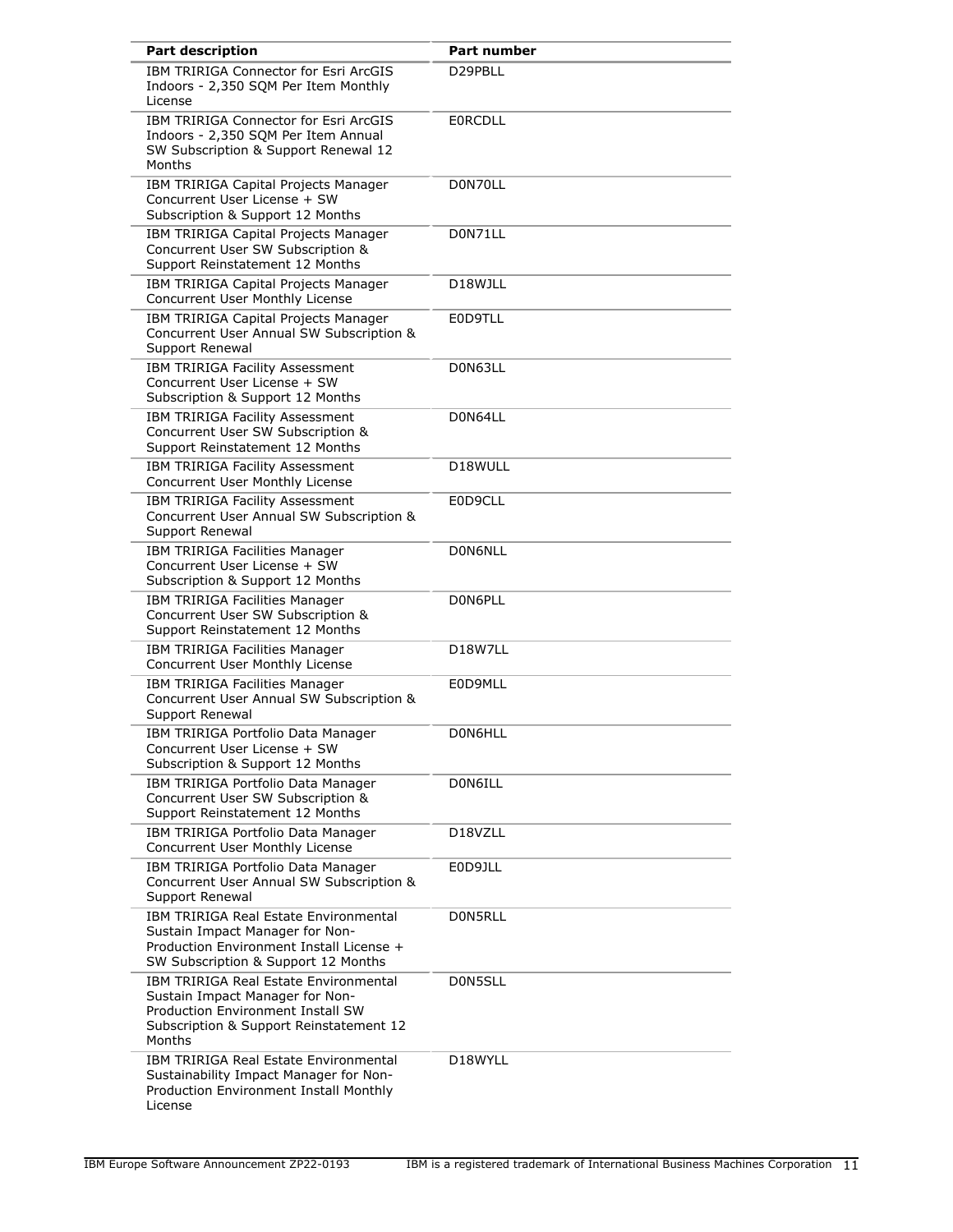| <b>Part description</b>                                                                                                                                                                                                   | <b>Part number</b>                |
|---------------------------------------------------------------------------------------------------------------------------------------------------------------------------------------------------------------------------|-----------------------------------|
| IBM TRIRIGA Real Estate Environmental<br>Sustain Impact Manager for Non-<br>Production Environment Install Annual SW<br>Subscription & Support Renewal                                                                    | E0D96LL                           |
| <b>IBM TRIRIGA Real Estate Environmental</b><br>Sustainability Impact Manager Install<br>License + SW Subscription & Support 12<br>Months                                                                                 | D0N5PLL                           |
| <b>IBM TRIRIGA Real Estate Environmental</b><br>Sustainability Impact Manager Install SW<br>Subscription & Support Reinstatement 12<br>Months                                                                             | D0N5QLL                           |
| <b>IBM TRIRIGA Real Estate Environmental</b><br>Sustainability Impact Manager Install<br>Monthly License                                                                                                                  | D18WWLL                           |
| IBM TRIRIGA Real Estate Environmental<br>Sustainability Impact Manager Install<br>Annual SW Subscription & Support<br>Renewal                                                                                             | E0D95LL                           |
| <b>IBM TRIRIGA Real Estate Environmental</b><br>Sustainability Impact Manager for Non-<br>Production Environment for Linux <sup>(R)</sup><br>on System $z^{(R)}$ Install License + SW<br>Subscription & Support 12 Months | D11EZLL                           |
| IBM TRIRIGA Real Estate Environmental<br>Sustainability Impact Manager for Non-<br>Production Environment for Linux on<br>System z Install SW Subscription &<br>Support Reinstatement 12 Months                           | D11F0LL                           |
| <b>IBM TRIRIGA Real Estate Environmental</b><br>Sustainability Impact Manager for Non-<br>Production Environment for Linux on<br>System z Install Monthly License                                                         | D18WZLL                           |
| IBM TRIRIGA Real Estate Environmental<br>Sustainability Impact Manager for Non-<br>Production Environment for Linux on<br>System z Install Annual SW Subscription &<br>Support Renewal                                    | <b>EOICTLL</b>                    |
| <b>IBM TRIRIGA Real Estate Environmental</b><br>Sustainability Manager Concurrent User<br>License + SW Subscription & Support 12<br>Months                                                                                | D0N5KLL                           |
| <b>IBM TRIRIGA Real Estate Environmental</b><br>Sustainability Manager Concurrent User<br>SW Subscription & Support Reinstatement<br>12 Months                                                                            | D0N5LLL                           |
| <b>IBM TRIRIGA Real Estate Environmental</b><br>Sustainability Manager Concurrent User<br>Monthly License                                                                                                                 | D <sub>18</sub> X <sub>4</sub> LL |
| IBM TRIRIGA Real Estate Environmental<br>Sustainability Manager Concurrent User<br>Annual SW Subscription & Support<br>Renewal                                                                                            | E0D93LL                           |
| IBM TRIRIGA Real Estate Manager<br>Concurrent User License + SW<br>Subscription & Support 12 Months                                                                                                                       | D0N6JLL                           |
| IBM TRIRIGA Real Estate Manager<br>Concurrent User SW Subscription &<br>Support Reinstatement 12 Months                                                                                                                   | D0N6KLL                           |
| IBM TRIRIGA Real Estate Manager<br>Concurrent User Monthly License                                                                                                                                                        | D18W1LL                           |
| IBM TRIRIGA Real Estate Manager<br>Concurrent User Annual SW Subscription &<br>Support Renewal                                                                                                                            | E0D9KLL                           |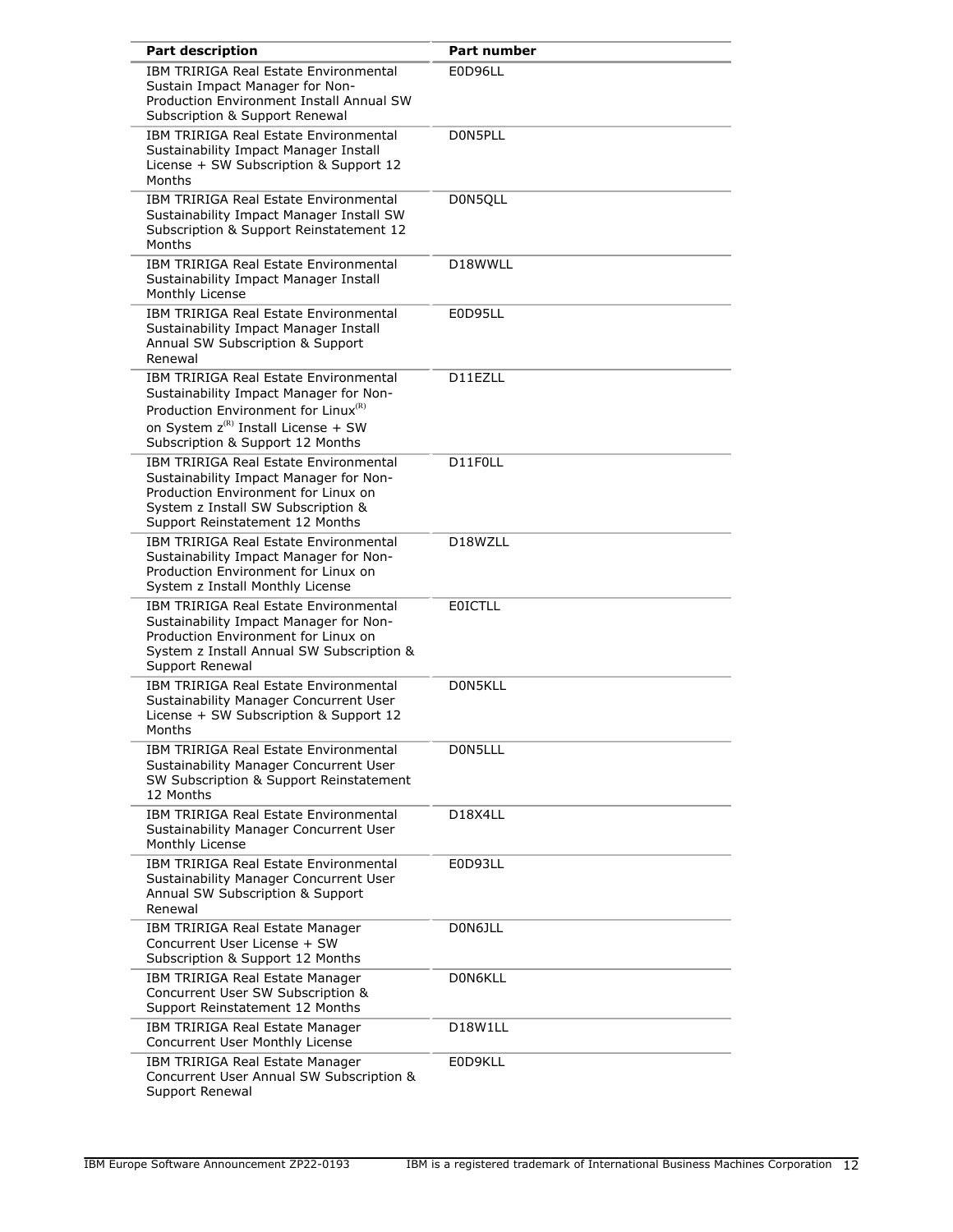| <b>Part description</b>                                                                                                                                         | Part number                       |
|-----------------------------------------------------------------------------------------------------------------------------------------------------------------|-----------------------------------|
| IBM TRIRIGA Request Central Concurrent<br>User License + SW Subscription & Support<br>12 Months                                                                 | D0N5ILL                           |
| IBM TRIRIGA Request Central Concurrent<br>User SW Subscription & Support<br>Reinstatement 12 Months                                                             | D0N5JLL                           |
| <b>IBM TRIRIGA Request Central Concurrent</b><br>User Monthly License                                                                                           | D <sub>18</sub> X <sub>2</sub> LL |
| IBM TRIRIGA Request Central Concurrent<br>User Annual SW Subscription & Support<br>Renewal                                                                      | E0D92LL                           |
| IBM TRIRIGA Strategic Facility Planning<br>for Non-Production Environment Install<br>License + SW Subscription & Support 12<br>Months                           | D0N69LL                           |
| IBM TRIRIGA Strategic Facility Planning for<br>Non-Production Environment Install SW<br>Subscription & Support Reinstatement 12<br>Months                       | D0N6ALL                           |
| IBM TRIRIGA Strategic Facility Planning<br>for Non-Production Environment Install<br>Monthly License                                                            | D18WSLL                           |
| IBM TRIRIGA Strategic Facility Planning<br>for Non-Production Environment Install<br>Annual SW Subscription & Support<br>Renewal                                | E0D9FLL                           |
| IBM TRIRIGA Strategic Facility Planning<br>Install License + SW Subscription &<br>Support 12 Months                                                             | D0N6QLL                           |
| IBM TRIRIGA Strategic Facility Planning<br><b>Install SW Subscription &amp; Support</b><br><b>Reinstatement 12 Months</b>                                       | D0N6RLL                           |
| IBM TRIRIGA Strategic Facility Planning<br>Install Monthly License                                                                                              | D18WQLL                           |
| IBM TRIRIGA Strategic Facility Planning<br>Install Annual SW Subscription & Support<br>Renewal                                                                  | E0D9NLL                           |
| IBM TRIRIGA Strategic Facility Planning<br>for Non-Production Environment for<br>Linux on System z Install License + SW<br>Subscription & Support 12 Months     | D11EILL                           |
| IBM TRIRIGA Strategic Facility Planning<br>for Non-Production Environment for Linux<br>on System z Install SW Subscription &<br>Support Reinstatement 12 Months | D11EJLL                           |
| IBM TRIRIGA Strategic Facility Planning for<br>Non-Production Environment for Linux on<br>System z Install Monthly License                                      | D18WTLL                           |
| IBM TRIRIGA Strategic Facility Planning for<br>Non-Production Environment for Linux on<br>System z Install Annual SW Subscription &<br>Support Renewal          | <b>EOICMLL</b>                    |
| IBM TRIRIGA Workplace Operations<br>Manager Concurrent User License + SW<br>Subscription & Support 12 Months                                                    | D0N6ULL                           |
| IBM TRIRIGA Workplace Operations<br>Manager Concurrent User SW Subscription<br>& Support Reinstatement 12 Months                                                | D0N6VLL                           |
| IBM TRIRIGA Workplace Operations<br>Manager Concurrent User Monthly License                                                                                     | D18WDLL                           |
| IBM TRIRIGA Workplace Operations<br>Manager Concurrent User Annual SW<br>Subscription & Support Renewal                                                         | E0D9QLL                           |
| IBM TRIRIGA Workplace Reservation<br>Manager per Install License + SW<br>Subscription & Support 12 Months                                                       | D0V3XLL                           |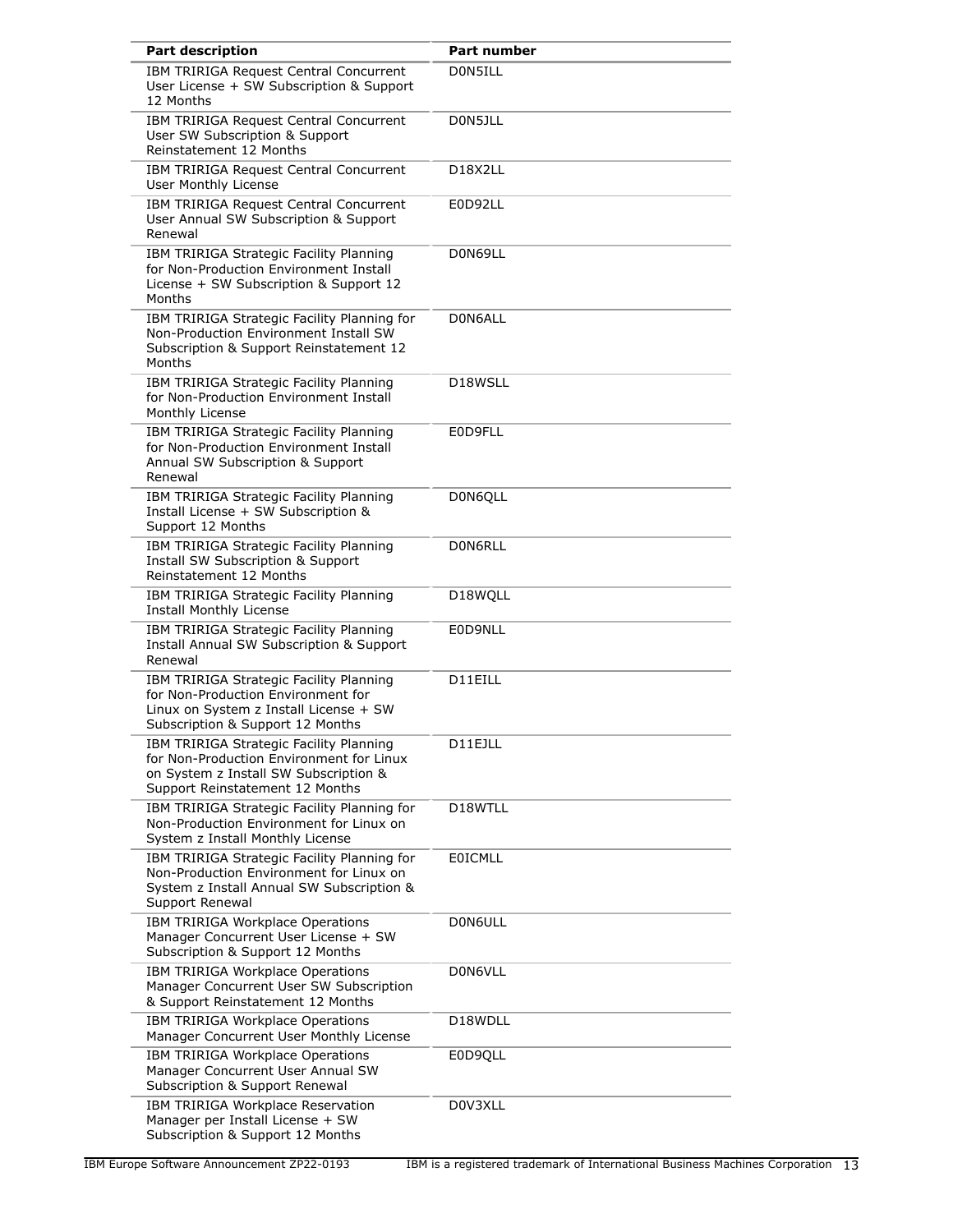| <b>Part description</b>                                                                                                                               | Part number    |
|-------------------------------------------------------------------------------------------------------------------------------------------------------|----------------|
| IBM TRIRIGA Workplace Reservation<br>Manager per Install SW Subscription &<br>Support Reinstatement 12 Months                                         | D0V3YLL        |
| IBM TRIRIGA Workplace Reservation<br>Manager Install Monthly License                                                                                  | D18X0LL        |
| IBM TRIRIGA Workplace Reservation<br>Manager per Install Annual SW<br>Subscription & Support Renewal                                                  | E0F44LL        |
| IBM TRIRIGA Workplace Reservation<br>Manager Non Production Environment<br>per Install License + SW Subscription &<br>Support 12 Months               | D0V4ELL        |
| IBM TRIRIGA Workplace Reservation<br>Manager Non Production Environment<br>per Install SW Subscription & Support<br>Reinstatement 12 Months           | D0V4FLL        |
| IBM TRIRIGA Workplace Reservation<br>Manager for Non-Production Environment<br>Install Monthly License                                                | <b>D18X6LL</b> |
| IBM TRIRIGA Workplace Reservation<br>Manager Non Production Environment per<br>Install Annual SW Subscription & Support<br>Renewal                    | E0F47LL        |
| IBM TRIRIGA Workplace Reservation<br>Manager for Small Installations Authorized<br>User License + SW Subscription & Support<br>12 Months              | D15AILL        |
| IBM TRIRIGA Workplace Reservation<br>Manager for Small Installations Authorized<br>User SW Subscription & Support<br>Reinstatement 12 Months          | D15AJLL        |
| IBM TRIRIGA Workplace Reservation<br>Manager for Small Installations Authorized<br><b>User Monthly License</b>                                        | D18XELL        |
| IBM TRIRIGA Workplace Reservation<br>Manager for Small Installations Authorized<br>User Annual SW Subscription & Support<br>Renewal                   | E0JP9LL        |
| IBM TRIRIGA Workplace Reservation<br>Coordinator Concurrent User License + SW<br>Subscription & Support 12 Months                                     | D15ALLL        |
| <b>IBM TRIRIGA Workplace Reservation</b><br>Coordinator Concurrent User SW<br>Subscription & Support Reinstatement 12<br>Months                       | D15AMLL        |
| IBM TRIRIGA Workplace Reservation<br><b>Coordinator Concurrent User Monthly</b><br>License                                                            | D18XGLL        |
| IBM TRIRIGA Workplace Reservation<br>Coordinator Concurrent User Annual SW<br>Subscription & Support Renewal                                          | <b>E0JPALL</b> |
| IBM TRIRIGA Workplace Performance<br>Management Facilities Non-Production<br>Environment Install License + SW<br>Subscription & Support 12 Months     | D0N74LL        |
| IBM TRIRIGA Workplace Performance<br>Management Facilities Non-Production<br>Environment Install SW Subscription &<br>Support Reinstatement 12 Months | D0N75LL        |
| IBM TRIRIGA Workplace Performance<br>Management Facilities Non-Prod<br>Environment Install Monthly License                                            | D18WBLL        |
| IBM TRIRIGA Workplace Performance<br>Management Facilities Non-Production<br>Environment Install Annual SW<br>Subscription & Support Renewal          | E0D9VLL        |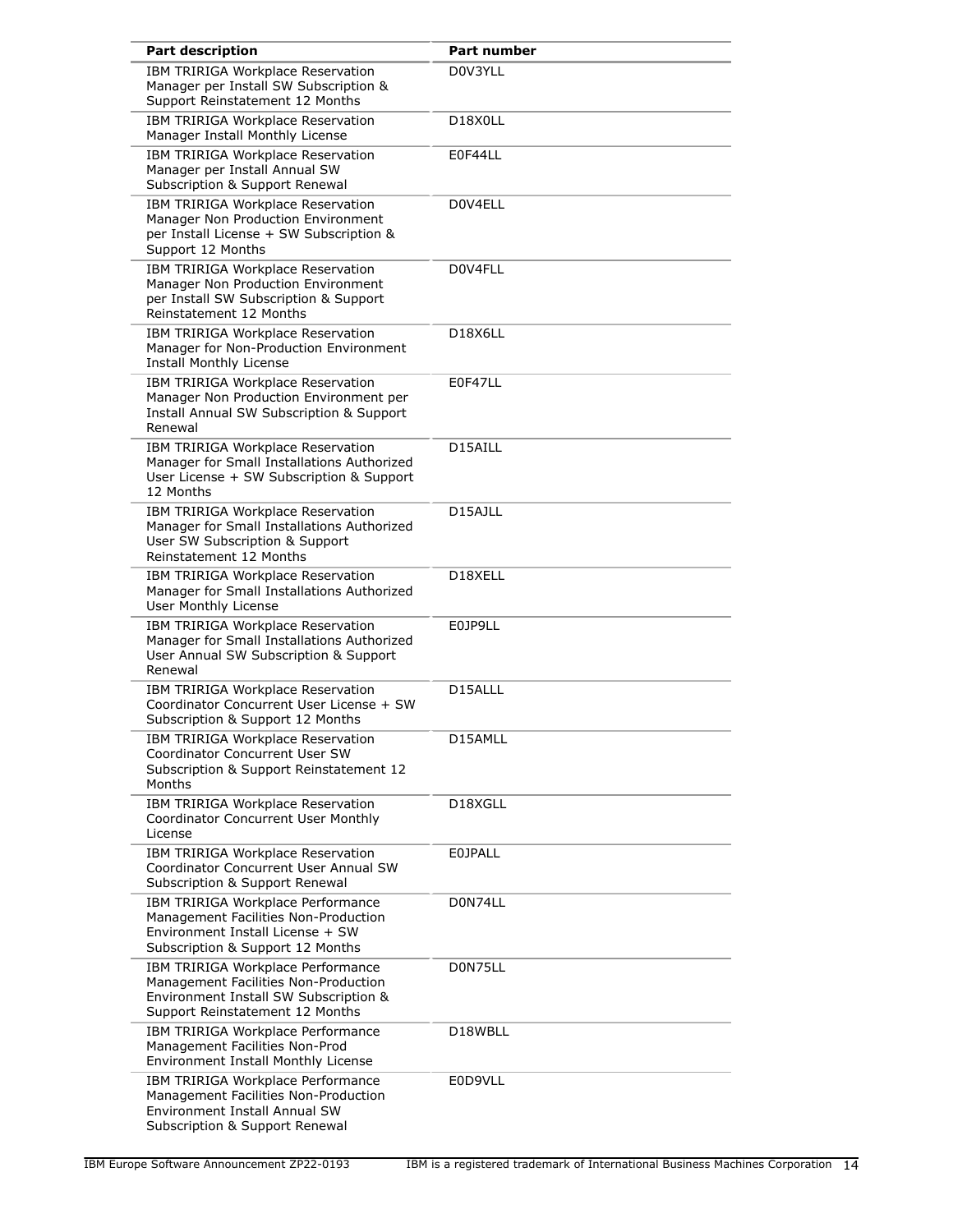| <b>Part description</b>                                                                                                                                                         | Part number    |
|---------------------------------------------------------------------------------------------------------------------------------------------------------------------------------|----------------|
| IBM TRIRIGA Workplace Performance<br>Management Facilities Install License +<br>SW Subscription & Support 12 Months                                                             | D0N6SLL        |
| IBM TRIRIGA Workplace Performance<br>Management Facilities Install SW<br>Subscription & Support Reinstatement 12<br>Months                                                      | D0N6TLL        |
| IBM TRIRIGA Workplace Performance<br>Management Facilities Install Monthly<br>License                                                                                           | D18W9LL        |
| IBM TRIRIGA Workplace Performance<br>Management Facilities Install Annual SW<br>Subscription & Support Renewal                                                                  | E0D9PLL        |
| IBM TRIRIGA Workplace Performance<br>Management Facilities Non-Production<br>Environment for Linux on System z Install<br>License + SW Subscription & Support 12<br>Months      | D11E7LL        |
| IBM TRIRIGA Workplace Performance<br>Management Facilities Non-Production<br>Environment for Linux on System z Install<br>SW Subscription & Support Reinstatement<br>12 Months  | D11E8LL        |
| IBM TRIRIGA Workplace Performance<br>Mgmt Facilities Non-Prod Environment for<br>Linux on System z Install Monthly License                                                      | D18WCLL        |
| IBM TRIRIGA Workplace Performance<br>Management Facilities Non-Production<br>Environment for Linux on System z<br>Install Annual SW Subscription & Support<br>Renewal           | <b>EOICHLL</b> |
| IBM TRIRIGA Workplace Performance<br>Management Operations Install License +<br>SW Subscription & Support 12 Months                                                             | D0N6WLL        |
| IBM TRIRIGA Workplace Performance<br>Management Operations Install SW<br>Subscription & Support Reinstatement 12<br>Months                                                      | D0N6XLL        |
| IBM TRIRIGA Workplace Performance<br>Management Operations Install Monthly<br>License                                                                                           | D18WFLL        |
| IBM TRIRIGA Workplace Performance<br>Management Operations Install Annual SW<br>Subscription & Support Renewal                                                                  | E0D9RLL        |
| IBM TRIRIGA Workplace Performance<br>Management Operations for Non-<br>Production Environment Install License +<br>SW Subscription & Support 12 Months                          | D0N6YLL        |
| IBM TRIRIGA Workplace Performance<br>Management Operations for Non-<br>Production Environment Install SW<br>Subscription & Support Reinstatement 12<br>Months                   | D0N6ZLL        |
| IBM TRIRIGA Workplace Performance<br>Management Operations for Non-Prod<br>Environment Install Monthly License                                                                  | D18WHLL        |
| IBM TRIRIGA Workplace Performance<br>Management Operations for Non-<br>Production Environment Install Annual SW<br>Subscription & Support Renewal                               | E0D9SLL        |
| IBM TRIRIGA Workplace Performance<br>Management Operations for Non-<br>Production Environment for Linux<br>on System z Install License + SW<br>Subscription & Support 12 Months | D11HJLL        |
| IBM TRIRIGA Workplace Performance<br>Management Operations for Non-                                                                                                             | D11HKLL        |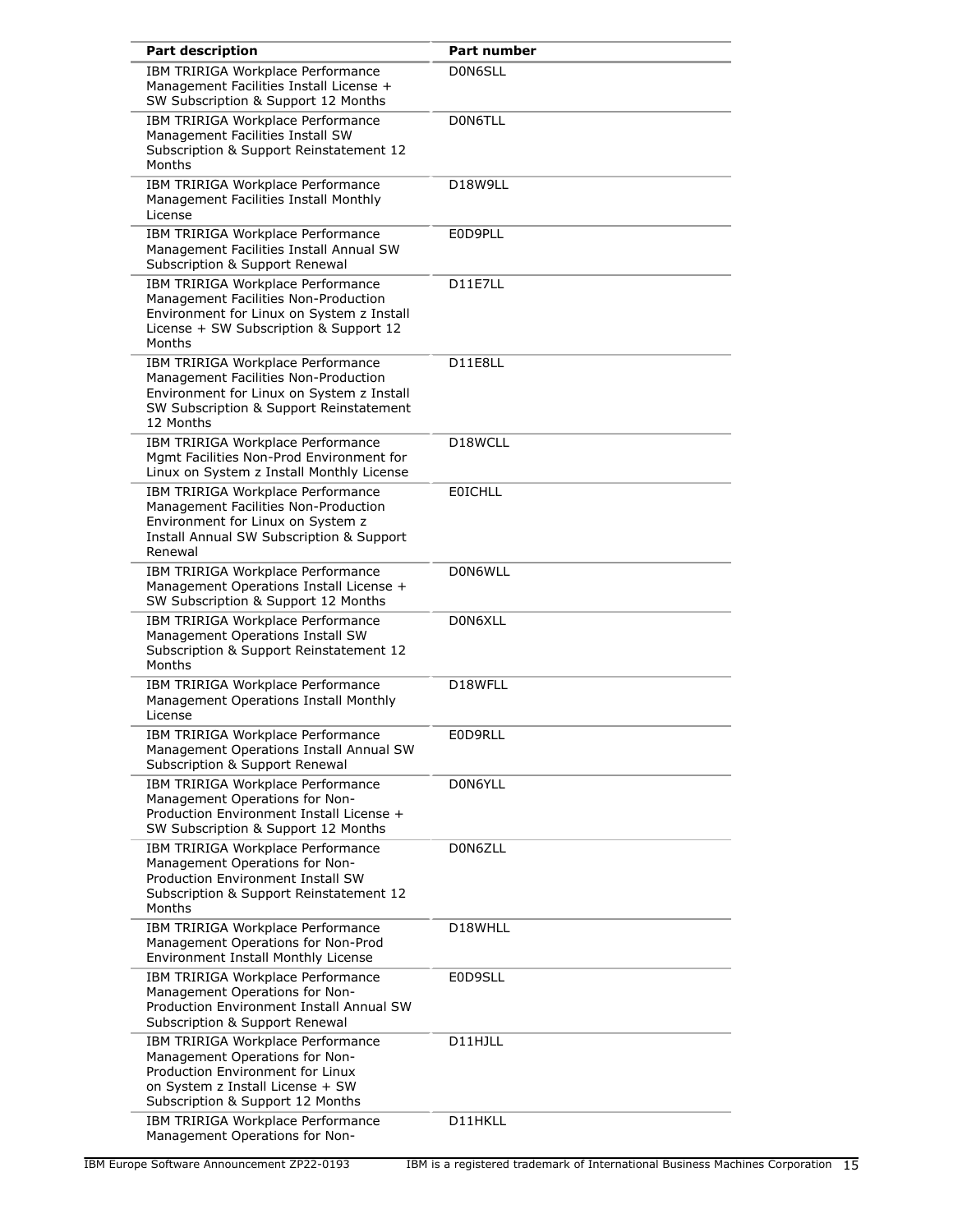| <b>Part description</b>                                                                                                                                                            | Part number    |
|------------------------------------------------------------------------------------------------------------------------------------------------------------------------------------|----------------|
| Production Environment for Linux on<br>System z Install SW Subscription &<br>Support Reinstatement 12 Months                                                                       |                |
| IBM TRIRIGA Workplace Performance<br>Management Operations for Non-Prod<br>Environment for Linux on System z Install<br>Monthly License                                            | D18WILL        |
| IBM TRIRIGA Workplace Performance<br>Management Operations for Non-<br>Production Environment for Linux on<br>System z Install License Annual SW<br>Subscription & Support Renewal | <b>EOIDTLL</b> |
| IBM TRIRIGA Workplace Performance<br>Management Projects Install License + SW<br>Subscription & Support 12 Months                                                                  | D0N72LL        |
| IBM TRIRIGA Workplace Performance<br>Management Projects Install SW<br>Subscription & Support Reinstatement 12<br>Months                                                           | D0N73LL        |
| IBM TRIRIGA Workplace Performance<br>Management Projects Install Monthly<br>License                                                                                                | D18WLLL        |
| IBM TRIRIGA Workplace Performance<br>Management Projects Install Annual SW<br>Subscription & Support Renewal                                                                       | E0D9ULL        |
| IBM TRIRIGA Workplace Performance<br>Management Projects for Non-Production<br>Environment Install License + SW<br>Subscription & Support 12 Months                                | D0N6DLL        |
| IBM TRIRIGA Workplace Performance<br>Management Projects for Non-Production<br>Environment Install SW Subscription &<br>Support Reinstatement 12 Months                            | D0N6ELL        |
| IBM TRIRIGA Workplace Performance<br>Mgmt Projects for Non-Prod Environment<br>Install Monthly License                                                                             | D18WNLL        |
| IBM TRIRIGA Workplace Performance<br>Management Projects for Non-Production<br>Environment Install Annual SW<br>Subscription & Support Renewal                                     | E0D9HLL        |
| IBM TRIRIGA Workplace Performance<br>Management Projects for Non-Production<br>Environment for Linux on System z Install<br>License + SW Subscription & Support 12<br>Months       | D11EKLL        |
| IBM TRIRIGA Workplace Performance<br>Management Projects for Non-Production<br>Environment for Linux on System z Install<br>SW Subscription & Support Reinstatement<br>12 Months   | D11ELLL        |
| IBM TRIRIGA Workplace Performance<br>Management Projects for Non-Prod<br>Environment for Linux on System z Install<br>Monthly License                                              | D18WPLL        |
| IBM TRIRIGA Workplace Performance<br>Management Projects for Non-Production<br>Environment for Linux on System z<br>Install Annual SW Subscription & Support<br>Renewal            | <b>EOICNLL</b> |
| IBM TRIRIGA Workplace Performance<br>Management Real Estate Install License +<br>SW Subscription & Support 12 Months                                                               | D0N6LLL        |
| IBM TRIRIGA Workplace Performance<br>Management Real Estate Install SW<br>Subscription & Support Reinstatement 12<br>Months                                                        | D0N6MLL        |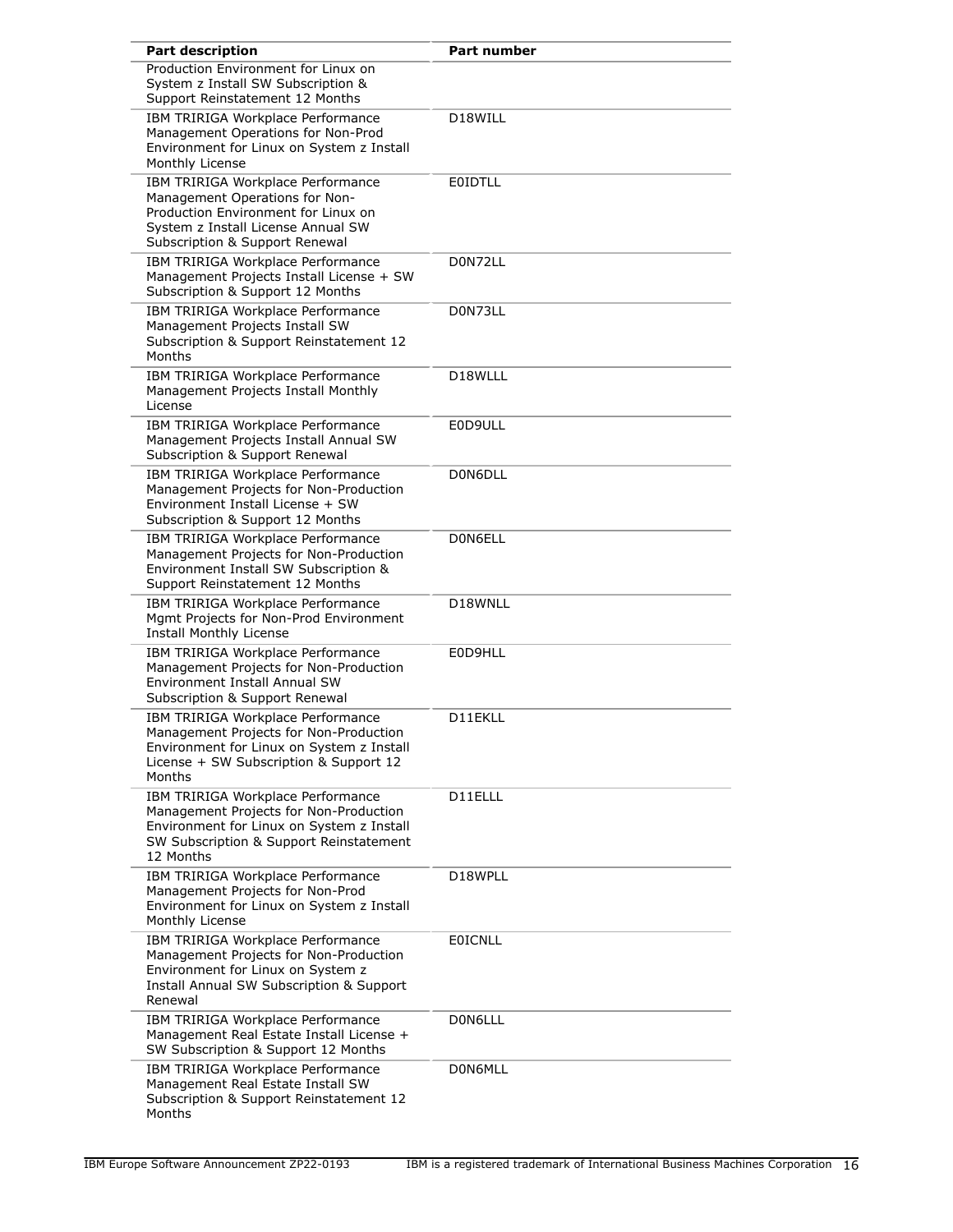| <b>Part description</b>                                                                                                                                        | <b>Part number</b>                |
|----------------------------------------------------------------------------------------------------------------------------------------------------------------|-----------------------------------|
| IBM TRIRIGA Workplace Performance<br>Management Real Estate Install Monthly<br>License                                                                         | D <sub>18</sub> W <sub>3LL</sub>  |
| IBM TRIRIGA Workplace Performance<br>Management Real Estate Install Annual<br>SW Subscription & Support Renewal                                                | E0D9LLL                           |
| IBM TRIRIGA Workplace Performance<br>Management Real Estate for Non-<br>Production Environment Install License +<br>SW Subscription & Support 12 Months        | D0N6BLL                           |
| IBM TRIRIGA Workplace Performance<br>Management Real Estate for Non-<br>Production Environment Install SW<br>Subscription & Support Reinstatement 12<br>Months | D0N6CLL                           |
| IBM TRIRIGA Workplace Performance<br>Mgmt Real Estate for Non-Prod<br>Environment Install Monthly License                                                      | D18W5LL                           |
| IBM TRIRIGA Workplace Performance<br>Management Real Estate for Non-<br><b>Production Environment Install Annual SW</b><br>Subscription & Support Renewal      | E0D9GLL                           |
| IBM TRIRIGA Integrated Workplace<br>Manager Concurrent User License + SW<br>Subscription & Support 12 Months                                                   | D115QLL                           |
| IBM TRIRIGA Integrated Workplace<br>Manager Concurrent User SW Subscription<br>& Support Reinstatement 12 Months                                               | D115RLL                           |
| IBM TRIRIGA Integrated Workplace<br>Manager Concurrent User Monthly License                                                                                    | D <sub>18</sub> X <sub>8</sub> LL |
| IBM TRIRIGA Integrated Workplace<br>Manager Concurrent User Annual SW<br>Subscription & Support Renewal                                                        | E018ZLL                           |
| IBM TRIRIGA Workplace Performance<br>Management Enterprise Install License +<br>SW Subscription & Support 12 Months                                            | D115WLL                           |
| IBM TRIRIGA Workplace Performance<br>Management Enterprise Install SW<br>Subscription & Support Reinstatement 12<br>Months                                     | D115XLL                           |
| IBM TRIRIGA Workplace Performance<br>Management Enterprise Install Monthly<br>License                                                                          | D18XALL                           |
| IBM TRIRIGA Workplace Performance<br>Management Enterprise Install Annual SW<br>Subscription & Support Renewal                                                 | E0190LL                           |
| IBM TRIRIGA Workplace Performance<br>Management Enterprise for Non-<br>Production Environment Install License +<br>SW Subscription & Support 12 Months         | D118YLL                           |
| IBM TRIRIGA Workplace Performance<br>Management Enterprise for Non-<br>Production Environment Install SW<br>Subscription & Support Reinstatement 12<br>Months  | D1193LL                           |
| IBM TRIRIGA Workplace Performance<br>Management Enterprise for Non-<br>Production Environment Install Monthly<br>License                                       | D <sub>18</sub> XCLL              |
| IBM TRIRIGA Workplace Performance<br>Management Enterprise for Non-<br>Production Environment Install Annual SW<br>Subscription & Support Renewal              | <b>EOIATLL</b>                    |
| IBM TRIRIGA Indoor Maps - 2,350 SQM<br>Per Item License + SW Subscription &<br>Support 12 Months                                                               | D06M0ZX                           |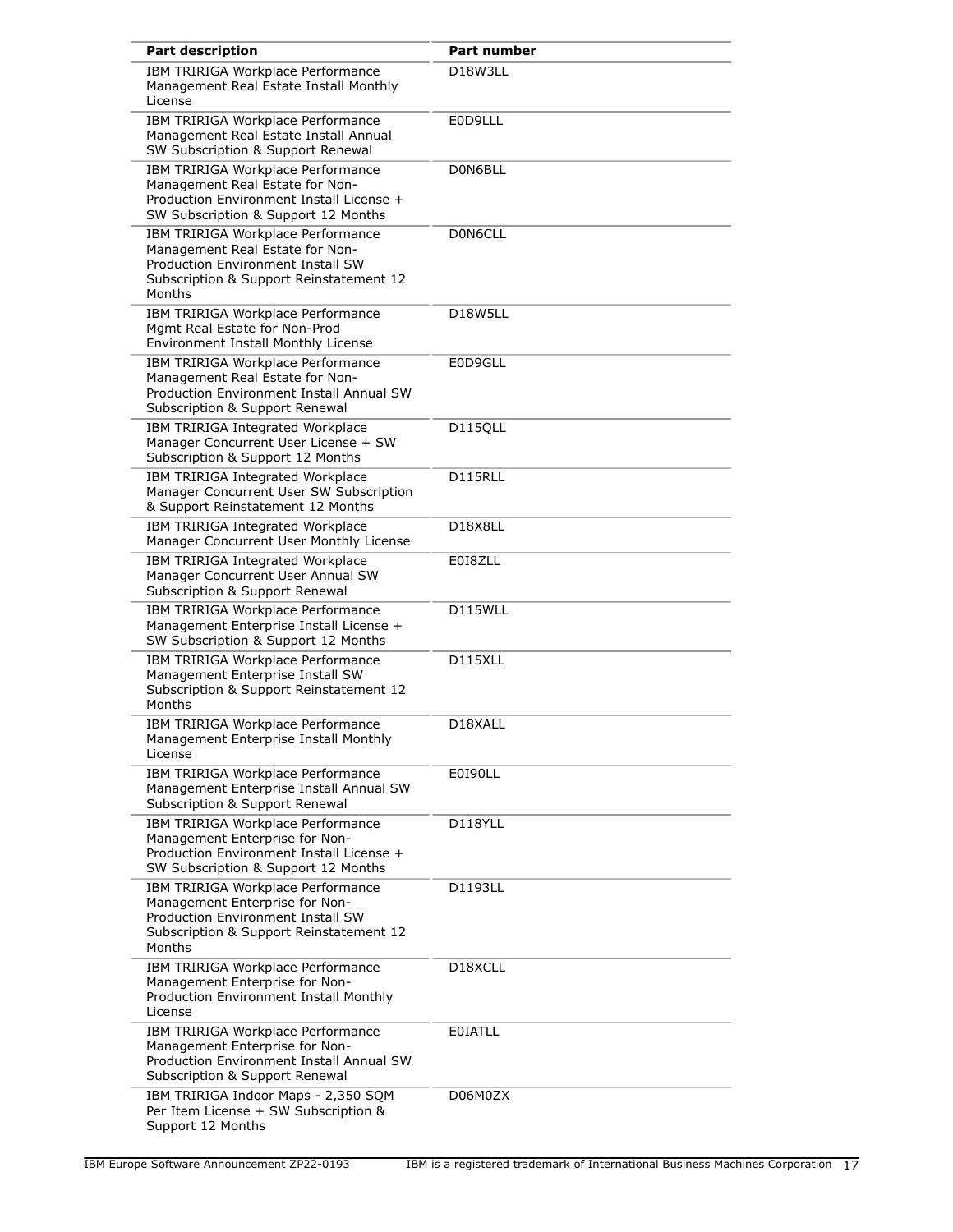| <b>Part description</b>                                                                                 | <b>Part number</b> |
|---------------------------------------------------------------------------------------------------------|--------------------|
| IBM TRIRIGA Indoor Maps - 2,350 SQM<br>Per Item Monthly License                                         | D06M1ZX            |
| IBM TRIRIGA Indoor Maps - 2,350 SOM<br>Per Item SW Subscription & Support<br>Reinstatement 12 Months    | D06M2ZX            |
| IBM TRIRIGA Indoor Maps - 2,350 SQM<br>Per Item Annual SW Subscription &<br>Support Renewal             | E06LZZX            |
| IBM TRIRIGA Indoor Maps - 25,000 SQ<br>FT Per Item License + SW Subscription &<br>Support 12 Months     | D06M4ZX            |
| IBM TRIRIGA Indoor Maps - 25,000 SQ FT<br>Per Item Monthly License                                      | D06M5ZX            |
| IBM TRIRIGA Indoor Maps - 25,000 SQ<br>FT Per Item SW Subscription & Support<br>Reinstatement 12 Months | D06M6ZX            |
| IBM TRIRIGA Indoor Maps - 25,000 SQ<br>FT Per Item Annual SW Subscription &<br>Support Renewal          | E06M3ZX            |

# IBM TRIRIGA Application Platform (5725-F26)

| <b>Part description</b>                                                                                                                      | <b>Part number</b>   |
|----------------------------------------------------------------------------------------------------------------------------------------------|----------------------|
| IBM TRIRIGA Reporting Install License Plus<br>SW Subscription and Support 12 Months                                                          | D <sub>263</sub> CLL |
| IBM TRIRIGA Reporting Install SW<br>Subscription and Support Reinstatement<br>12 Months                                                      | D263DLL              |
| IBM TRIRIGA Reporting Install Monthly<br>License                                                                                             | D <sub>263</sub> ELL |
| IBM TRIRIGA Reporting Install Annual SW<br>Subscription and Support Renewal                                                                  | E0QI6LL              |
| IBM TRIRIGA Reporting for Non Production<br>Environment Install License Plus SW<br>Subscription and Support 12 Months                        | D263ILL              |
| IBM TRIRIGA Reporting for Non Production<br>Environment Install SW Subscription and<br>Support Reinstatement 12 Months                       | D263JLL              |
| IBM TRIRIGA Reporting for Non Production<br>Environment Install Monthly License                                                              | D <sub>263</sub> KLL |
| IBM TRIRIGA Reporting for Non<br>Production Environment Install Annual SW<br>Subscription and Support Renewal                                | E0QI8LL              |
| IBM TRIRIGA Reporting for Linux on IBM<br>Z Install License Plus SW Subscription and<br>Support 12 Months                                    | D <sub>263FLL</sub>  |
| IBM TRIRIGA Reporting for Linux on IBM<br>Z Install SW Subscription and Support<br>Reinstatement 12 Months                                   | D263GLL              |
| IBM TRIRIGA Reporting for Linux on IBM Z<br><b>Install Monthly License</b>                                                                   | D263HLL              |
| IBM TRIRIGA Reporting for Linux on IBM<br>Z Install Annual SW Subscription and<br>Support Renewal                                            | E0QI7LL              |
| IBM TRIRIGA Reporting for Non Production<br>Environment for Linux on IBM Z Install<br>License Plus SW Subscription and Support<br>12 Months  | D <sub>263LLL</sub>  |
| IBM TRIRIGA Reporting for Non Production<br>Environment for Linux on IBM Z Install SW<br>Subscription and Support Reinstatement<br>12 Months | D263MLL              |
| IBM TRIRIGA Reporting for Non Production<br>Environment for Linux on IBM Z Install<br>Monthly License                                        | D <sub>263</sub> NLL |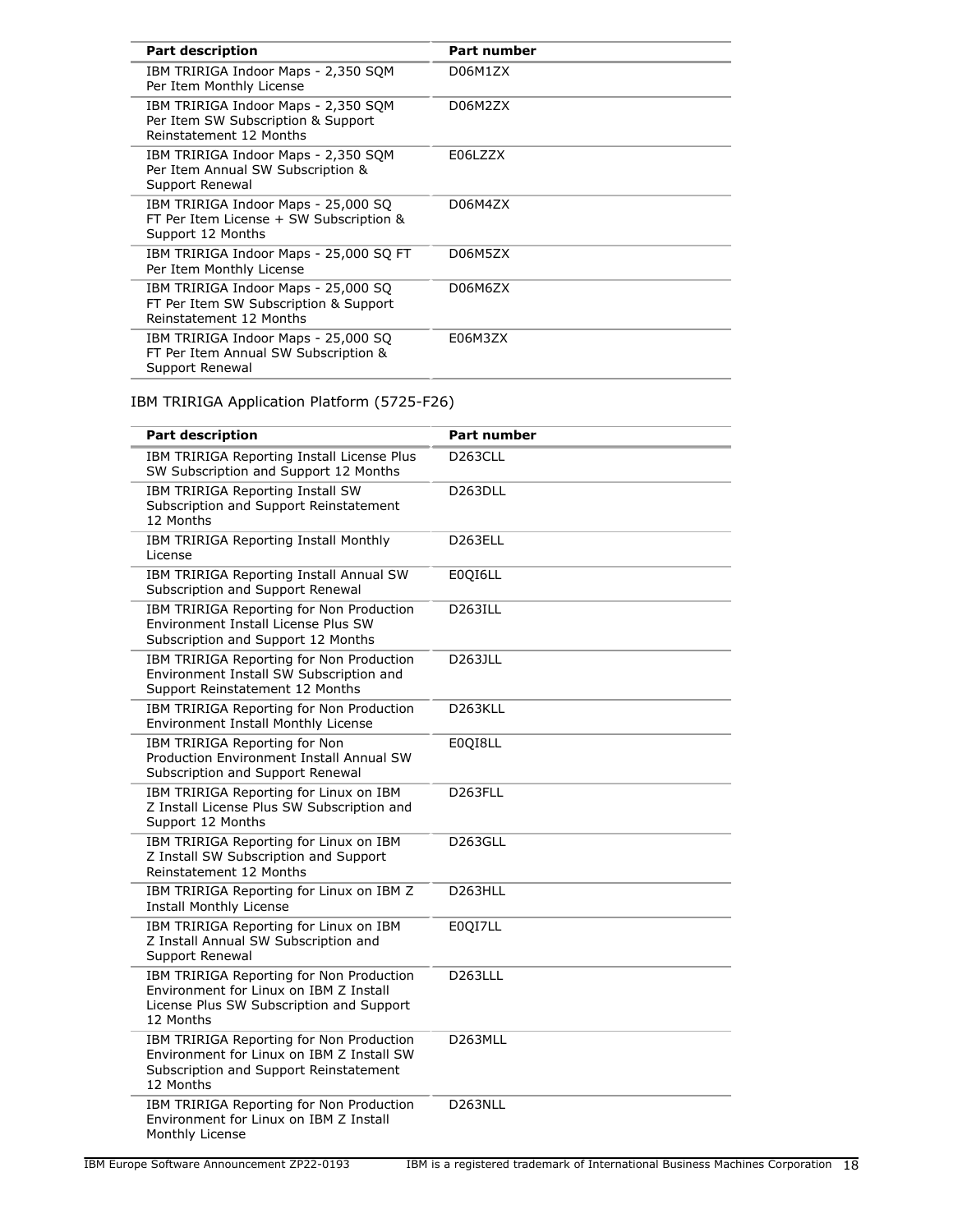| <b>Part description</b>                                                                                                                              | <b>Part number</b> |
|------------------------------------------------------------------------------------------------------------------------------------------------------|--------------------|
| IBM TRIRIGA Reporting for Non Production<br>Environment for Linux on IBM Z Install<br>Annual SW Subscription and Support<br>Renewal                  | E0QI9LL            |
| IBM TRIRIGA Application Builder<br>Authorized User License + SW<br>Subscription & Support 12 Months                                                  | D0N65LL            |
| IBM TRIRIGA Application Builder<br>Authorized User SW Subscription &<br>Support Reinstatement 12 Months                                              | D0N66LL            |
| IBM TRIRIGA Application Builder<br>Authorized User Monthly License                                                                                   | D18XMLL            |
| IBM TRIRIGA Application Builder<br>Authorized User Annual SW Subscription &<br>Support Renewal                                                       | E0D9DLL            |
| IBM TRIRIGA Application Platform<br>Concurrent User License + SW<br>Subscription & Support 12 Months                                                 | D0N5VLL            |
| IBM TRIRIGA Application Platform<br>Concurrent User SW Subscription &<br>Support Reinstatement 12 Months                                             | D0N5WLL            |
| IBM TRIRIGA Application Platform<br>Concurrent User Monthly License                                                                                  | D18XILL            |
| IBM TRIRIGA Application Platform<br>Concurrent User Annual SW Subscription &<br>Support Renewal                                                      | E0D98LL            |
| <b>IBM TRIRIGA Connector for Business</b><br>Applications Install License + SW<br>Subscription & Support 12 Months                                   | D0N6FLL            |
| IBM TRIRIGA Connector for Business<br>Applications Install SW Subscription &<br>Support Reinstatement 12 Months                                      | D0N6GLL            |
| <b>IBM TRIRIGA Connector for Business</b><br>Applications Install Monthly License                                                                    | D18XPLL            |
| <b>IBM TRIRIGA Connector for Business</b><br>Applications Install Annual SW<br>Subscription & Support Renewal                                        | E0D9ILL            |
| <b>IBM TRIRIGA Connector for Business</b><br>Applications for Non-Production<br>Environment Install License + SW<br>Subscription & Support 12 Months | D0N76LL            |
| IBM TRIRIGA Connector for Business<br>Applications for Non-Production<br>Environment Install SW Subscription &<br>Support Reinstatement 12 Months    | D0N77LL            |
| <b>IBM TRIRIGA Connector for Business</b><br>Applications for Non-Prod Environment<br>Install Monthly License                                        | D18XRLL            |
| IBM TRIRIGA Connector for Business<br>Applications for Non-Production<br>Environment Install Annual SW<br>Subscription & Support Renewal             | E0D9WLL            |
| IBM TRIRIGA Connector for Offline<br>Forms Concurrent User License + SW<br>Subscription & Support 12 Months                                          | D0N61LL            |
| IBM TRIRIGA Connector for Offline Forms<br>Concurrent User SW Subscription &<br>Support Reinstatement 12 Months                                      | D0N62LL            |
| IBM TRIRIGA Connector for Offline Forms<br>Concurrent User Monthly License                                                                           | D18XKLL            |
| IBM TRIRIGA Connector for Offline Forms<br>Concurrent User Annual SW Subscription &<br>Support Renewal                                               | E0D9BLL            |

IBM TRIRIGA CAD Integrator/Publisher (5725-F45)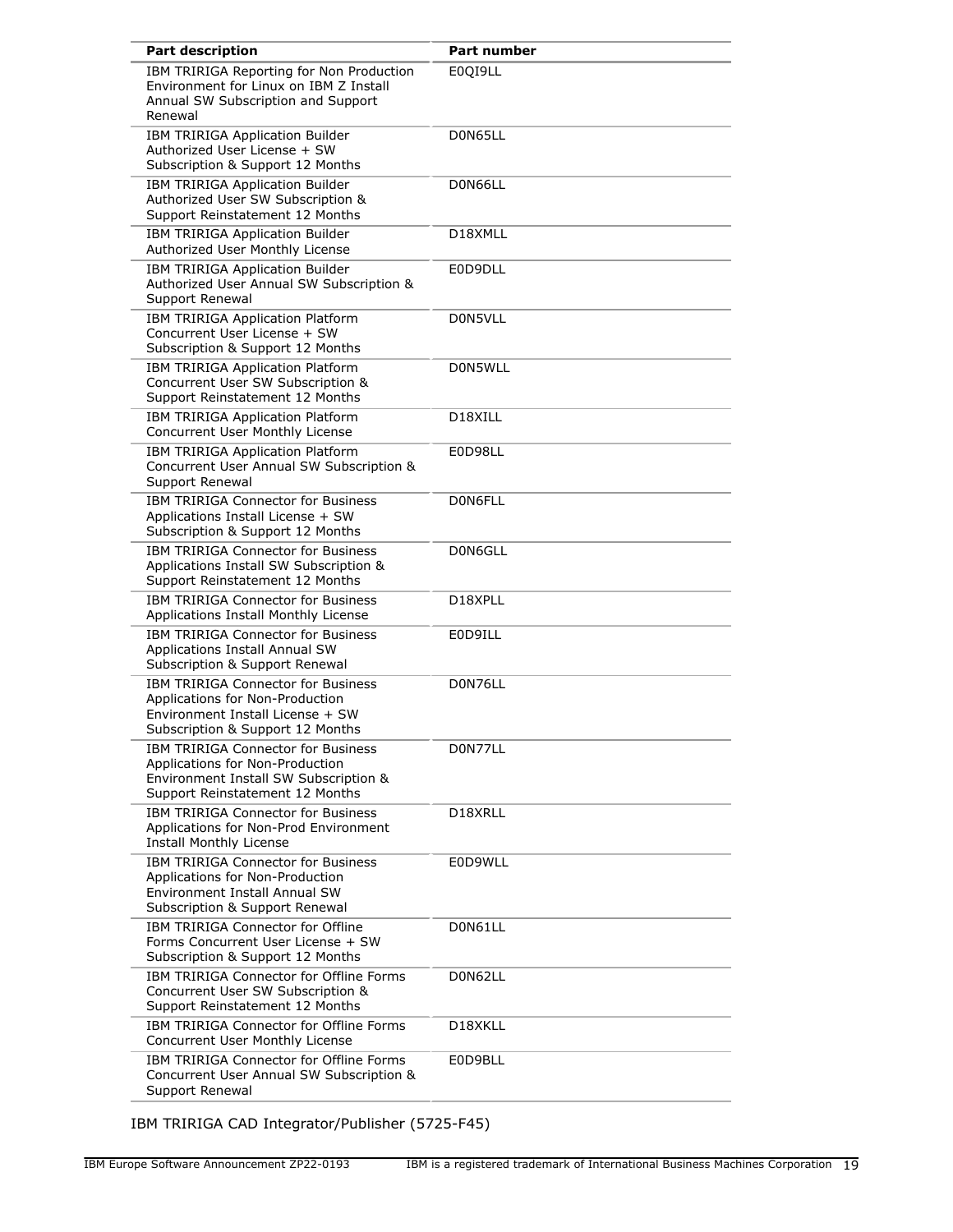| <b>Part description</b>                                                                                      | <b>Part number</b>   |
|--------------------------------------------------------------------------------------------------------------|----------------------|
| IBM TRIRIGA CAD Integrator/Publisher<br>Authorized User License + SW<br>Subscription & Support 12 Months     | D0N5ZLL              |
| IBM TRIRIGA CAD Integrator/Publisher<br>Authorized User SW Subscription &<br>Support Reinstatement 12 Months | D0N60LL              |
| IBM TRIRIGA CAD Integrator/Publisher<br>Authorized User Monthly License                                      | D <sub>18</sub> XTLL |
| IBM TRIRIGA CAD Integrator/Publisher<br>for Linux on System z Authorized User<br>Monthly License             | D <sub>18</sub> XULL |
| IBM TRIRIGA CAD Integrator/Publisher<br>Authorized User Annual SW Subscription &<br>Support Renewal          | E0D9ALL              |
|                                                                                                              |                      |

# **Passport Advantage trade-up**

There is no new ordering information in this release. As a convenience, the following table lists all currently available part numbers.

# **Previously announced part numbers**

As a convenience, the following table lists all previously announced part numbers.

IBM TRIRIGA Portfolio Data Manager (5725-F25)

| <b>Part description</b>                                                                                                                                                                                           | <b>Part number</b> |
|-------------------------------------------------------------------------------------------------------------------------------------------------------------------------------------------------------------------|--------------------|
| IBM TRIRIGA Integrated Workplace<br>Manager Concurrent User from TRIRIGA<br>Real Estate Manager Concurrent User<br>Trade Up License + SW Subscription &<br>Support 12 Months                                      | D115SLL            |
| IBM TRIRIGA Integrated Workplace<br>Manager Concurrent User from TRIRIGA<br>Facilities Manager Concurrent User Trade<br>Up License + SW Subscription & Support<br>12 Months                                       | <b>D115TLL</b>     |
| IBM TRIRIGA Integrated Workplace<br>Manager Concurrent User from TRIRIGA<br>Work Operations Manager Concurrent User<br>Trade Up License + SW Subscription & &<br>Support 12                                       | D115ULL            |
| IBM TRIRIGA Integrated Workplace<br>Manager Concurrent User from TRIRIGA<br>Capital Projects Manager Concurrent User<br>Trade Up License + SW Subscription &<br>Support 12 Months                                 | D115VLL            |
| IBM TRIRIGA Workplace Performance<br>Management Enterprise Install from<br>TRIRIGA Workplace Performance<br>Management Real Estate Install Trade Up<br>License + SW Subscription & Support 12<br>Months           | D115YLL            |
| IBM TRIRIGA Workplace Performance<br>Management Enterprise Install from<br>TRIRIGA Workplace Performance<br>Management Facilities Install Trade Up<br>License + SW Subscription & Support 12<br>Months            | D115ZLL            |
| IBM TRIRIGA Workplace Performance<br>Management Enterprise Install from<br>TRIRIGA Workplace Performance<br>Management Operations Management<br>Install Trade Up License + SW<br>Subscription & Support 12 Months | D1160LL            |
| IBM TRIRIGA Workplace Performance<br>Management Enterprise Install from<br><b>TRIRIGA Workplace Performance</b><br>Management Projects Install Trade Up                                                           | D1161LL            |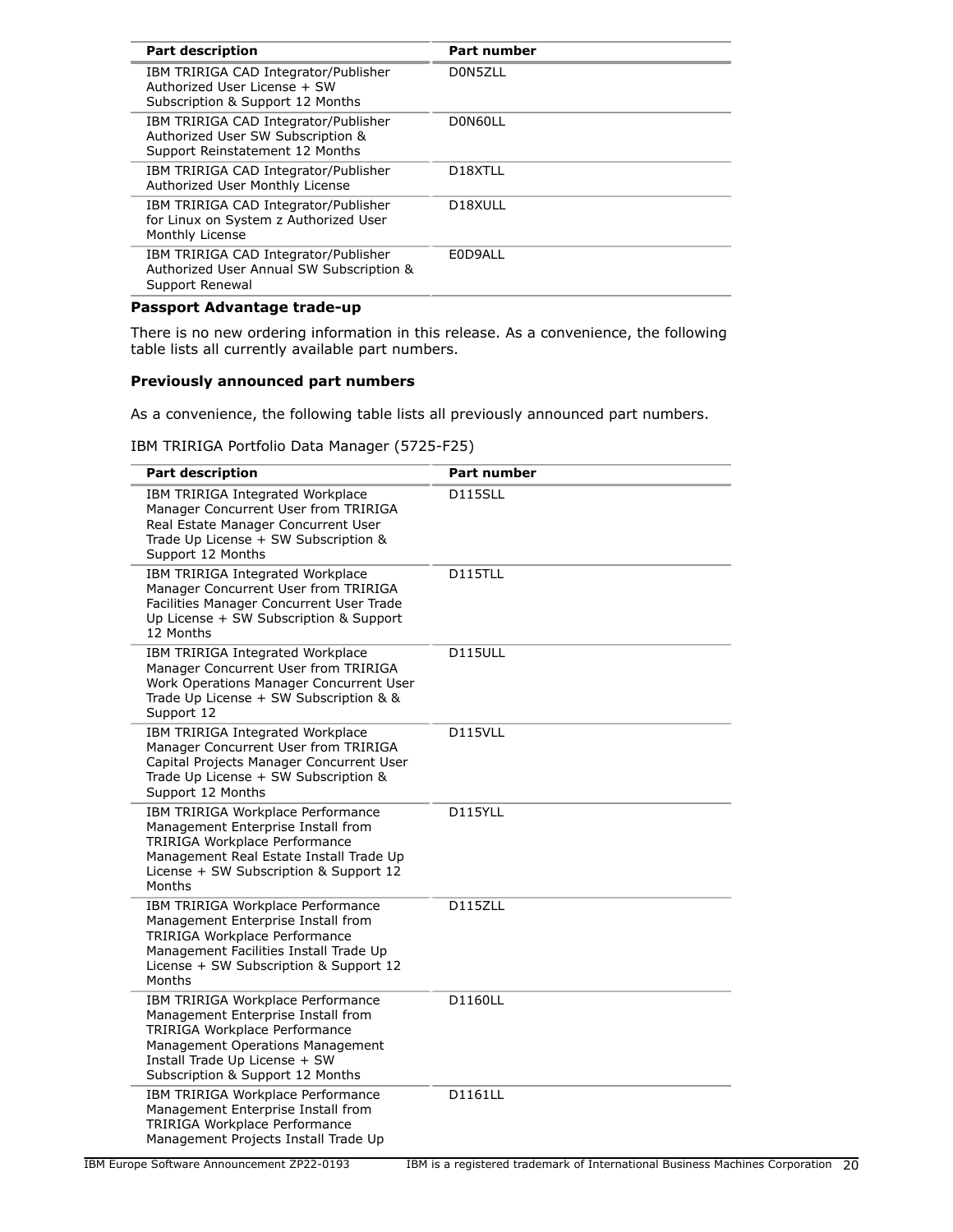| <b>Part description</b>                                                                                                                                                                                                                                                            | <b>Part number</b> |
|------------------------------------------------------------------------------------------------------------------------------------------------------------------------------------------------------------------------------------------------------------------------------------|--------------------|
| License + SW Subscription & Support 12<br>Months                                                                                                                                                                                                                                   |                    |
| IBM TRIRIGA Workplace Performance<br>Management Enterprise for Non-<br>Production Environment Install from<br>TRIRIGA Workplace Performance<br>Management Real Estate for Non-<br>Production Environment Install Trade Up<br>License + SW Subscription & Support 12<br>months      | D118ZLL            |
| IBM TRIRIGA Workplace Performance<br>Management Enterprise for Non-<br>Production Environment Install from<br>TRIRIGA Workplace Performance<br>Management Facilities for Non-Production<br>Environment Install Trade Up License +<br>SW Subscription & Support 12 months           | <b>D1190LL</b>     |
| IBM TRIRIGA Workplace Performance<br>Management Enterprise for Non-<br>Production Environment Install TRIRIGA<br>Workplace Performance Management<br>Operations Management for Non-<br>Production Environment Install Trade Up<br>License + SW Subscription & Support 12<br>months | D1191LL            |
| IBM TRIRIGA Workplace Performance<br>Management Enterprise for Non-<br>Production Environment Install from<br>TRIRIGA Workplace Performance<br>Management Projects for Non-Production<br>Environment Install Trade Up License +<br>SW Subscription & Support 12 months             | D1192LL            |

Consult your IBM representative if you have any questions.

# **Cross-platform product for use on IBM Z Integrated Facility for Linux (IFL) engines or zEnterprise(R) BladeCenter Extension**

# **Previously announced part numbers**

As a convenience, the following program tables list all previously announced part numbers.

# IBM TRIRIGA Portfolio Data Manager (5725-F25)

| <b>Part description</b>                                                                                                         | <b>Part number</b>               |
|---------------------------------------------------------------------------------------------------------------------------------|----------------------------------|
| IBM TRIRIGA Field Services per<br>Authorized User for Linux on System z SW<br>Subscription & Support 12 Months                  | D <sub>20</sub> DVLL             |
| IBM TRIRIGA Field Services per<br>Authorized User for Linux on System z SW<br>Subscription & Support Reinstatement 12<br>Months | D20DWLL                          |
| IBM TRIRIGA Field Services per Authorized<br>User for Linux on System z Monthly<br>License                                      | D <sub>20</sub> E <sub>5LL</sub> |
| IBM TRIRIGA Field Services per Authorized<br>User for Linux on System z Annual SW<br>Subscription & Support Renewal             | <b>EOPJQLL</b>                   |
| IBM TRIRIGA Field Services per<br>Concurrent User for Linux on System z SW<br>Subscription & Support 12 Months                  | D20F2LL                          |
| IBM TRIRIGA Field Services per<br>Concurrent User for Linux on System z SW<br>Subscription & Support Reinstatement 12<br>Months | D <sub>20</sub> E <sub>3LL</sub> |
| IBM TRIRIGA Field Services per<br>Concurrent User for Linux on System z<br>Monthly License                                      | D <sub>20</sub> E7LL             |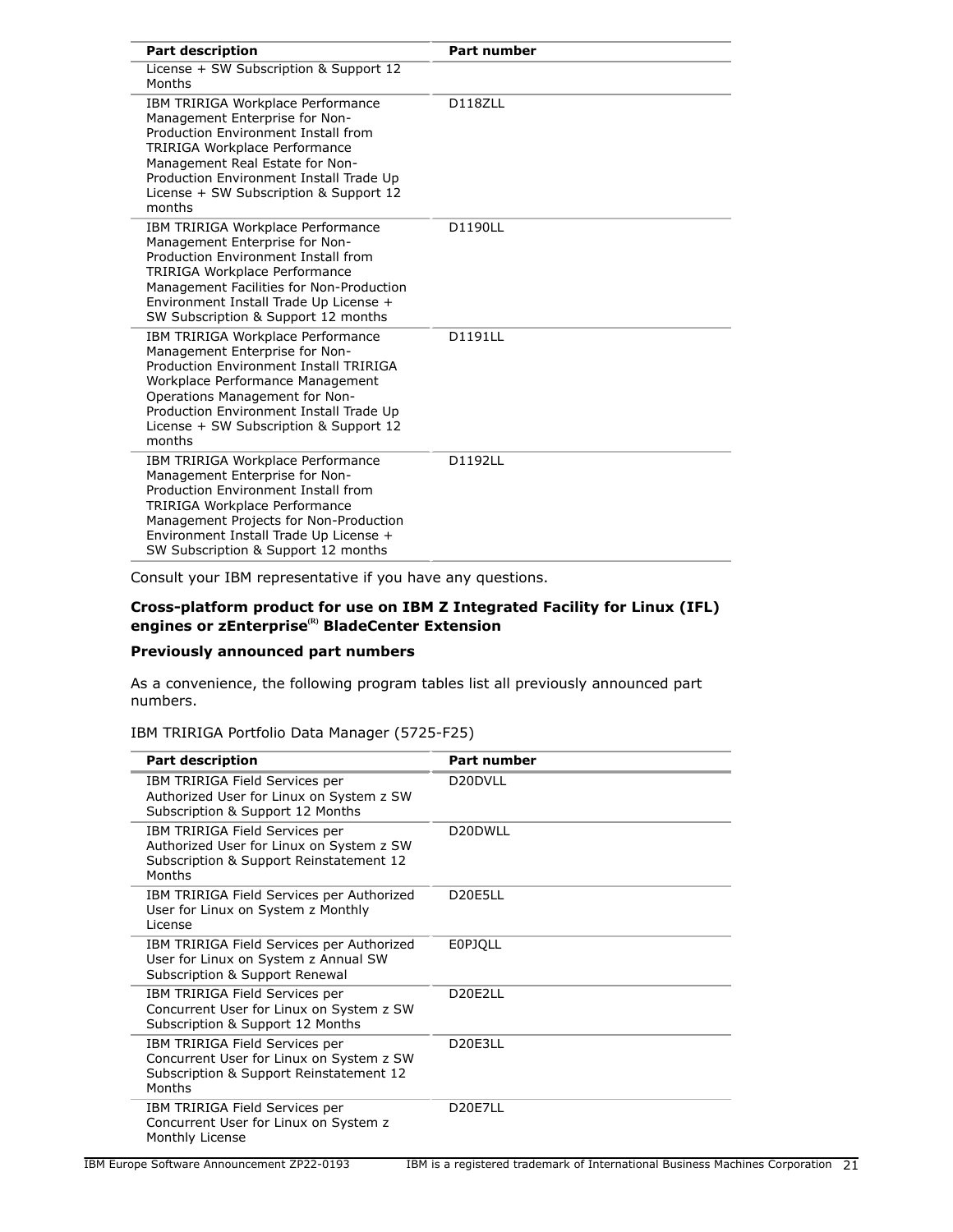| <b>Part description</b>                                                                                                                         | <b>Part number</b>   |
|-------------------------------------------------------------------------------------------------------------------------------------------------|----------------------|
| IBM TRIRIGA Field Services per<br>Concurrent User for Linux on System z SW<br>Subscription & Support Reinstatement 12<br>Months                 | <b>EOPJSLL</b>       |
| IBM TRIRIGA Capital Projects Hub Per<br>Concurrent User for Linux on IBM Z<br>License + SW Subscription & Support 12<br>Months                  | D28ZKLL              |
| IBM TRIRIGA Capital Projects Hub Per<br>Concurrent User for Linux on IBM Z SW<br>Subscription & Support Reinstatement 12<br>Months              | D <sub>28</sub> ZLLL |
| IBM TRIRIGA Capital Projects Hub Per<br>Concurrent User for Linux on IBM Z<br>Monthly License                                                   | D28ZNLL              |
| IBM TRIRIGA Capital Projects Hub Per<br>Concurrent User for Linux on IBM Z Annual<br>SW Subscription & Support Renewal 12<br>Months             | E0R61LL              |
| IBM TRIRIGA Connector for Esri ArcGIS<br>Indoors - 25,000 SQ FT Per Item Linux<br>on IBM Z License + SW Subscription &<br>Support 12 Months     | D29P6LL              |
| IBM TRIRIGA Connector for Esri ArcGIS<br>Indoors - 25,000 SQ FT Per Item Linux<br>on IBM Z SW Subscription & Support<br>Reinstatement 12 Months | D29P7LL              |
| IBM TRIRIGA Connector for Esri ArcGIS<br>Indoors - 25,000 SQ FT Per Item Linux on<br>IBM Z Monthly License                                      | D29P8LL              |
| IBM TRIRIGA Connector for Esri ArcGIS<br>Indoors - 25,000 SQ FT Per Item Linux on<br>IBM Z Annual SW Subscription & Support<br>Renewal          | <b>EORCCLL</b>       |
| IBM TRIRIGA Connector for Esri ArcGIS<br>Indoors - 2,350 SQM Per Item Linux<br>on IBM Z License + SW Subscription &<br>Support 12 Months        | D <sub>29</sub> PCLL |
| IBM TRIRIGA Connector for Esri ArcGIS<br>Indoors - 2,350 SQM Per Item Linux<br>on IBM Z SW Subscription & Support<br>Reinstatement 12 Months    | D29PDLL              |
| IBM TRIRIGA Connector for Esri ArcGIS<br>Indoors - 2,350 SQM Per Item Linux on<br>IBM Z Monthly License                                         | D29PELL              |
| IBM TRIRIGA Connector for Esri ArcGIS<br>Indoors - 2,350 SQM Per Item Linux on<br>IBM Z Annual SW Subscription & Support<br>Renewal 12 Months   | <b>EORCELL</b>       |
| IBM TRIRIGA Capital Projects Manager<br>for Linux on System z Concurrent User<br>License + SW Subscription & Support 12<br>Months               | D11HMLL              |
| IBM TRIRIGA Capital Projects Manager for<br>Linux on System z Concurrent User SW<br>Subscription & Support Reinstatement 12<br>Months           | D11HNLL              |
| IBM TRIRIGA Capital Projects Manager<br>for Linux on System z Concurrent User<br>Monthly License                                                | D18WKLL              |
| IBM TRIRIGA Capital Projects Manager for<br>Linux on System z Concurrent User Annual<br>SW Subscription & Support Renewal                       | EOIDULL              |
| IBM TRIRIGA Facility Assessment for Linux<br>on System z Concurrent User License +<br>SW Subscription & Support 12 Months                       | D11ETLL              |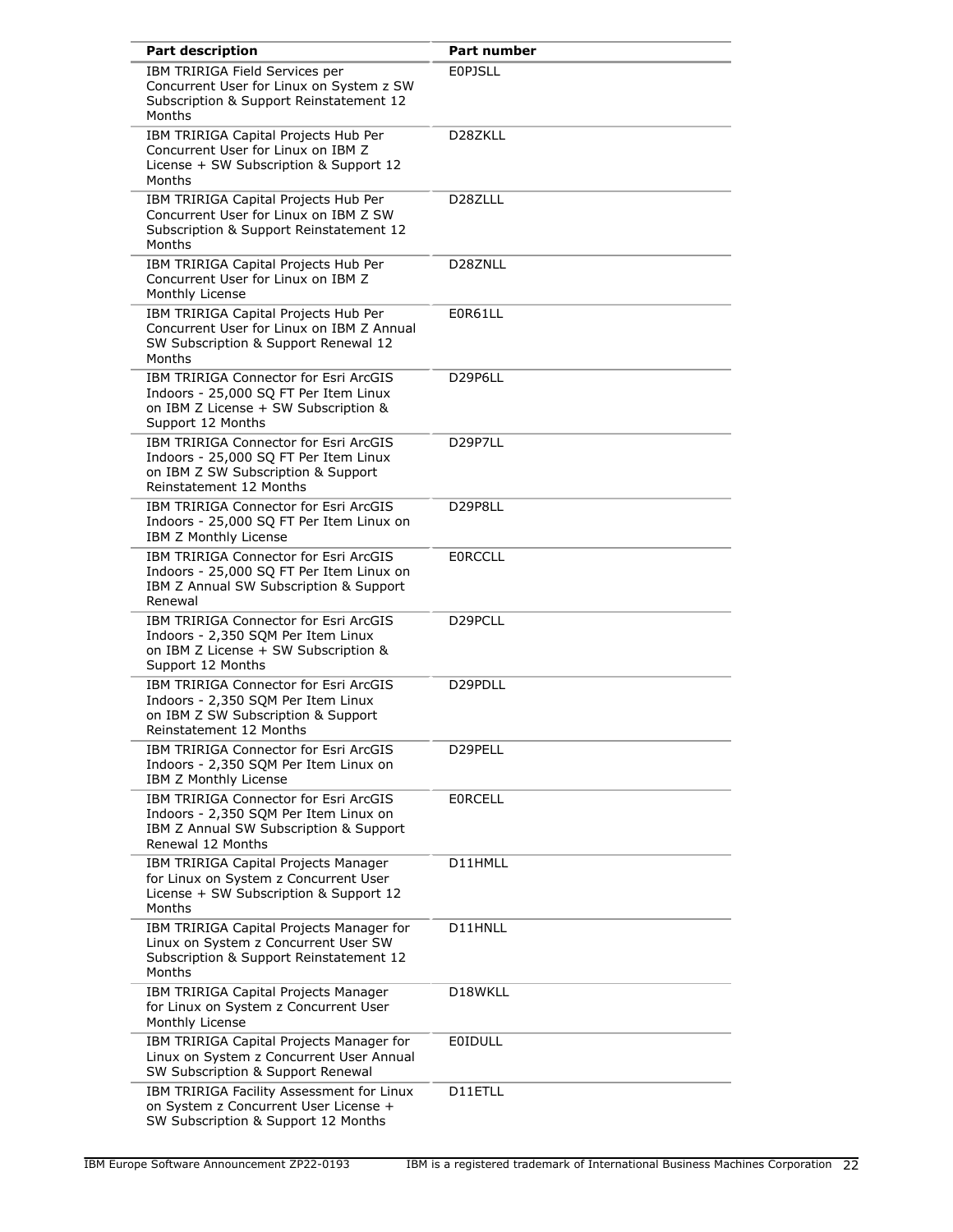| <b>Part description</b>                                                                                                                                                 | <b>Part number</b>   |
|-------------------------------------------------------------------------------------------------------------------------------------------------------------------------|----------------------|
| IBM TRIRIGA Facility Assessment for<br>Linux on System z Concurrent User SW<br>Subscription & Support Reinstatement 12<br>Months                                        | D11EULL              |
| IBM TRIRIGA Facility Assessment for Linux<br>on System z Concurrent User Monthly<br>License                                                                             | D <sub>18</sub> WVLL |
| IBM TRIRIGA Facility Assessment for Linux<br>on System z Concurrent User Annual SW<br>Subscription & Support Renewal                                                    | <b>EOICQLL</b>       |
| IBM TRIRIGA Facilities Manager for Linux<br>on System z Concurrent User License +<br>SW Subscription & Support 12 Months                                                | D11DULL              |
| IBM TRIRIGA Facilities Manager for<br>Linux on System z Concurrent User SW<br>Subscription & Support Reinstatement 12<br>Months                                         | D11DVLL              |
| IBM TRIRIGA Facilities Manager for Linux<br>on System z Concurrent User Monthly<br>License                                                                              | D18W8LL              |
| IBM TRIRIGA Facilities Manager for Linux<br>on System z Concurrent User Annual SW<br>Subscription & Support Renewal                                                     | <b>EOICALL</b>       |
| IBM TRIRIGA Portfolio Data Manager<br>for Linux on System z Concurrent User<br>License + SW Subscription & Support 12<br>Months                                         | D11DSLL              |
| IBM TRIRIGA Portfolio Data Manager for<br>Linux on System z Concurrent User SW<br>Subscription & Support Reinstatement 12<br>Months                                     | D11DTLL              |
| IBM TRIRIGA Portfolio Data Manager<br>for Linux on System z Concurrent User<br>Monthly License                                                                          | D18W0LL              |
| IBM TRIRIGA Portfolio Data Manager for<br>Linux on System z Concurrent User Annual<br>SW Subscription & Support Renewal                                                 | E0IC9LL              |
| <b>IBM TRIRIGA Real Estate Environmental</b><br>Sustainability Impact Manager for<br>Linux on System z Install License + SW<br>Subscription & Support 12 Months         | D11EVLL              |
| IBM TRIRIGA Real Estate Environmental<br>Sustainability Impact Manager for Linux<br>on System z Install SW Subscription &<br>Support Reinstatement 12 Months            | D11EWLL              |
| IBM TRIRIGA Real Estate Environmental<br>Sustainability Impact Manager for Linux on<br>System z Install Monthly License                                                 | D18WXLL              |
| <b>IBM TRIRIGA Real Estate Environmental</b><br>Sustainability Impact Manager for Linux on<br>System z Install Annual SW Subscription &<br>Support Renewal              | <b>EOICRLL</b>       |
| IBM TRIRIGA Real Estate Environmental<br>Sustainability Manager for Linux on<br>System z Concurrent User License + SW<br>Subscription & Support 12 Months               | D11EXLL              |
| <b>IBM TRIRIGA Real Estate Environmental</b><br>Sustainability Manager for Linux<br>on System z Concurrent User SW<br>Subscription & Support Reinstatement 12<br>Months | D11EYLL              |
| <b>IBM TRIRIGA Real Estate Environmental</b><br>Sustainability Manager for Linux on<br>System z Concurrent User Monthly License                                         | D18X5LL              |
| <b>IBM TRIRIGA Real Estate Environmental</b><br>Sustainability Manager for Linux on                                                                                     | <b>EOICSLL</b>       |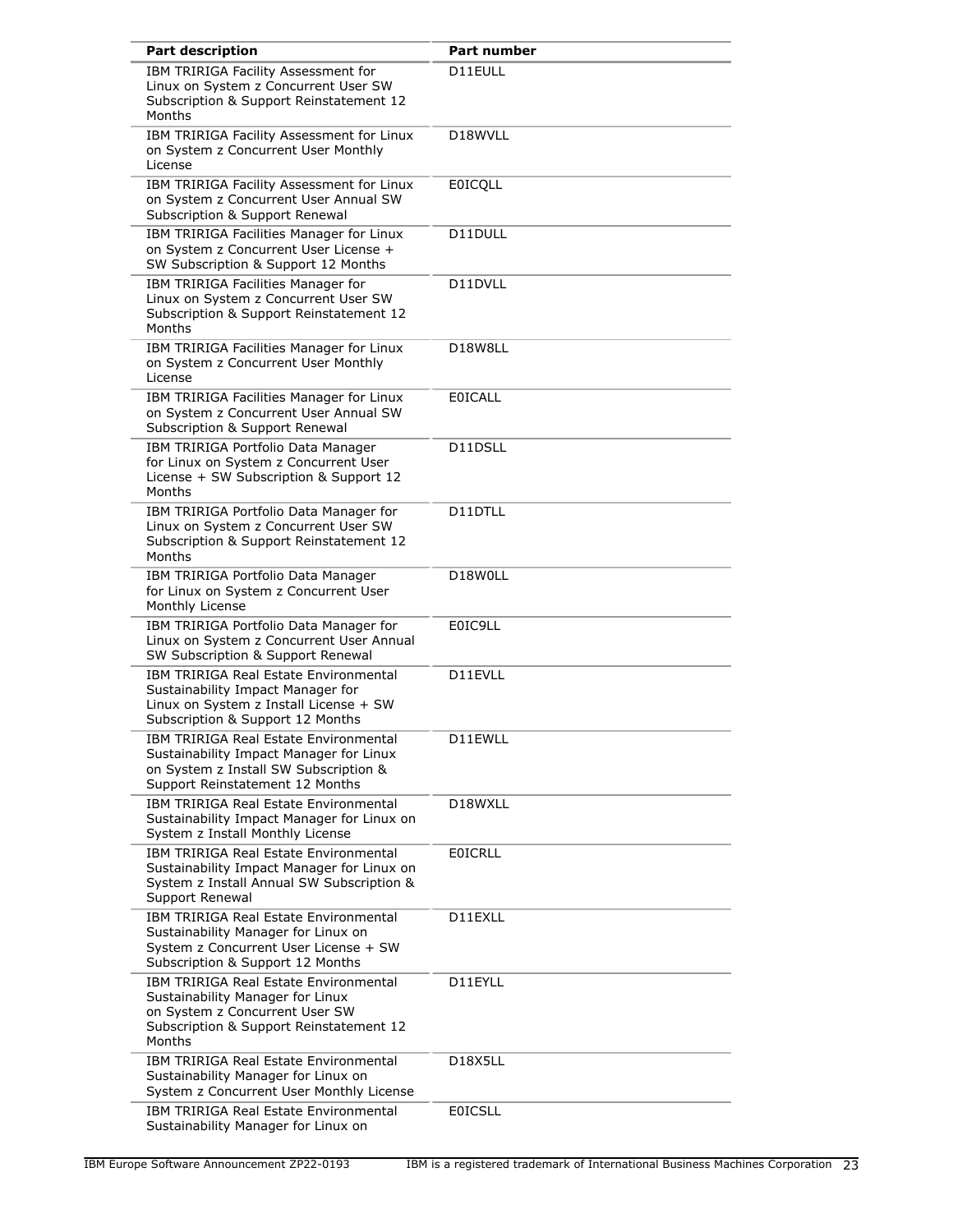| <b>Part description</b>                                                                                                                   | <b>Part number</b>                |
|-------------------------------------------------------------------------------------------------------------------------------------------|-----------------------------------|
| System z Concurrent User Annual SW<br>Subscription & Support Renewal                                                                      |                                   |
| IBM TRIRIGA Real Estate Manager for<br>Linux on System z Concurrent User<br>License + SW Subscription & Support 12<br>Months              | D11E0LL                           |
| IBM TRIRIGA Real Estate Manager for<br>Linux on System z Concurrent User SW<br>Subscription & Support Reinstatement 12<br>Months          | D11E1LL                           |
| IBM TRIRIGA Real Estate Manager for<br>Linux on System z Concurrent User<br>Monthly License                                               | D18W2LL                           |
| IBM TRIRIGA Real Estate Manager for<br>Linux on System z Concurrent User Annual<br>SW Subscription & Support Renewal                      | <b>EOICDLL</b>                    |
| IBM TRIRIGA Request Central for Linux on<br>System z Concurrent User License + SW<br>Subscription & Support 12 Months                     | D11FGLL                           |
| IBM TRIRIGA Request Central for Linux<br>on System z Concurrent User SW<br>Subscription & Support Reinstatement 12<br>Months              | D11FHLL                           |
| IBM TRIRIGA Request Central for Linux on<br>System z Concurrent User Monthly License                                                      | D <sub>18</sub> X <sub>3</sub> LL |
| IBM TRIRIGA Request Central for Linux<br>on System z Concurrent User Annual SW<br>Subscription & Support Renewal                          | <b>EOICXLL</b>                    |
| IBM TRIRIGA Strategic Facility Planning for<br>Linux on System z Install License + SW<br>Subscription & Support 12 Months                 | D11EGLL                           |
| IBM TRIRIGA Strategic Facility Planning for<br>Linux on System z Install SW Subscription<br>& Support Reinstatement 12 Months             | D11EHLL                           |
| IBM TRIRIGA Strategic Facility Planning for<br>Linux on System z Install Monthly License                                                  | D18WRLL                           |
| IBM TRIRIGA Strategic Facility Planning<br>for Linux on System z Install Annual SW<br>Subscription & Support Renewal                      | <b>EOICLLL</b>                    |
| IBM TRIRIGA Workplace Operations<br>Manager for Linux on System z Concurrent<br>User License + SW Subscription & Support<br>12 Months     | D11EBLL                           |
| IBM TRIRIGA Workplace Operations<br>Manager for Linux on System z Concurrent<br>User SW Subscription & Support<br>Reinstatement 12 Months | D11ECLL                           |
| IBM TRIRIGA Workplace Operations<br>Manager for Linux on System z Concurrent<br>User Monthly License                                      | D18WELL                           |
| IBM TRIRIGA Workplace Operations<br>Manager for Linux on System z Concurrent<br>User Annual SW Subscription & Support<br>Renewal          | <b>EOICJLL</b>                    |
| IBM TRIRIGA Workplace Reservation<br>Manager for Linux on System z Install<br>License + SW Subscription & Support 12<br>Months            | D11F1LL                           |
| IBM TRIRIGA Workplace Reservation<br>Manager for Linux on System z Install SW<br>Subscription & Support Reinstatement 12<br>Months        | D11F2LL                           |
| IBM TRIRIGA Workplace Reservation<br>Manager for Linux on System z Install<br>Monthly License                                             | D18X1LL                           |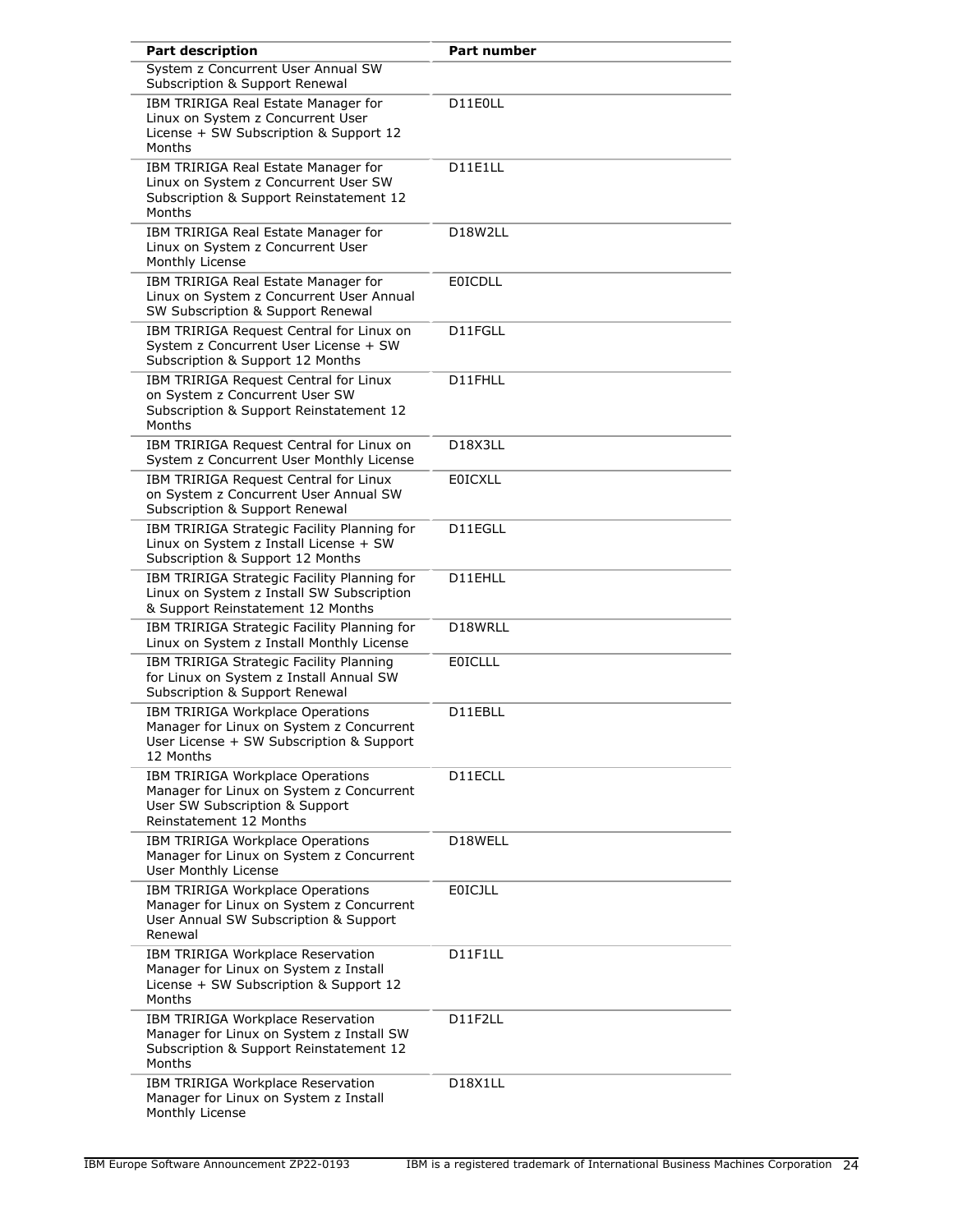| <b>Part description</b>                                                                                                                                               | <b>Part number</b>                |
|-----------------------------------------------------------------------------------------------------------------------------------------------------------------------|-----------------------------------|
| IBM TRIRIGA Workplace Reservation<br>Manager for Linux on System z Install<br>Annual SW Subscription & Support<br>Renewal                                             | <b>EOICULL</b>                    |
| IBM TRIRIGA Workplace Reservation<br>Manager for Non-Production for Linux<br>on System z Install License + SW<br>Subscription & Support 12 Months                     | D11F3LL                           |
| IBM TRIRIGA Workplace Reservation<br>Manager for Non-Production for Linux<br>on System z Install SW Subscription &<br>Support Reinstatement 12 Months                 | D11F4LL                           |
| IBM TRIRIGA Workplace Reservation<br>Manager for Non-Production Environment<br>for Linux on System z Install Monthly<br>License                                       | D <sub>18</sub> X <sub>7</sub> LL |
| IBM TRIRIGA Workplace Reservation<br>Manager for Non-Production for Linux on<br>System z Install Annual SW Subscription &<br>Support Renewal                          | <b>EOICVLL</b>                    |
| IBM TRIRIGA Workplace Reservation<br>Manager for Small Installations for Linux<br>on System z Authorized User License +<br>SW Subscription & Support 12 Months        | D15AXLL                           |
| IBM TRIRIGA Workplace Reservation<br>Manager for Small Installations for<br>Linux on System z Authorized User SW<br>Subscription & Support Reinstatement 12<br>Months | D15AYLL                           |
| IBM TRIRIGA Workplace Reservation<br>Manager for Small Installations Linux on<br>System z Authorized User Monthly License                                             | D18XFLL                           |
| IBM TRIRIGA Workplace Reservation<br>Manager for Small Installations for Linux<br>on System z Authorized User Annual SW<br>Subscription & Support Renewal             | <b>EOJPFLL</b>                    |
| IBM TRIRIGA Workplace Reservation<br>Coordinator for Linux on System<br>z Concurrent User License + SW<br>Subscription & Support 12 Months                            | D15ANLL                           |
| IBM TRIRIGA Workplace Reservation<br>Coordinator for Linux on System z<br>Concurrent User SW Subscription &<br>Support Reinstatement 12 Months                        | D15APLL                           |
| IBM TRIRIGA Workplace Reservation<br>Coordinator Linux on System z Concurrent<br>User Monthly License                                                                 | D18XHLL                           |
| IBM TRIRIGA Workplace Reservation<br>Coordinator for Linux on System z<br>Concurrent User Annual SW Subscription &<br>Support Renewal                                 | <b>E0JPBLL</b>                    |
| IBM TRIRIGA Workplace Performance<br>Management Facilities for Linux on System<br>z Install License + SW Subscription &<br>Support 12 Months                          | D11DWLL                           |
| IBM TRIRIGA Workplace Performance<br>Management Facilities for Linux on System<br>z Install SW Subscription & Support<br>Reinstatement 12 Months                      | D11DXLL                           |
| IBM TRIRIGA Workplace Performance<br>Management Facilities for Linux on System<br>z Install Monthly License                                                           | D18WALL                           |
| IBM TRIRIGA Workplace Performance<br>Management Facilities for Linux on System<br>z Install Annual SW Subscription &<br>Support Renewal                               | EOICBLL                           |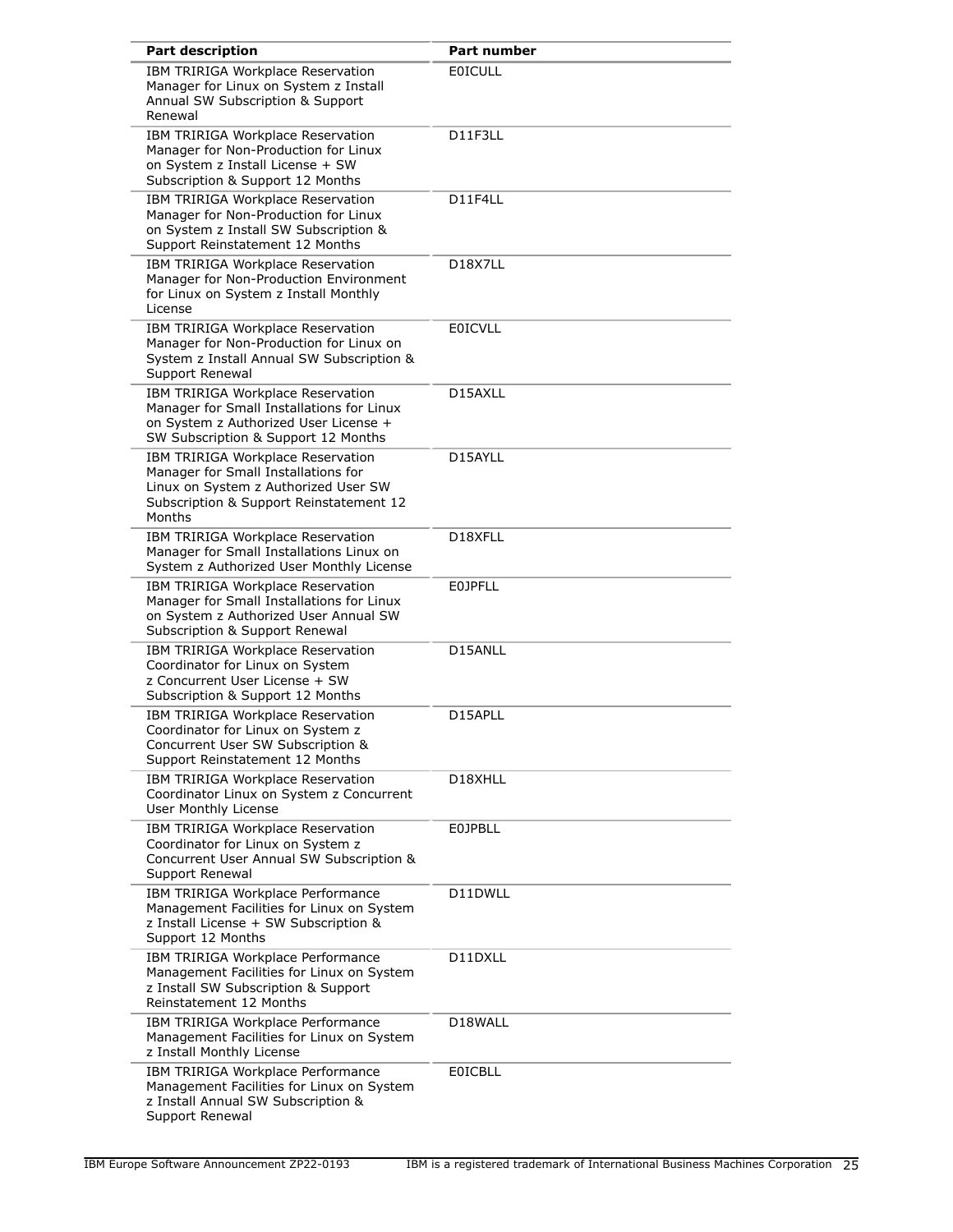| <b>Part description</b>                                                                                                                                                              | Part number    |
|--------------------------------------------------------------------------------------------------------------------------------------------------------------------------------------|----------------|
| IBM TRIRIGA Workplace Performance<br>Management Operations for Linux<br>on System z Install License + SW<br>Subscription & Support 12 Months                                         | D11E9LL        |
| IBM TRIRIGA Workplace Performance<br>Management Operations for Linux on<br>System z Install SW Subscription &<br>Support Reinstatement 12 Months                                     | D11EALL        |
| IBM TRIRIGA Workplace Performance<br>Management Operations for Linux on<br>System z Install Monthly License                                                                          | D18WGLL        |
| IBM TRIRIGA Workplace Performance<br>Management Operations for Linux on<br>System z Install Annual SW Subscription &<br>Support Renewal                                              | <b>EOICILL</b> |
| IBM TRIRIGA Workplace Performance<br>Management Projects for Linux on System<br>z Install License + SW Subscription &<br>Support 12 Months                                           | D11HLLL        |
| IBM TRIRIGA Workplace Performance<br>Management Projects for Linux on System<br>z Install SW Subscription & Support<br>Reinstatement 12 Months                                       | D11IXLL        |
| IBM TRIRIGA Workplace Performance<br>Management Projects for Linux on System<br>z Install Monthly License                                                                            | D18WMLL        |
| IBM TRIRIGA Workplace Performance<br>Management Projects for Linux on System<br>z Install Annual SW Subscription &<br>Support Renewal                                                | <b>EOIEELL</b> |
| IBM TRIRIGA Workplace Performance<br>Management Real Estate for Linux<br>on System z Install License + SW<br>Subscription & Support 12 Months                                        | D11E2LL        |
| IBM TRIRIGA Workplace Performance<br>Management Real Estate for Linux on<br>System z Install SW Subscription &<br>Support Reinstatement 12 Months                                    | D11E3LL        |
| IBM TRIRIGA Workplace Performance<br>Management Real Estate for Linux on<br>System z Install Monthly License                                                                         | D18W4LL        |
| IBM TRIRIGA Workplace Performance<br>Management Real Estate for Linux on<br>System z Install Annual SW Subscription &<br>Support Renewal                                             | <b>EOICELL</b> |
| IBM TRIRIGA Workplace Performance<br>Management Real Estate for Non-<br>Production Environment for Linux<br>on System z Install License + SW<br>Subscription & Support 12 Months     | D11DYLL        |
| IBM TRIRIGA Workplace Performance<br>Management Real Estate for Non-<br>Production Environment for Linux on<br>System z Install SW Subscription &<br>Support Reinstatement 12 Months | D11DZLL        |
| IBM TRIRIGA Workplace Performance<br>Management Real Estate for Non-Prod<br>Environment for Linux on System z Install<br>Monthly License                                             | D18W6LL        |
| IBM TRIRIGA Workplace Performance<br>Management Real Estate for Non-<br>Production Environment for Linux on<br>System z Install Annual SW Subscription &<br>Support Renewal          | EOICCLL        |
| IBM TRIRIGA Integrated Workplace<br>Manager for Linux on System z Concurrent                                                                                                         | D11FILL        |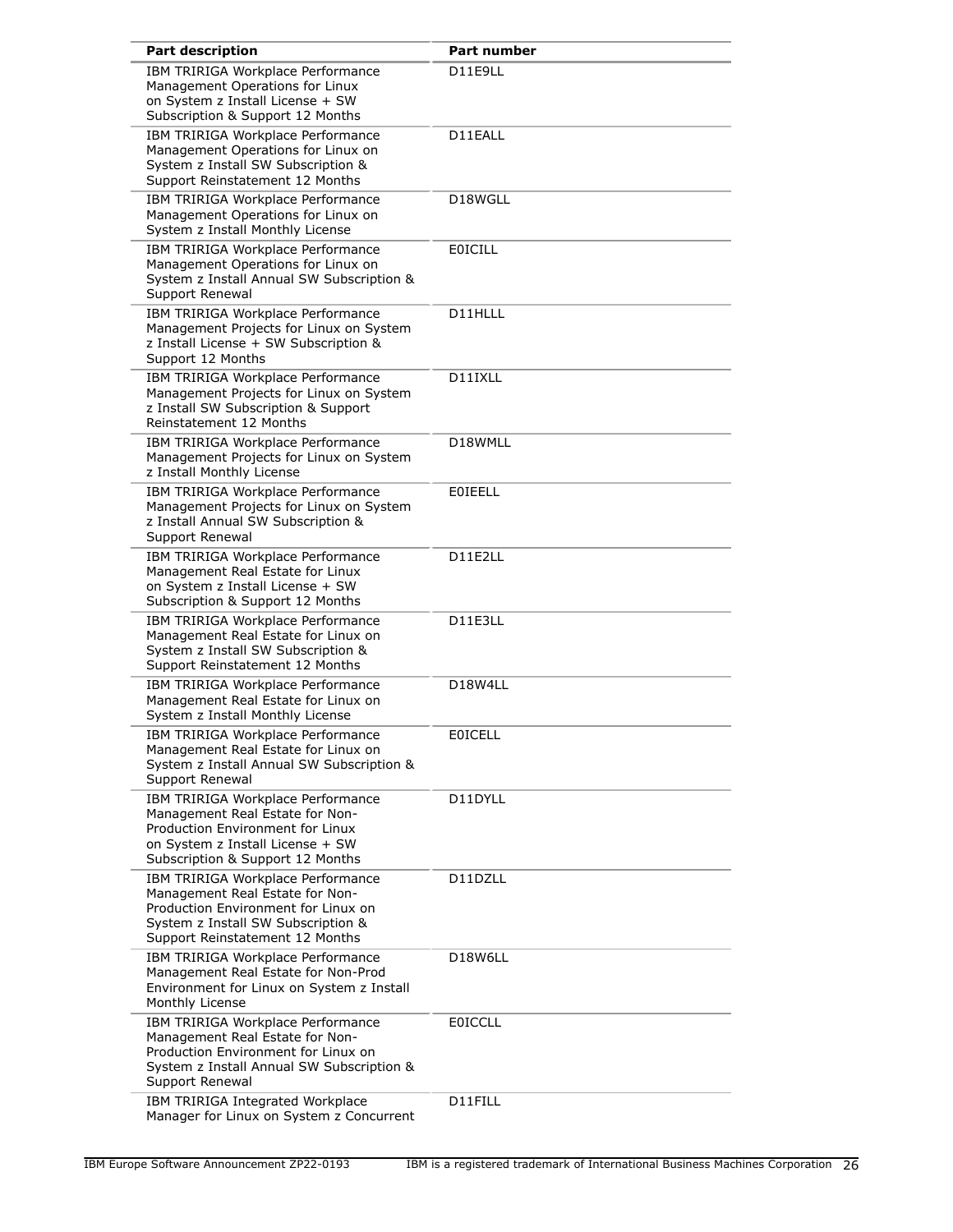| <b>Part description</b>                                                                                                                                                                                                                            | <b>Part number</b>                |
|----------------------------------------------------------------------------------------------------------------------------------------------------------------------------------------------------------------------------------------------------|-----------------------------------|
| User License + SW Subscription & Support<br>12 Months                                                                                                                                                                                              |                                   |
| IBM TRIRIGA Integrated Workplace<br>Manager for Linux on System z Concurrent<br>User SW Subscription & Support<br>Reinstatement 12 Months                                                                                                          | D11FJLL                           |
| IBM TRIRIGA Integrated Workplace<br>Manager for Linux on System z Concurrent<br>User from TRIRIGA Real Estate Manager<br>for Linux on System z Concurrent User<br>Trade Up License + SW Subscription &<br>Support 12 Months                        | D11FKLL                           |
| IBM TRIRIGA Integrated Workplace<br>Manager for Linux on System z Concurrent<br>User from TRIRIGA Facilities Manager for<br>Linux on System z Concurrent User Trade<br>Up License + SW Subscription & Support<br>12 Months                         | D11FLLL                           |
| IBM TRIRIGA Integrated Workplace<br>Manager for Linux on System z Concurrent<br>User from TRIRIGA Workplace Operations<br>Manager for Linux on System z Concurrent<br>User Trade Up License + SW Subscription<br>& Support 12 Months               | D11FMLL                           |
| IBM TRIRIGA Integrated Workplace<br>Manager for Linux on System z Concurrent<br>User from TRIRIGA Capital Projects<br>Manager for Linux on System z Concurrent<br>User Trade Up License + SW Subscription<br>& Support 12 Months                   | D11FNLL                           |
| IBM TRIRIGA Integrated Workplace<br>Manager for Linux on System z Concurrent<br><b>User Monthly License</b>                                                                                                                                        | D <sub>18</sub> X <sub>9</sub> LL |
| IBM TRIRIGA Integrated Workplace<br>Manager for Linux on System z Concurrent<br>User Annual SW Subscription & Support<br>Renewal                                                                                                                   | <b>EOICYLL</b>                    |
| IBM TRIRIGA Workplace Performance<br>Management Enterprise for Linux<br>on System z Install License + SW<br>Subscription & Support 12 Months                                                                                                       | D11FPLL                           |
| IBM TRIRIGA Workplace Performance<br>Management Enterprise for Linux on<br>System z Install SW Subscription &<br>Support Reinstatement 12 Months                                                                                                   | D11FQLL                           |
| IBM TRIRIGA Workplace Performance<br>Management Enterprise for Linux on<br>System z Install from TRIRIGA Workplace<br>Performance Real Estate for Linux on<br>System z Install Trade Up License + SW<br>Subscription & Support 12 Months           | D11FRLL                           |
| IBM TRIRIGA Workplace Performance<br>Management Enterprise for Linux on<br>System z Install from TRIRIGA Workplace<br>Performance Management Facilities for<br>Linux on System z Install Trade Up License<br>+ SW Subscription & Support 12 Months | D11FSLL                           |
| IBM TRIRIGA Workplace Performance<br>Management Enterprise for Linux on<br>System z Install from TRIRIGA Workplace<br>Performance Operations Management for<br>Linux on System z Install Trade Up License<br>+ SW Subscription & Support 12 Months | D11FTLL                           |
| IBM TRIRIGA Workplace Performance<br>Management Enterprise for Linux on<br>System z Install from TRIRIGA Workplace<br>Performance Management Projects for                                                                                          | D11FULL                           |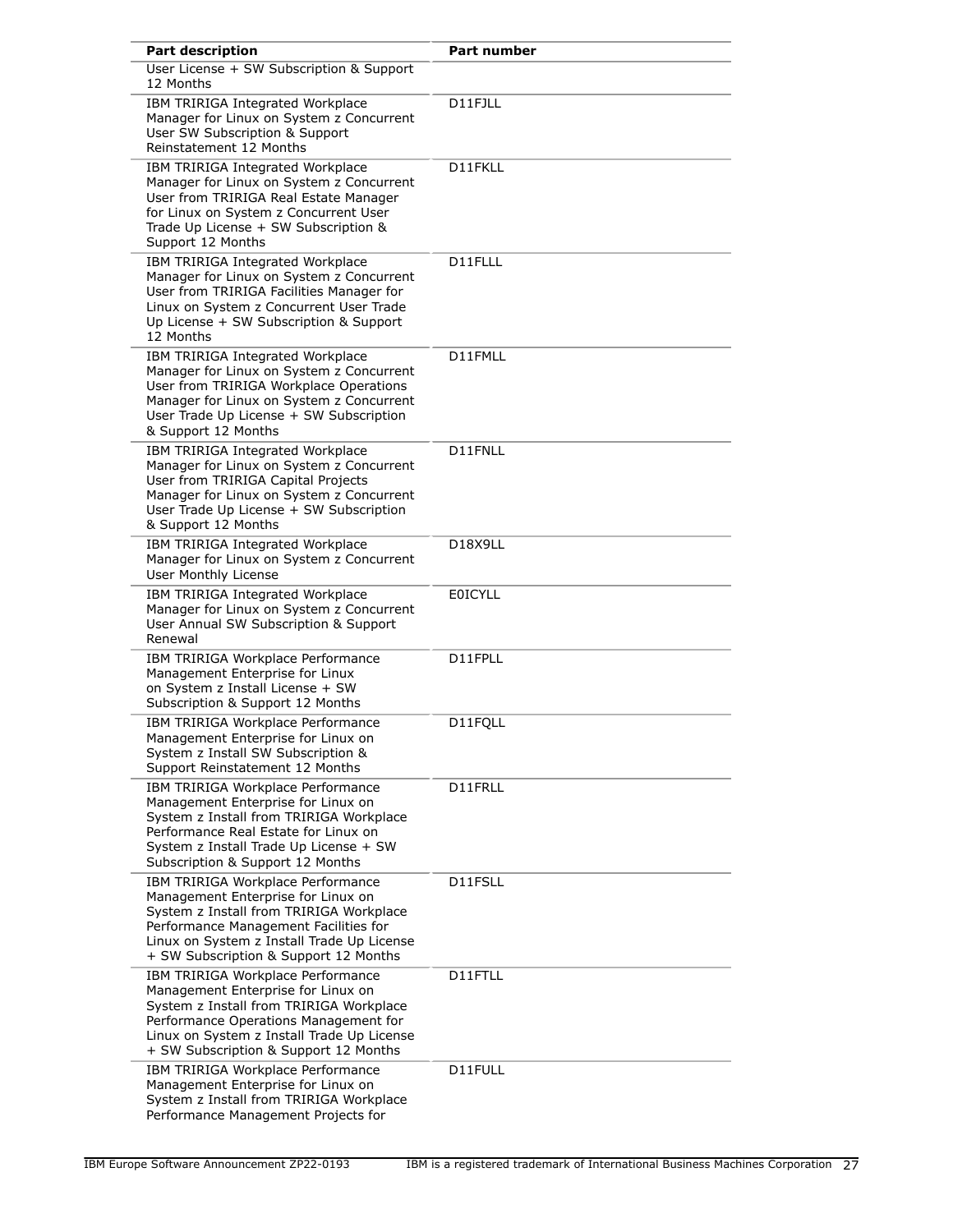| <b>Part description</b>                                                                                                                                                                                                                                                          | <b>Part number</b> |
|----------------------------------------------------------------------------------------------------------------------------------------------------------------------------------------------------------------------------------------------------------------------------------|--------------------|
| Linux on System z Install Trade Up License<br>+ SW Subscription & Support 12 Months                                                                                                                                                                                              |                    |
| IBM TRIRIGA Workplace Performance<br>Management Enterprise for Linux on<br>System z Install Monthly License                                                                                                                                                                      | D18XBLL            |
| IBM TRIRIGA Workplace Performance<br>Management Enterprise for Linux on<br>System z Install Annual SW Subscription &<br>Support Renewal                                                                                                                                          | <b>E0ICZLL</b>     |
| IBM TRIRIGA Workplace Performance<br>Management Enterprise for Non-<br>Production Environment for Linux<br>on System z Install License + SW<br>Subscription & Support 12 Months                                                                                                  | D11EMLL            |
| IBM TRIRIGA Workplace Performance<br>Management Enterprise for Non-<br>Production Environment for Linux on<br>System z Install SW Subscription &<br>Support Reinstatement 12 Months                                                                                              | D11ENLL            |
| IBM TRIRIGA Workplace Performance<br>Management Enterprise for Non-<br>Production Environment for Linux<br>on System z Install from TRIRIGA<br>WPM <sup>(R)</sup> Real Estate for NPE for Linux on<br>System z Install Trade Up License + SW<br>Subscription & Support 12 Months | D11EPLL            |
| IBM TRIRIGA Workplace Performance<br>Management Enterprise for Non-<br>Production Environment for Linux<br>on System z Install from TRIRIGA<br>WPM Facilities for NPE for Linux on<br>System z Install Trade Up License + SW<br>Subscription & Support 12 Months                 | D11EQLL            |
| IBM TRIRIGA Workplace Performance<br>Management Enterprise for Non-<br>Production Environment for Linux on<br>System z Install from TRIRIGA Workplace<br>Performance Management Operations for<br>NPE for Linux on System z Install Trade Up<br>Lic + SW S&S 12 Months           | D11ERLL            |
| IBM TRIRIGA Workplace Performance<br>Management Enterprise for Non-<br>Production Environment for Linux<br>on System z Install from TRIRIGA<br>WPM Projects for NPE for Linux on<br>System z Install Trade Up License + SW<br>Subscription & Support 12 Months                   | D11ESLL            |
| IBM TRIRIGA Workplace Performance<br>Management Enterprise for Non-<br>Production Environment for Linux on<br>System z Install Monthly License                                                                                                                                   | D18XDLL            |
| IBM TRIRIGA Workplace Performance<br>Management Enterprise for Non-<br>Production Environment for Linux on<br>System z Install Annual SW Subscription &<br>Support Renewal                                                                                                       | EOICPLL            |

IBM TRIRIGA Application Platform (5725-F26)

| <b>Part description</b>                                                                                                          | Part number |
|----------------------------------------------------------------------------------------------------------------------------------|-------------|
| IBM TRIRIGA Application Builder for Linux<br>on System z Authorized User License +<br>SW Subscription & Support 12 Months        | D11FVLL     |
| IBM TRIRIGA Application Builder for<br>Linux on System z Authorized User SW<br>Subscription & Support Reinstatement 12<br>Months | D11FWLL     |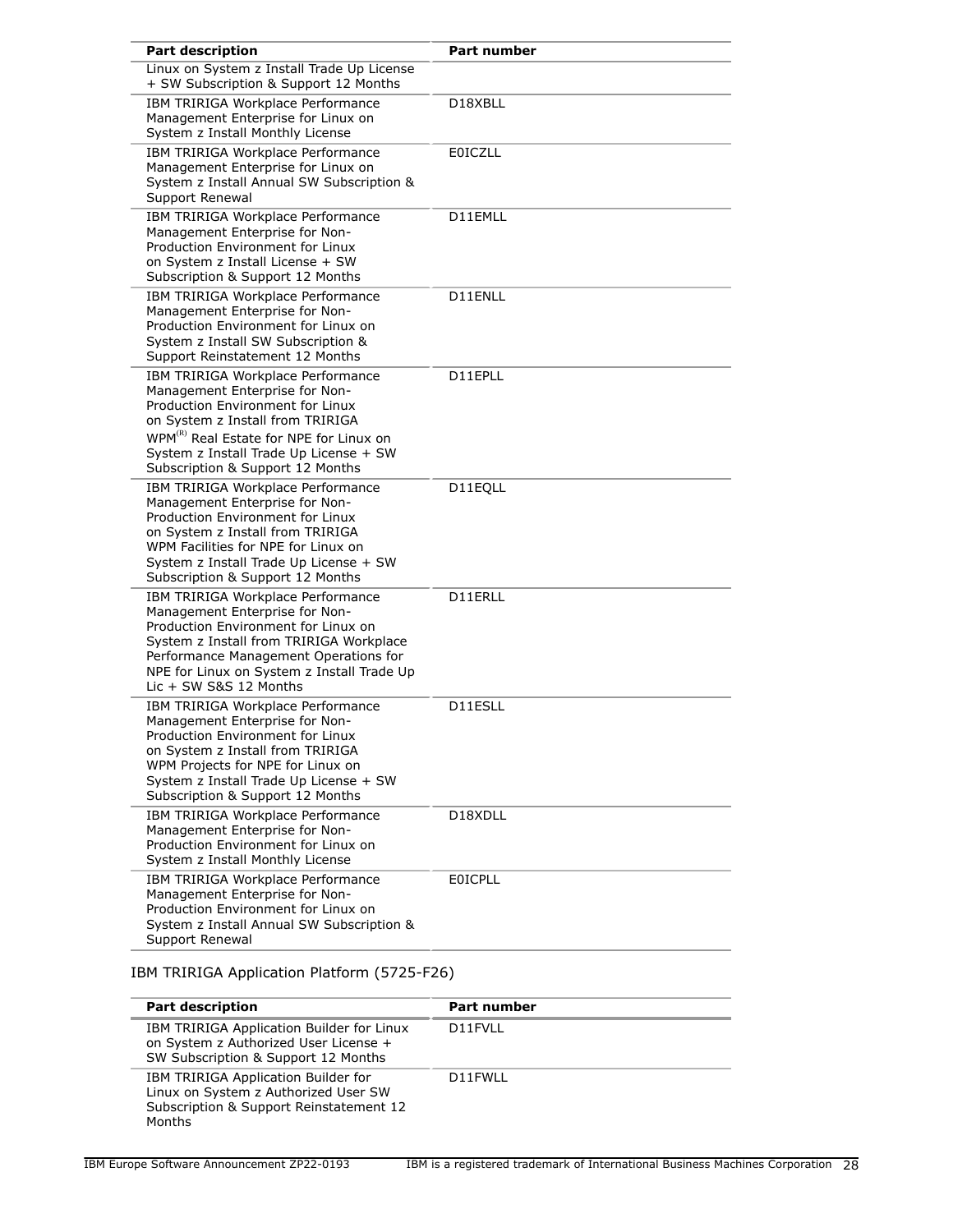| <b>Part description</b>                                                                                                                                                  | <b>Part number</b>   |
|--------------------------------------------------------------------------------------------------------------------------------------------------------------------------|----------------------|
| IBM TRIRIGA Application Builder for Linux<br>on System z Authorized User Monthly<br>License                                                                              | D18XNLL              |
| IBM TRIRIGA Application Builder for Linux<br>on System z Authorized User Annual SW<br>Subscription & Support Renewal                                                     | <b>E0ID0LL</b>       |
| IBM TRIRIGA Application Platform for<br>Linux on System z Concurrent User<br>License + SW Subscription & Support 12<br>Months                                            | D11I2LL              |
| IBM TRIRIGA Application Platform for<br>Linux on System z Concurrent User SW<br>Subscription & Support Reinstatement 12<br>Months                                        | <b>D11I3LL</b>       |
| IBM TRIRIGA Application Platform for<br>Linux on System z Concurrent User<br>Monthly License                                                                             | D18XJLL              |
| IBM TRIRIGA Application Platform for<br>Linux on System z Concurrent User Annual<br>SW Subscription & Support Renewal                                                    | E0IE1LL              |
| <b>IBM TRIRIGA Connector for Business</b><br>Applications for Linux on System z Install<br>License + SW Subscription & Support 12<br>Months                              | D11FXLL              |
| <b>IBM TRIRIGA Connector for Business</b><br>Applications for Linux on System z Install<br>SW Subscription & Support Reinstatement<br>12 Months                          | D11FYLL              |
| <b>IBM TRIRIGA Connector for Business</b><br>Applications for Linux on System z Install<br>Monthly License                                                               | D18XQLL              |
| <b>IBM TRIRIGA Connector for Business</b><br>Applications for Linux on System z Install<br>Annual SW Subscription & Support<br>Renewal                                   | E0ID1LL              |
| <b>IBM TRIRIGA Connector for Business</b><br>Applications for Non-Prod Environment for<br>Linux on System z Install License + SW<br>Subscription & Support 12 Months     | D11HULL              |
| <b>IBM TRIRIGA Connector for Business</b><br>Applications for Non-Prod Environment for<br>Linux on System z Install SW Subscription<br>& Support Reinstatement 12 Months | D11HVLL              |
| IBM TRIRIGA Connector for Business<br>Applications for Non-Prod Environment for<br>Linux on System z Install Monthly License                                             | D18XSLL              |
| <b>IBM TRIRIGA Connector for Business</b><br>Applications for Non-Prod Environment<br>for Linux on System z Install Annual SW<br>Subscription & Support Renewal          | <b>E0IDXLL</b>       |
| IBM TRIRIGA Connector for Offline Forms<br>for Linux on System z Concurrent User<br>License + SW Subscription & Support 12<br>Months                                     | D11FZLL              |
| IBM TRIRIGA Connector for Offline Forms<br>for Linux on System z Concurrent User SW<br>Subscription & Support Reinstatement 12<br>Months                                 | D11G0LL              |
| IBM TRIRIGA Connector for Offline Forms<br>for Linux on System z Concurrent User<br>Monthly License                                                                      | D <sub>18</sub> XLLL |
| IBM TRIRIGA Connector for Offline Forms<br>for Linux on System z Concurrent User<br>Annual SW Subscription & Support<br>Renewal                                          | E0ID2LL              |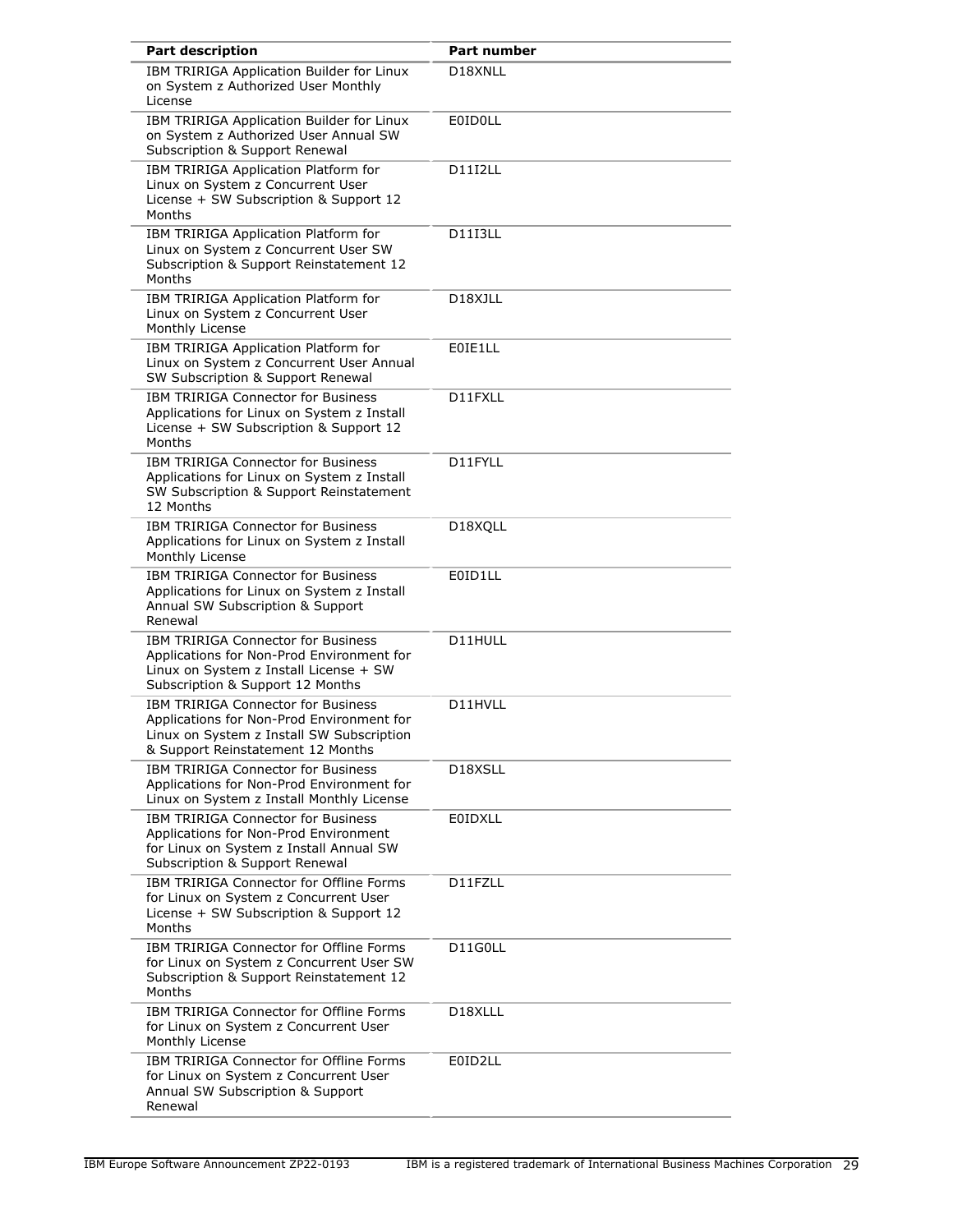| <b>Part description</b>                                                                                                                      | <b>Part number</b> |
|----------------------------------------------------------------------------------------------------------------------------------------------|--------------------|
| IBM TRIRIGA CAD Integrator/Publisher for<br>Linux on System z Authorized User License<br>+ SW Subscription & Support 12 Months               | D11F5LL            |
| IBM TRIRIGA CAD Integrator/Publisher for<br>Linux on System z Authorized User SW<br>Subscription & Support Reinstatement 12<br><b>Months</b> | D11HPLL            |
| IBM TRIRIGA CAD Integrator/Publisher for<br>Linux on System z Authorized User Annual<br>SW Subscription & Support Renewal                    | <b>FOICWLL</b>     |

### **Charge metric**

### *Charge metric for licensed products*

The charge metrics for these licensed products can be found in the following License Information documents:

| Program identifier | <b>License Information</b><br>document title      | <b>License Information</b><br>document number |
|--------------------|---------------------------------------------------|-----------------------------------------------|
| 5900-AHQ           | <b>IBM TRIRIGA Application</b><br>Suite 11.1      | <b>L-CNUN-CD2KUT</b>                          |
| 5725-F25           | <b>IBM TRIRIGA Portfolio</b><br>Data Manager 11.1 | L-CNUN-CD2KP4                                 |
| 5725-F26           | <b>IBM TRIRIGA Application</b><br>Platform 4.1    | L-CNUN-CD2KT8                                 |
| 5725-F45           | IBM TRIRIGA CAD<br>Integrator/Publisher 13.1      | L-CNUN-CD2KRN                                 |

Select your language of choice and scroll down to the Charge Metrics section. Follow-on releases, if any, may have updated terms. See the [License Information](https://www.ibm.com/software/sla/sladb.nsf/search?OpenForm) [documents](https://www.ibm.com/software/sla/sladb.nsf/search?OpenForm) website for more information.

# *Charge metric for cloud services*

The charge metrics for this cloud service can be found in the following Service Description document:

| Program number | <b>Service Description</b><br>document title            | <b>Service Description</b><br>document number |
|----------------|---------------------------------------------------------|-----------------------------------------------|
| 5900-AGJ       | <b>IBM TRIRIGA Application</b><br>Suite Managed Service | i126-9227                                     |

Select your language of choice and scroll down to the Charge Metrics section. Follow-on releases, if any, may have updated terms. Clients will always be directed to the most current published version of the Service Description. To review older versions, use the "Version" drop-down menu to the left of the displayed Service Description to select a previous version.

# <span id="page-29-0"></span>**Terms and conditions**

### **Terms and conditions for the licensed product**

The information provided in this announcement letter is for reference and convenience purposes only. The terms and conditions that govern any transaction with IBM are contained in the applicable contract documents such as the IBM International Program License Agreement, IBM International Passport Advantage Agreement, and the IBM Agreement for Acquisition of Software Maintenance.

This product is available only through Passport Advantage.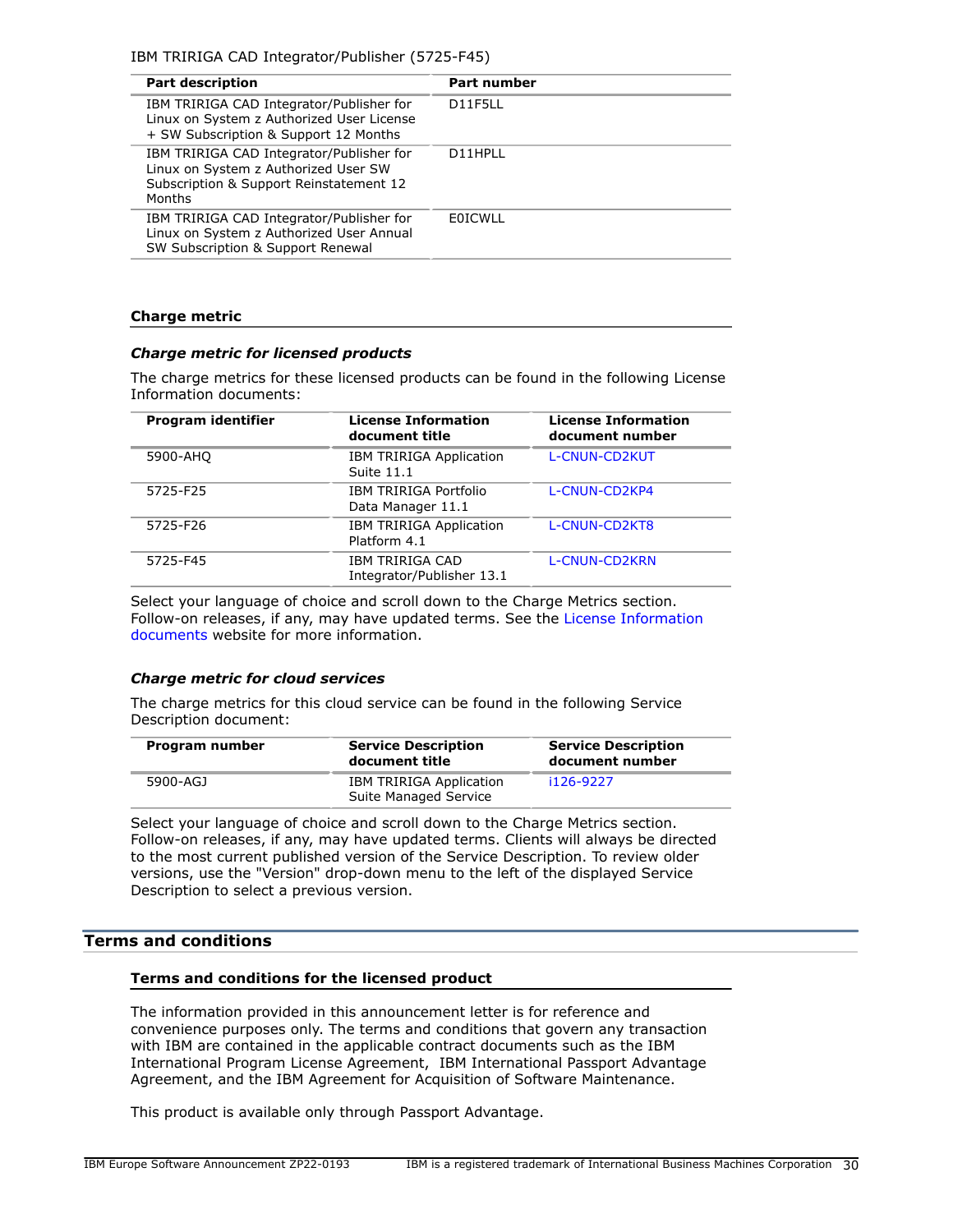# *Licensing*

IBM International Program License Agreement including the License Information document and Proof of Entitlement (PoE) govern your use of the program. PoEs are required for all authorized use. Part number products only, offered outside of Passport Advantage, where applicable, are license only and do not include Software Maintenance.

# *Software Maintenance*

Licenses under the IBM International Program License Agreement (IPLA) provide for support with ongoing access to releases and versions of the program. IBM includes one year of Software Subscription and Support (also referred to as Software Maintenance) with the initial license acquisition of each program acquired. The initial period of Software Subscription and Support can be extended by the purchase of a renewal option, if available. Two charges apply: a one-time license charge for use of the program and an annual renewable charge for the enhanced support that includes telephone assistance (voice support for defects during normal business hours), as well as access to updates, releases, and versions of the program as long as support is in effect.

# *License Information number*

The following License Information documents apply to the offerings in this announcement:

| Program identifier | <b>License Information</b><br>document title   | <b>License Information</b><br>document number |
|--------------------|------------------------------------------------|-----------------------------------------------|
| 5900-AHQ           | <b>IBM TRIRIGA Application</b><br>Suite 11.1   | <b>L-CNUN-CD2KUT</b>                          |
| 5725-F25           | IBM TRIRIGA Portfolio<br>Data Manager 11.1     | L-CNUN-CD2KP4                                 |
| 5725-F26           | <b>IBM TRIRIGA Application</b><br>Platform 4.1 | L-CNUN-CD2KT8                                 |
| 5725-F45           | IBM TRIRIGA CAD<br>Integrator/Publisher 13.1   | L-CNUN-CD2KRN                                 |

Follow-on releases, if any, may have updated terms. See the [License Information](https://www.ibm.com/software/sla/sladb.nsf/search?OpenForm) [documents](https://www.ibm.com/software/sla/sladb.nsf/search?OpenForm) website for more information.

# *Limited warranty applies*

Yes

# *Limited warranty*

IBM warrants that when the program is used in the specified operating environment, it will conform to its specifications. The warranty applies only to the unmodified portion of the program. IBM does not warrant uninterrupted or error-free operation of the program or that IBM will correct all program defects. You are responsible for the results obtained from the use of the program.

IBM provides you with access to IBM databases containing information about known program defects, defect corrections, restrictions, and bypasses at no additional charge. For further information, see the [IBM Support Guide](http://www.ibm.com/support/customercare/sas/f/handbook/home.html).

IBM will maintain this information for at least one year after the original licensee acquires the program (warranty period).

# *Program technical support*

# **Standard support**

Technical support of a program product version or release will be available for a minimum of three years from the planned availability date, as long as your Software Subscription and Support is in effect.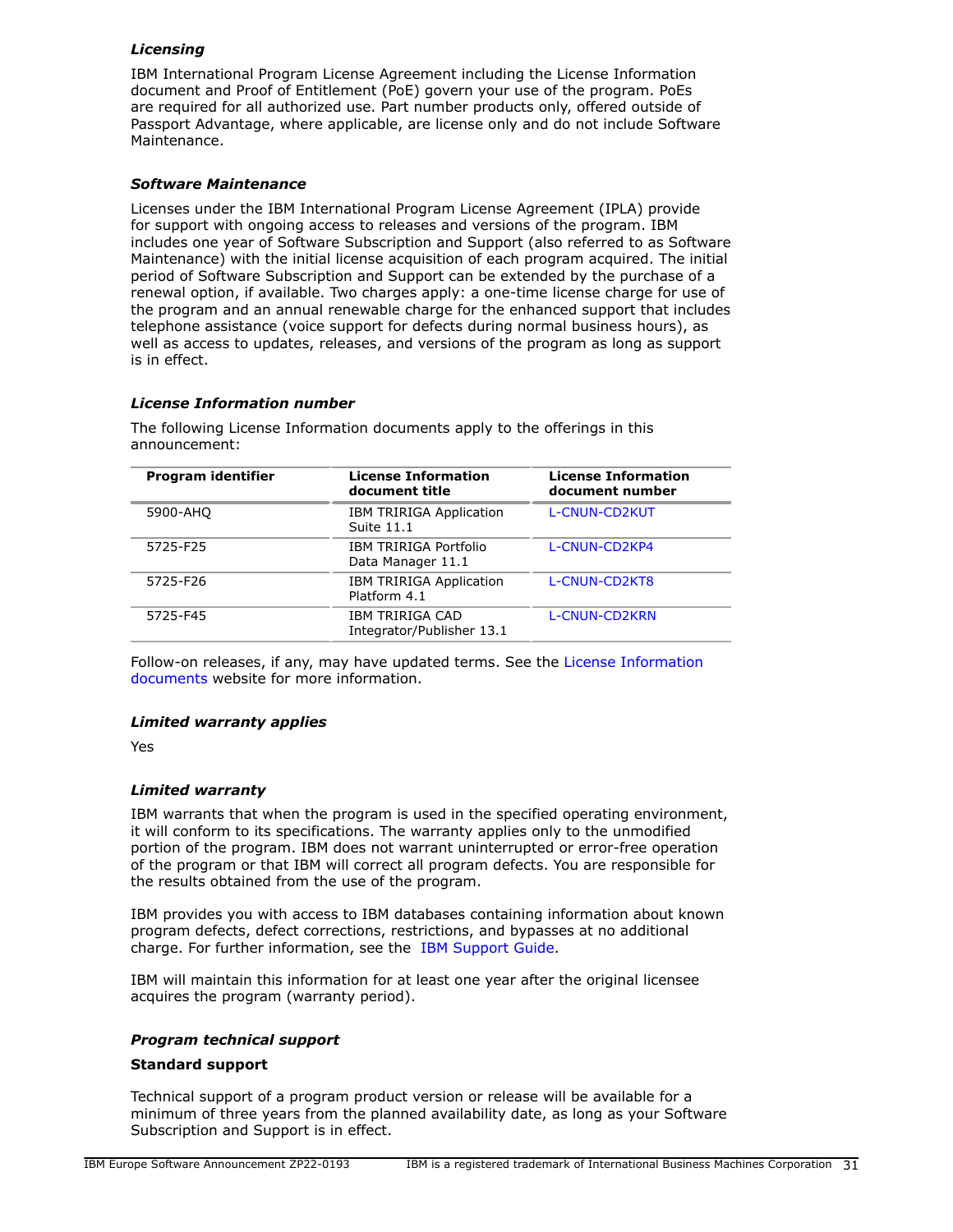This technical support allows you to obtain assistance (by telephone or electronic means) from IBM for product-specific, task-oriented questions regarding the installation and operation of the program product. Software Subscription and Support also provides you with access to updates (modifications or fixes), releases, and versions of the program. You will be notified, through an announcement letter, of discontinuance of support with 12 months' notice.

If you require additional technical support from IBM, including an extension of support beyond the discontinuance date, contact your IBM representative or IBM Business Partner. This extension may be available for a fee.

For additional information about the IBM Software Support Lifecycle Policies, see the [Standard and enhanced IBM support lifecycle policies](http://www.ibm.com/software/support/lifecycle/lc-policy.html) website.

# *Money-back guarantee*

If for any reason you are dissatisfied with the program and you are the original licensee, you may obtain a refund of the amount you paid for it, if within 30 days of your invoice date you return the program and its PoE to the party from whom you obtained it. If you downloaded the program, you may contact the party from whom you acquired it for instructions on how to obtain the refund.

For clarification, note that (1) for programs acquired under the IBM International Passport Advantage offering, this term applies only to your first acquisition of the program and (2) for programs acquired under any of IBM's On/Off Capacity on Demand (On/Off CoD) software offerings, this term does not apply since these offerings apply to programs already acquired and in use by you.

# *Volume orders (IVO)*

No

# *Passport Advantage applies*

Yes, information is available on the [Passport Advantage and Passport Advantage](http://www.ibm.com/software/passportadvantage) [Express](http://www.ibm.com/software/passportadvantage) website.

# *Software Subscription and Support applies*

Yes. Software Subscription and Support, also referred to as Software Maintenance, is included with licenses purchased through Passport Advantage and Passport Advantage Express. Product upgrades and Technical Support are provided by the Software Subscription and Support offering as described in the Agreements. Product upgrades provide the latest versions and releases to entitled software, and Technical Support provides voice and electronic access to IBM support organizations, worldwide.

IBM includes one year of Software Subscription and Support with each program license acquired. The initial period of Software Subscription and Support can be extended by the purchase of a renewal option, if available.

While your Software Subscription and Support is in effect, IBM provides you assistance for your routine, short duration installation and usage (how-to) questions, and code-related questions. IBM provides assistance by telephone and, if available, electronic access, only to your information systems (IS) technical support personnel during the normal business hours (published prime shift hours) of your IBM support center. (This assistance is not available to your users.) IBM provides Severity 1 assistance 24 hours a day, 7 days a week. For additional details, see the [IBM](http://www.ibm.com/support/customercare/sas/f/handbook/home.html) [Support Guide](http://www.ibm.com/support/customercare/sas/f/handbook/home.html). Software Subscription and Support does not include assistance for the design and development of applications, your use of programs in other than their specified operating environment, or failures caused by products for which IBM is not responsible under the applicable agreements.

Unless specified otherwise in a written agreement with you, IBM does not provide support for third-party products that were not provided by IBM. Ensure that when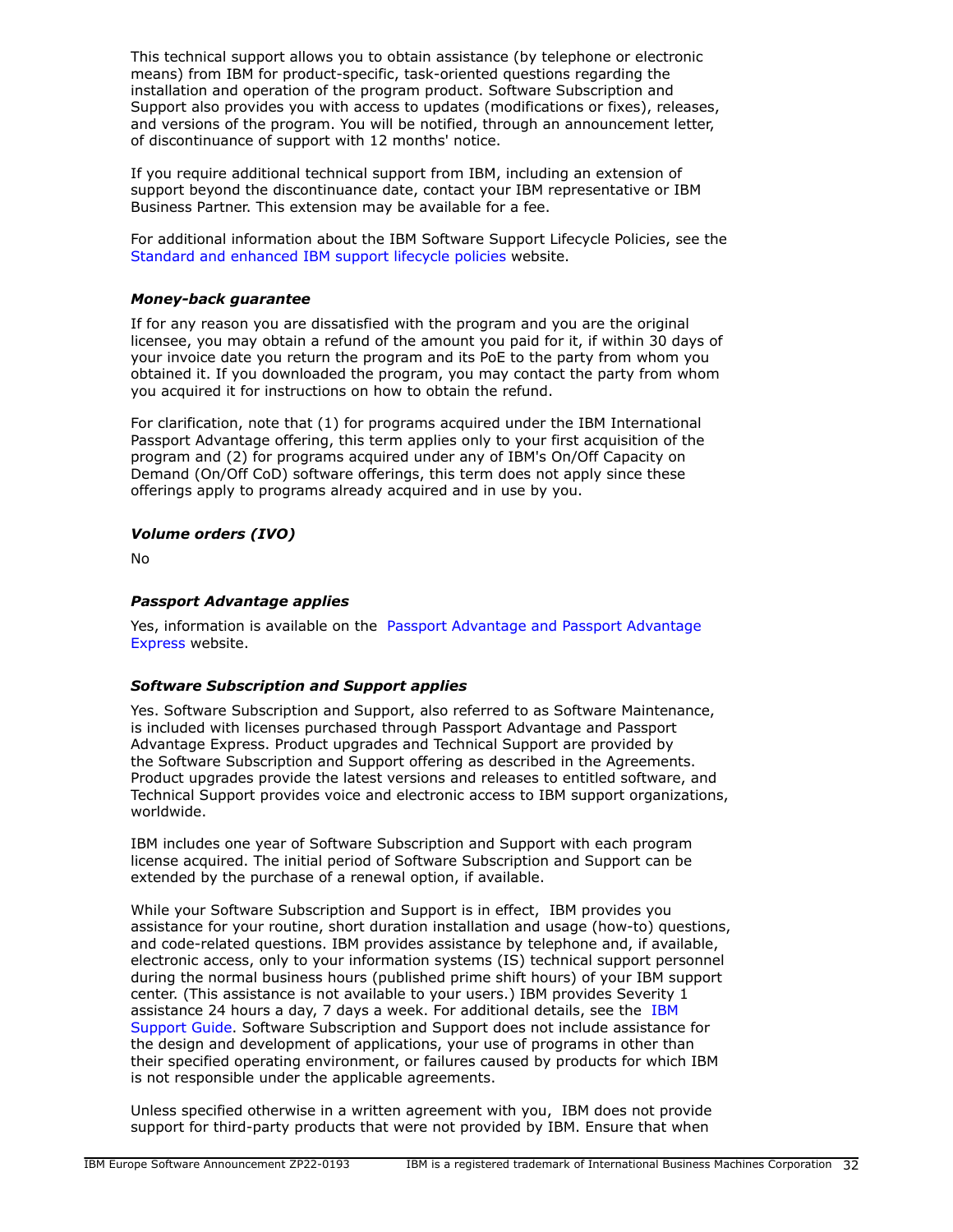contacting IBM for covered support, you follow problem determination and other instructions that IBM provides, including in the [IBM Support Guide.](http://www.ibm.com/support/customercare/sas/f/handbook/home.html)

For additional information about the International Passport Advantage Agreement and the IBM International Passport Advantage Express Agreement, go to the [Passport Advantage and Passport Advantage Express](http://www.ibm.com/software/passportadvantage) website.

#### *Variable charges apply*

No

### *Educational allowance available*

Education allowance does not apply. Education software allowance does not apply. Special education prices are available for qualified clients through Passport Advantage.

### **Terms and conditions for the cloud service**

The information provided in this announcement letter is for reference and convenience purposes only. The terms and conditions that govern any transaction for the acquisition of Cloud Services from IBM consist of either the IBM Cloud Services Agreement and the applicable offering Service Description or the IBM International Passport Advantage Agreement or the International Passport Advantage Express Agreement and the IBM Terms of Use - General Terms for Cloud Offerings and the applicable offering Service Description.

### *Technical support*

Technical support is provided for Cloud Services and enabling software, as applicable, during the subscription period. Any enhancements, updates, and other materials provided by IBM as part of any such technical support are considered to be part of the Cloud Service, as applicable, and therefore governed by the applicable agreement as defined in Client's quote or transaction document. Technical support is included with the Cloud Service and is not available as a separate offering.

Additional technical support information for this Cloud Service offering may be found in the [IBM Support Guide](http://www.ibm.com/support/customercare/sas/f/handbook/home.html) or in service-specific documentation.

#### *Service Description*

The following Service Description document applies to the offering in this announcement:

| Program number | <b>Service Description</b><br>document title            | <b>Service Description</b><br>document number |
|----------------|---------------------------------------------------------|-----------------------------------------------|
| 5900-AGJ       | <b>IBM TRIRIGA Application</b><br>Suite Managed Service | i126-9227                                     |

Follow-on levels of this cloud service, if any, may have updated terms. See the [Cloud](https://www.ibm.com/support/customer/csol/terms/) [Services terms](https://www.ibm.com/support/customer/csol/terms/) website and search using the four-digit base Service Description number.

### *Limited warranty*

See the warranty defined in the applicable agreement governing client's acquisition for this offering.

### *Money-back guarantee*

No

### *Volume orders (IVO)*

No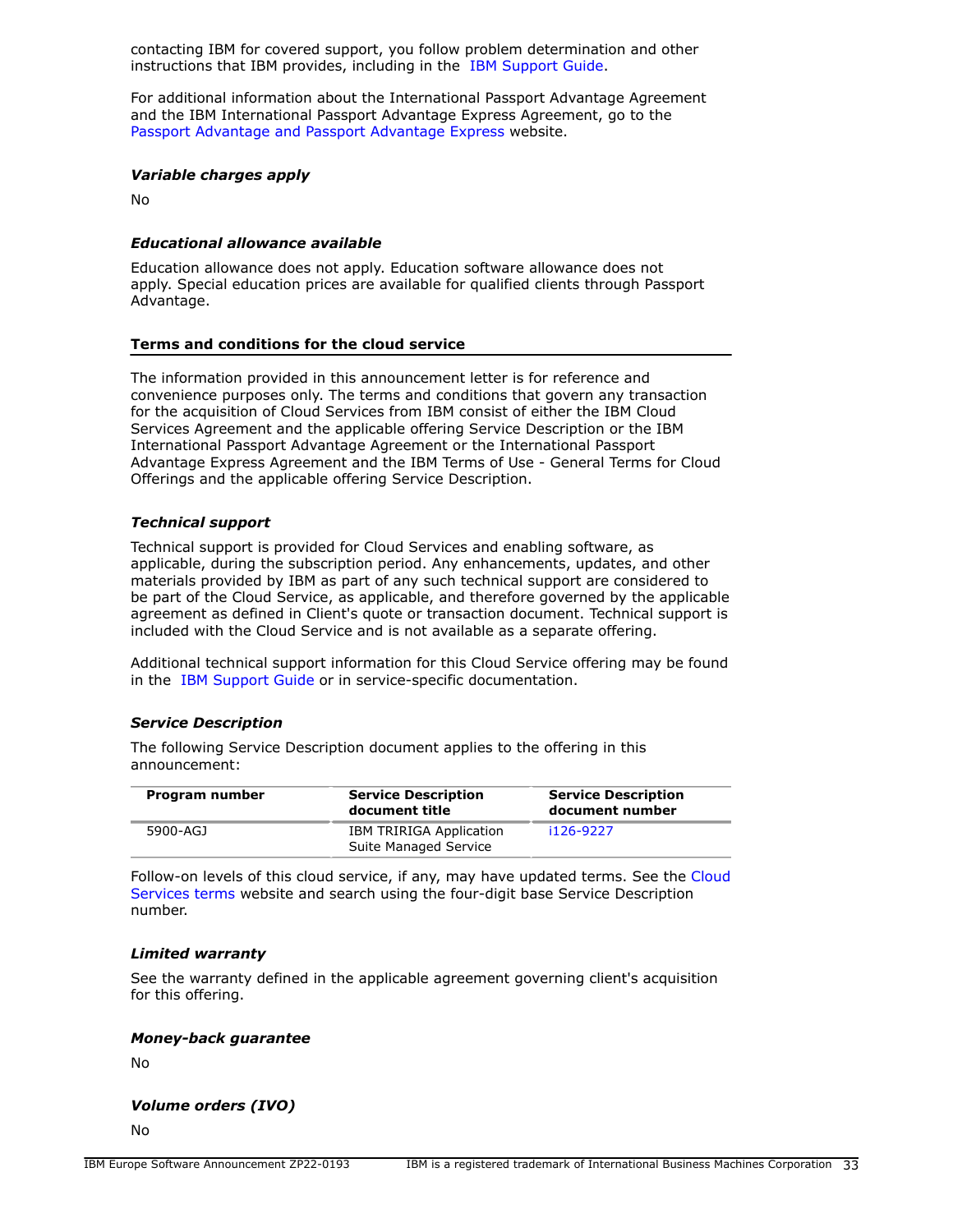# *Passport Advantage applies*

Yes, information is available on the [Passport Advantage and Passport Advantage](http://www.ibm.com/software/passportadvantage) [Express](http://www.ibm.com/software/passportadvantage) website.

### *Usage restrictions*

Yes

For usage restrictions, see the Service Description documents listed in this [Terms](#page-29-0) [and conditions](#page-29-0) section.

### *Educational allowance available*

No.

### **Statement of good security practices**

IT system security involves protecting systems and information through intrusion prevention, detection, and response to improper access from within and outside your enterprise. Improper access can result in information being altered, destroyed, or misappropriated or can result in misuse of your systems to attack others. Without a comprehensive approach to security, no IT system or product should be considered completely secure and no single product or security measure can be completely effective in preventing improper access. IBM systems and products are designed to be part of a regulatory compliant, comprehensive security approach, which will necessarily involve additional operational procedures, and may require other systems, products, or services to be most effective.

**Important:** IBM does not warrant that any systems, products, or services are immune from, or will make your enterprise immune from, the malicious or illegal conduct of any party.

### <span id="page-33-0"></span>**Prices**

For all local charges, contact your local IBM representative or IBM Business Partner.

### **Business Partner information**

If you are an IBM Business Partner acquiring products from IBM, you may link to Passport Advantage Online for resellers where you can obtain Business Partner pricing information. An IBMid and password are required to access the [IBM Passport](https://www.ibm.com/software/passportadvantage/pao_reseller.html) [Advantage](https://www.ibm.com/software/passportadvantage/pao_reseller.html) or [IBM PartnerWorld](https://www.ibm.com/partnerworld/resources/sell) $(R)$  website.

### **Passport Advantage**

For Passport Advantage information and charges, contact your IBM representative or IBM Business Partner. Additional information is also available on the [Passport](http://www.ibm.com/software/passportadvantage) [Advantage and Passport Advantage Express](http://www.ibm.com/software/passportadvantage) website.

### **IBM Global Financing**

IBM Global Financing offers competitive financing to credit-qualified clients to assist them in acquiring IT solutions. Offerings include financing for IT acquisition, including hardware, software, and services, from both IBM and other manufacturers or vendors. Offerings (for all client segments: small, medium, and large enterprise), rates, terms, and availability can vary by country. Contact your local IBM Global Financing organization or go to the [IBM Global Financing](http://www.ibm.com/financing) website for more information.

IBM Global Financing offerings are provided through IBM Credit LLC in the United States, and other IBM subsidiaries and divisions worldwide to qualified commercial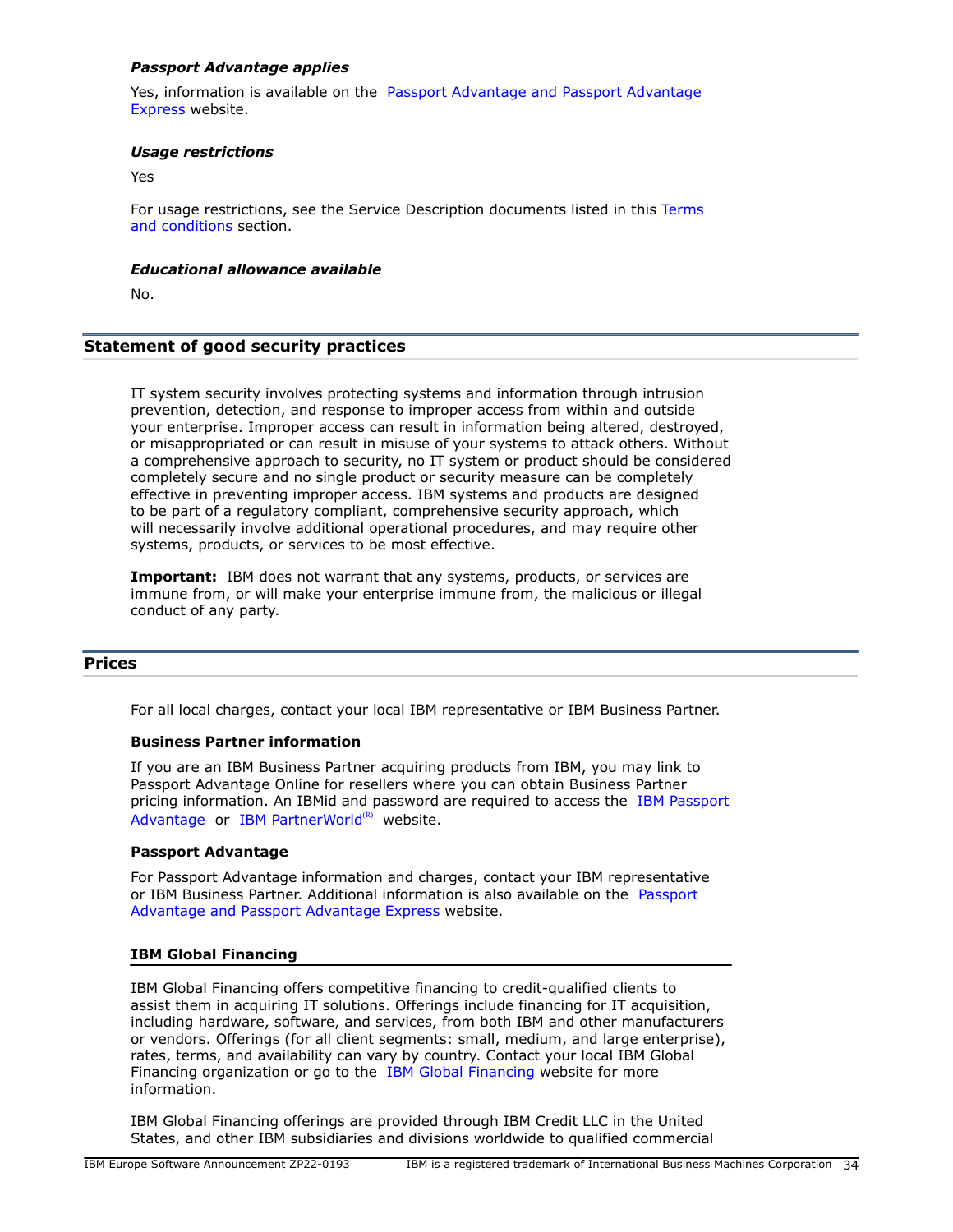and government clients. Rates are based on a client's credit rating, financing terms, offering type, equipment type, and options, and may vary by country. Other restrictions may apply. Rates and offerings are subject to change, extension, or withdrawal without notice.

Financing from IBM Global Financing helps you preserve cash and credit lines, enables more technology acquisition within current budget limits, can help accelerate implementation of economically attractive new technologies, offers payment and term flexibility, and can help match project costs to projected benefits. Financing is available worldwide for credit-qualified clients.

# <span id="page-34-0"></span>**Regional availability**

**Europe:** Aland Islands, Albania, Andorra, Armenia, Austria, Azerbaijan, Belarus, Belgium, Bosnia and Herzegovina, Bouvet Island, British Indian Ocean Territory, Bulgaria, Comoros, Croatia, Cyprus, Czech Republic, Denmark, Estonia, Falkland Islands (Malvinas), Faroe Islands, Finland, France, French Guiana, French Polynesia, French Southern Territories, Georgia, Germany, Gibraltar, Greece, Greenland, Guadeloupe, Guernsey, Holy See (Vatican City State), Hungary, Iceland, Ireland, Isle of Man, Israel, Italy, Jersey, Kazakhstan, Kyrgyzstan, Latvia, Liechtenstein, Lithuania, Luxembourg, Republic of North Macedonia, Malta, Martinique, Mayotte, Republic of Moldova, Monaco, Montenegro, Netherlands, New Caledonia, Norway, Pitcairn, Poland, Portugal, Reunion, Romania, Saint Barthelemy, Saint Helena Ascension and Tristan da Cunha, Saint Martin (French Part), Saint Pierre and Miquelon, San Marino, Serbia, Slovakia, Slovenia, South Georgia and the South Sandwich Islands, Spain, Svalbard and Jan Mayen, Sweden, Switzerland, Tajikistan, Turkmenistan, Ukraine, United Kingdom, Uzbekistan, Vanuatu, and Wallis and Futuna

**Middle East and Africa:** Afghanistan, Algeria, Angola, Bahrain, Benin, Botswana, Burkina Faso, Burundi, Cameroon, Cape Verde, Central African Republic, Chad, Congo, The Democratic Republic of the Congo, Cote d'Ivoire, Djibouti, Egypt, Equatorial Guinea, Eritrea, Ethiopia, Gabon, Gambia, Ghana, Guinea, Guinea-Bissau, Iraq, Jordan, Kenya, Kuwait, Lebanon, Lesotho, Liberia, Libya, Madagascar, Malawi, Mali, Mauritania, Mauritius, Morocco, Mozambique, Namibia, Niger, Nigeria, Oman, Pakistan, State of Palestine, Qatar, Rwanda, Sao Tome and Principe, Saudi Arabia, Senegal, Seychelles, Sierra Leone, Somalia, South Africa, South Sudan, Sudan, Swaziland, United Republic of Tanzania, Togo, Tunisia, Turkey, Uganda, United Arab Emirates, Western Sahara, Yemen, Zambia, and Zimbabwe

# *Trademarks*

IBM Consulting is a trademark of IBM Corporation in the United States, other countries, or both.

IBM, TRIRIGA, IBM Cloud, Power, IBM Z, PartnerWorld, Passport Advantage, Global Business Services, IBM Research, IBM Watson, IBM Security, IBM Cloud Pak, QRadar, Resilient, i2, Guardium, MaaS360, WebSphere, System z, zEnterprise and WPM are registered trademarks of IBM Corporation in the United States, other countries, or both.

Microsoft is a trademark of Microsoft Corporation in the United States, other countries, or both.

Red Hat and OpenShift are registered trademarks of Red Hat Inc. in the U.S. and other countries.

The registered trademark Linux® is used pursuant to a sublicense from the Linux Foundation, the exclusive licensee of Linus Torvalds, owner of the mark on a worldwide basis.

Other company, product, and service names may be trademarks or service marks of others.

# *Terms of use*

IBM products and services which are announced and available in your country can be ordered under the applicable standard agreements, terms, conditions, and prices in effect at the time. IBM reserves the right to modify or withdraw this